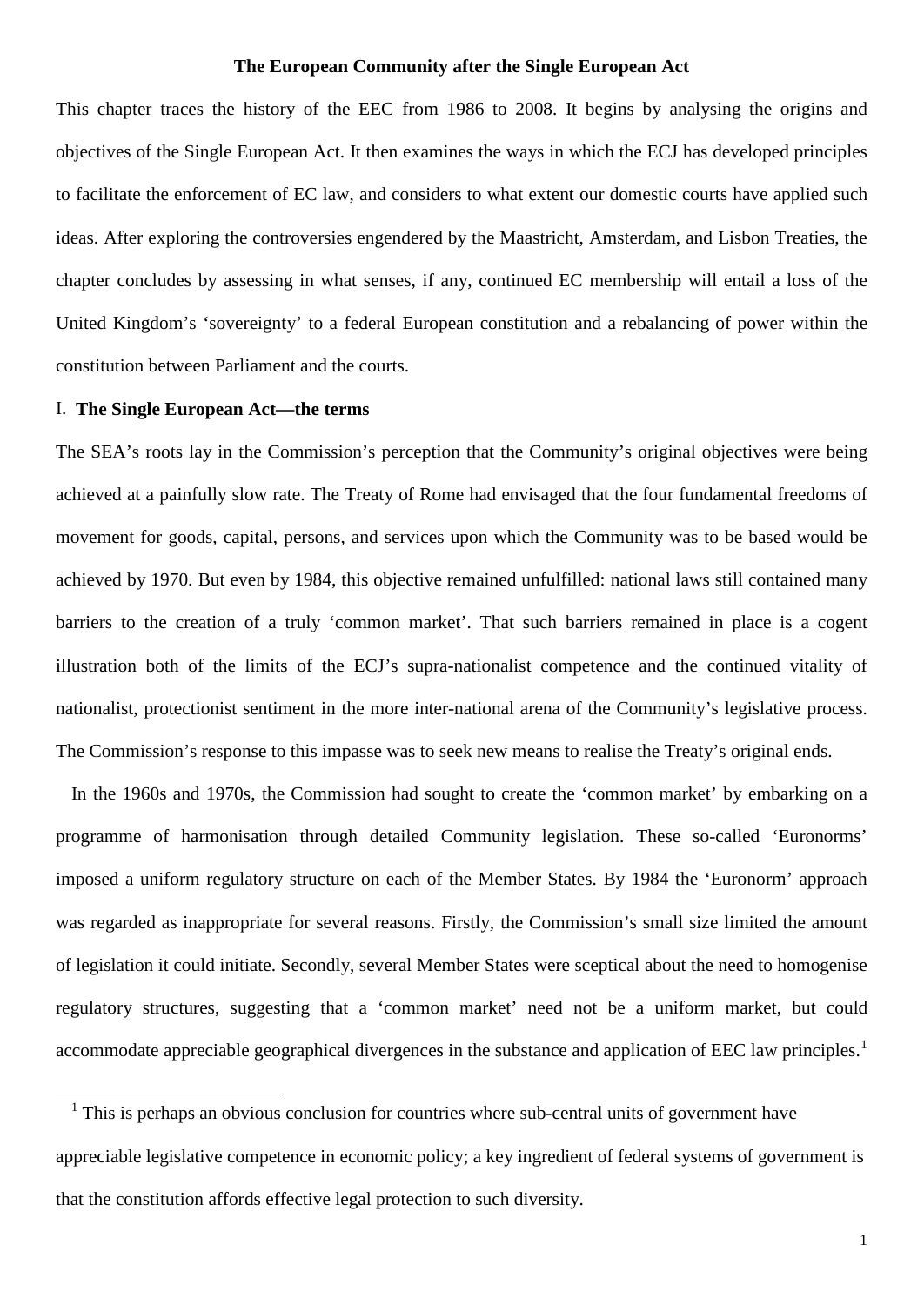The third reason was that it frequently proved impossible to achieve all the Member States' agreement on the intricacies of proposed Euronorm legislation.

The regenerative programme first outlined in the Commission's 1985 White Paper consequently represented a move away from what has been described as the Commission's 'almost theological dogmatism'[2](#page-1-0) in pursuit of uniformity. The White Paper attempted to reinvigorate a stalled programme of economic integration by reforming both the methods and substance of the Community's law-making process.

The proposed new Treaty art 8A announced the intention to create an 'internal market' by 1 January 1993. The shift from an emphasis on the 'common market' to an 'internal market' was not simply a question of relabelling. The internal market proposed that the Community seek enhanced economic integration by rejecting the Euronorm's methodology, and relying instead on a process of 'mutual recognition' of acceptable standards. As Forwood and Clough note, the internal market strategy was based on a 'minimalist approach to economic regulation' in which the notion of 'equivalence' is the key.<sup>[3](#page-1-1)</sup> Goods and services lawfully marketed in one Member State should be saleable throughout the community.

However, the White Paper's original integrationist thrust was much diluted when exposed to the nationalistically motivated scrutiny of the successive Inter-Governmental Conferences required by the Art 236 amendment process.<sup>[4](#page-1-2)</sup> That these negotiations were protracted and keenly contested by the Member States is sometimes portrayed as a weakness in the Community's decision-making structure. But the tortuous process might equally plausibly be seen as perfectly compatible with that view of democracy which contends that alterations to a constitution's fundamental principles should not be easy to effect.

It is perhaps therefore not surprising that the amendments introduced to the original Treaty by the SEA present an even more complex balancing of inter-national and supra-national forces than provided by the

<span id="page-1-0"></span><sup>2</sup> Edward D (1987) 'The impact of the Single European Act on the institutions' *CML Rev* 19 at p 26.

<sup>3</sup> (1987) 'The Single European Act and free movement' *EL Rev* 383.

<span id="page-1-2"></span><span id="page-1-1"></span><sup>&</sup>lt;sup>4</sup> Corbett R (1985) 'The 1985 intergovernmental conference and the Single European Act', in Pryce R (ed) *The dynamics of European Union*.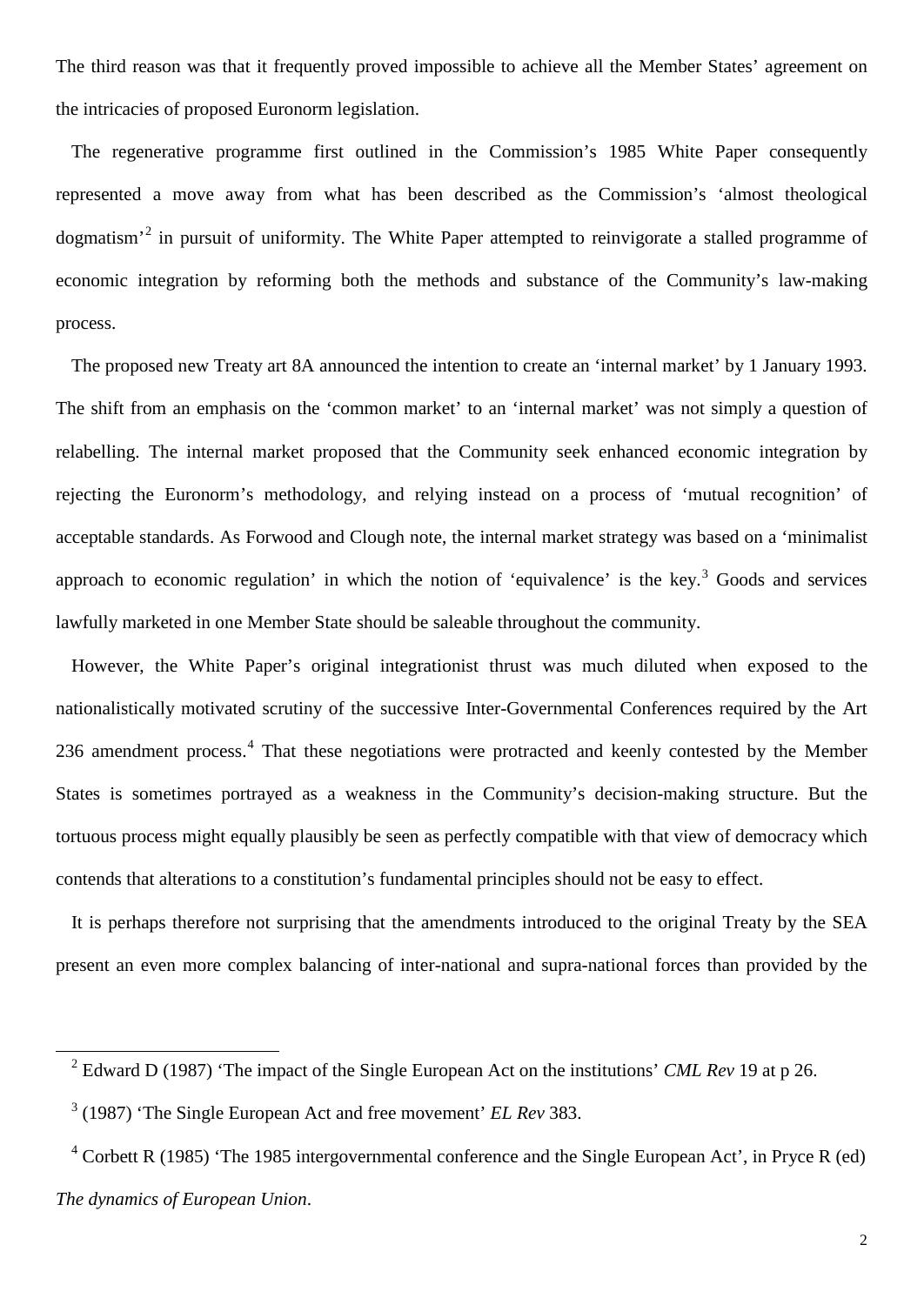original Treaty.<sup>[5](#page-2-0)</sup> In the supra-national sphere, one can point to an extension of the Community's substantive competence into the fields of environmental protection, regional development, research and technical innovation, and some aspects of social policy.[6](#page-2-1)

In contrast, the Community's continuing inter-national dynamic was expressed by various Member States during the amendment negotiations with sufficient vigour to recast the Commission's initial internal market strategy in a more circumscribed form. Thus, for example, the Commission's original intention that art 8A should announce the 'complete removal of all physical, technical and fiscal barriers within the community' eventually emerged with the caveat that the internal market was to be pursued 'without prejudice to the other articles in the Treaty'. This is well illustrated by the progressive dilution of the mutual recognition reforms. The Commission had initially proposed simply to sweep away national powers to obstruct free movement. This step was however too radical a reform for all of the Member States to approve. The subsequent acceptance in Art 100b that the Council of Ministers should retain the power to decide the extent of equivalence required by EC law provides a graphic example of the resolution of questions of economic sovereignty by the evident subordination of supra-national legal principle to inter-national political pragmatism. Furthermore, the bulk of the internal market programme would be implemented through directives, a form of EC law which, as noted in chapter twelve, has a less obviously supra-national flavour than regulations in the light of the ECJ's judgments in *Marshall* and *Von Colson*.

But such concessions to inter-national sensitivity were in turn subject to supra-national checks and balances. A specific (albeit apparently not legally binding)<sup>[7](#page-2-2)</sup> date (31 December 1992) was set for achievement of the internal market programme. Relatedly, the 'equivalence' standards underpinning the mutual recognition principle were to be based on 'high standards', and while the new Art 100a para 4 formally permitted Member States to derogate somewhat from the free movement principle in defence of

<u>.</u>

<span id="page-2-0"></span><sup>&</sup>lt;sup>5</sup> Constraints of space permit only a very selective analysis of the SEA's provisions here. For further details see Shaw op cit pp 37–42, 78–95 and ch 15; Ehlermann C (1987) 'The internal market following the Single European Act' *CML Rev* 361.

<span id="page-2-1"></span> $<sup>6</sup>$  See Ehlermann (1987) op cit.</sup>

<span id="page-2-2"></span><sup>7</sup> See Edward op cit.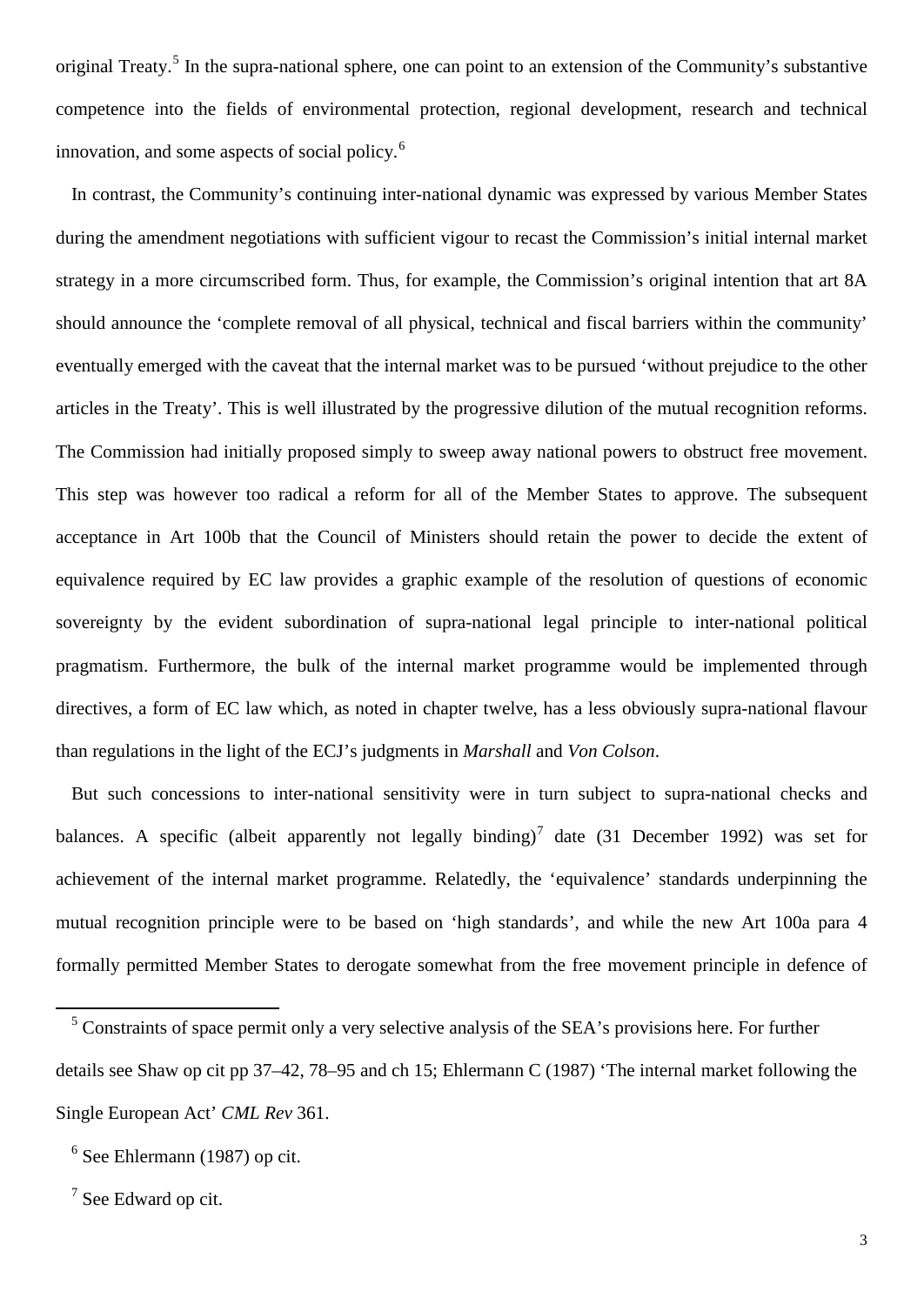major 'needs', their invocation of this power was subjected to close Commission control.

The SEA also enhanced the Community's supra-national profile by extending the use of qualified majority rather than unanimous voting within the law-making process. In particular, Art 100a provided that all internal market measures could be enacted in this way. Such reforms offer an obvious antidote to the frustration of EC objectives by a single Member State. However some commentators (no doubt with the 'Empty Chair' crisis in mind) questioned whether imposing such legal compulsion on reluctant states was the best way forward: unanimity may be difficult to achieve, and delay the implementation of integrationist policies, but will produce substantive outcomes from which Member States will be less likely to resile.<sup>[8](#page-3-0)</sup>

The SEA acknowledged that many areas of government activity could not sensibly be brought within the EC's legal competence. Perhaps the best example of this is the Declaration attached to the SEA to the effect that the reforms to the Treaty should not be construed as derogating from the Member States' powers to take such measures as they considered necessary regarding immigration control for regulating the movements of non-EC nationals, combating crime, and preventing terrorism.<sup>[9](#page-3-1)</sup>

It is more difficult to decide whether to locate two other substantial innovations introduced by the SEA on the Community's supra-national or inter-national basis. Title I of the SEA gave a formal legal status to the meetings of the European Council, while Title III formalised the hitherto entirely informal process of 'European Political Co-operation', primarily in the area of foreign policy. But while 'recognised' by the SEA, these two aspects of Community action were not incorporated into the body of EC law; rather they were to exist outside the Treaty in the sphere of traditional international law agreements. From a federalist perspective, their greatest significance perhaps lay in their long-term potential to 'normalise' joint Member State action in explicitly non-justiciable areas, and thereby pave the way at a future date for the

<span id="page-3-0"></span><sup>8</sup> See for example Ehlermann's analysis (1987 op cit) of the harmonisation of indirect taxation laws within the Community.

-

<span id="page-3-1"></span><sup>9</sup> The legal status of Declarations is unclear. But as Toth points out, the more expansive scope and pronationalist sentiment of the SEA declaration suggests the ratifying governments of the Member States hoped that it would temper the ECJ's integrationist inclinations: (1986) 'The legal status of declarations attached to the SEA' *CML Rev* 803.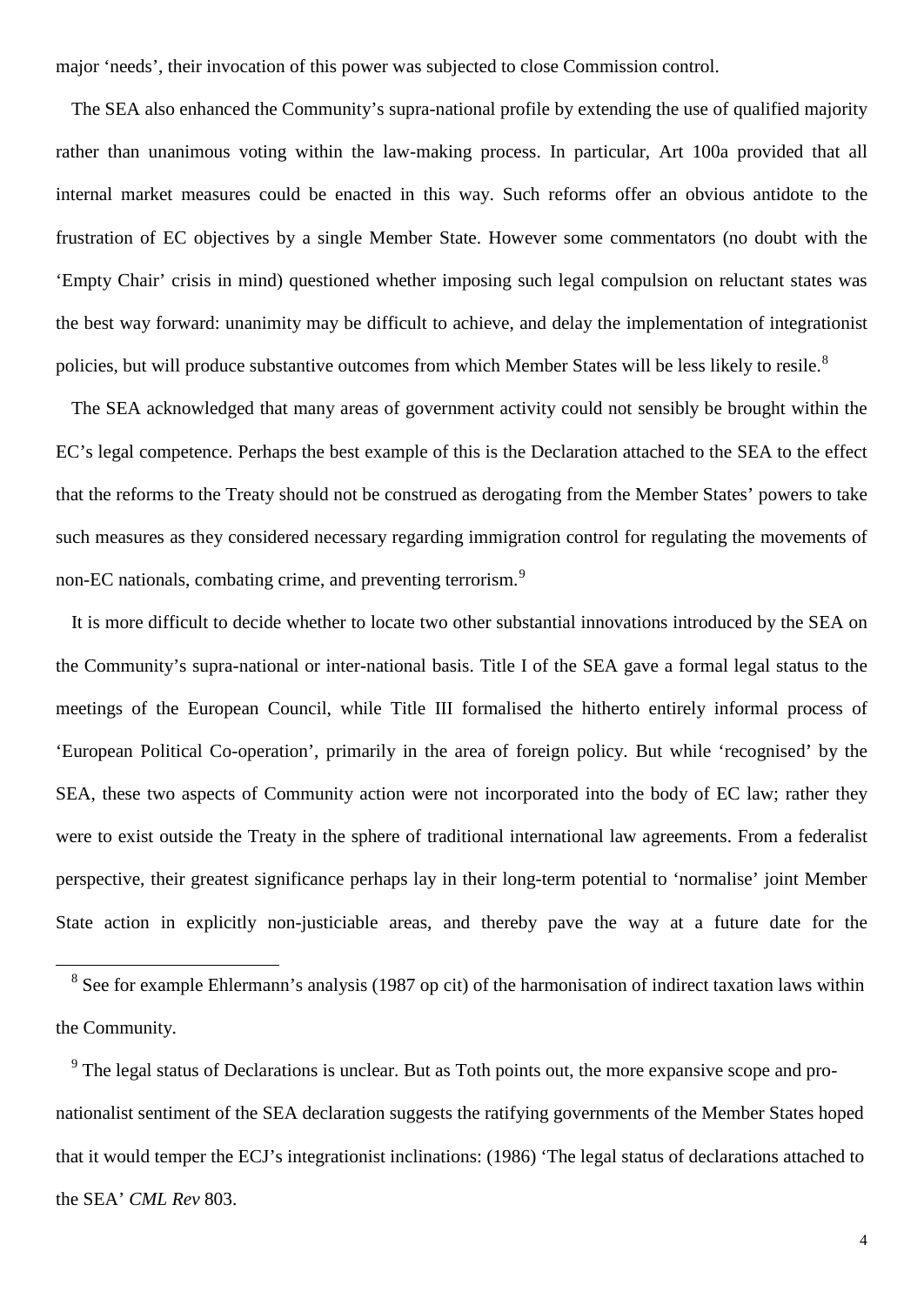Community's legal competence to extend into avowedly 'political' fields.

#### **Reducing the democratic deficit—Treaty amendment**

That the EEC had failed to produce a truly common market by 1986 is unsurprising given the cultural heterogeneity, linguistic pluralism, and economic nationalism of the various Member States. However, the difficulty might be thought to be exacerbated by the institutional balance of power in the Community legislative process. As suggested in chapter eleven, the original Treaty cast that balance firmly in favour of the inter-nationally constructed Council at the expense of the more supra-national Commission and Parliament.

An increase in the Commission's powers would have offered one route to achieving a more Communitaire balance of legislative power. But any such reform would also have intensified accusations as to the EEC's so-called 'democratic deficit'. The SEA consequently sought a modest rebalancing of the supra/international axis by enhancing the legal status of the European Parliament. Such a reform could plausibly be construed as encouraging pan-European sentiment within the Community while simultaneously defusing criticism that Community decision-making processes are too far removed from electoral influence.

The SEA's amendments fell far short of the Parliament's DTEU proposals,<sup>[10](#page-4-0)</sup> but were nevertheless an advance on the Treaty of Rome's original institutional balance.<sup>[11](#page-4-1)</sup> The most important initiative was the creation of a parliamentary power of 'co-operation' in the legislative process in some areas of Community competence, foremost among them internal market measures per Art 100a, some aspects of free movement of workers, workplace health and safety regulation, environmental protection, and the common transport policy. The Council cannot simply ignore the Parliament's views when the co-operation procedure is being employed:<sup>[12](#page-4-2)</sup> the initiative thus gave the Parliament an audible voice in important areas of Community activity. Its significance should not however be exaggerated. An early assessment concluded that the

<u>.</u>

<span id="page-4-0"></span> $10$  To the disappointment of some Member State governments. See for example the Luxembourg position in European Council (1986) *Speeches and statements made on the occasion of the signing of the Single European Act* at pp 16–18.

<span id="page-4-1"></span><sup>&</sup>lt;sup>11</sup> See Boyce B (1993) 'The democratic deficit of the European Community' *Parliamentary Affairs* 458.

<span id="page-4-2"></span> $12$  The complexities of the procedure are helpfully explained in Shaw op cit at pp 79–82.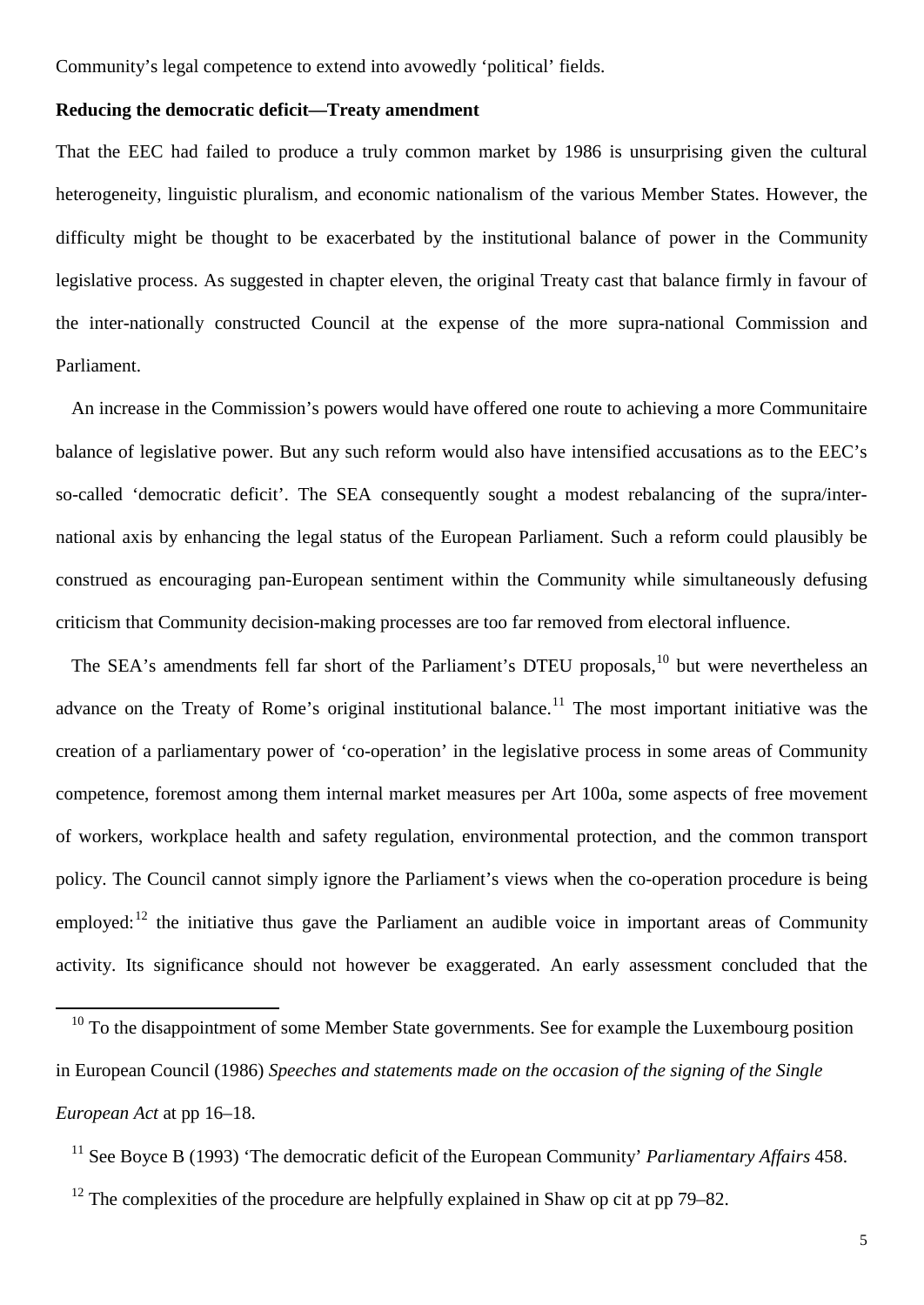Parliament 'is still some way from becoming an equal chamber with the Council in a fully bi-cameral system, but some progress has been made in this direction'.<sup>[13](#page-5-0)</sup> One might plausibly add to that statement that the progress was initially both slight and stilted.<sup>[14](#page-5-1)</sup>

Moreover, the SEA left one of the Parliament's basic weaknesses untouched—namely its lack of a single geographical site. The Parliament has always operated partly in Luxembourg, in Strasbourg, and in Brussels. Such fragmentation undermines its efficiency, and deprives it of a coherent physical identity with which to convey its significance within the Community's structure. While the Parliament has repeatedly sought a single site, $15$  the power to grant that request lies with the Council, which has thus far failed to respond.

On a more grandiose plane, the SEA's preamble announced that the Member States were:

DETERMINED to work together to promote democracy on the basis of the fundamental rights recognised in the constitutions and laws of the Member states, in the Convention for the Protection of Human Rights and Fundamental Freedoms and the European Social Charter, notably freedom, equality and social justice.

Despite this statement of intent, the SEA did not introduce any substantial scheme of human rights protection into the Treaty's text, nor take the obvious step of incorporating the provisions of the European Convention on Human Rights into Community law. Nevertheless, the preamble may be seen as tacit Member State acceptance of the ECJ's by then evident fondness for concluding that the EC's constitutional order contained implied terms analogous to the ECHR's provisions.

The preamble encapsulates a recurrent feature of Community law-making; namely Member States'

<span id="page-5-0"></span> $13$  Corbett R (1989) 'Testing the new procedures; the European Parliament's first experiences with its new "Single Act" powers' 7 *Journal of Common Market Studies* 362 at p 364.

<span id="page-5-1"></span><sup>14</sup> The increase in the EP's powers did however necessitate explicit statutory approval of the SEA Treaty in the UK in accordance with s 6 of the EPEA 1978, rather than the process of 'incorporation' via Order in Council provided for in the ECA 1972, s 1; see 'The European Communities Act 1972—the terms', ch 11, 'The reduction of the "democratic deficit" and the emergence of human rights as general principles of EEC law', fn 135, p 384.

<span id="page-5-2"></span><sup>15</sup> See *Luxembourg v European Parliament*: Case 230/81: [1983] ECR 255, ECJ.

-

6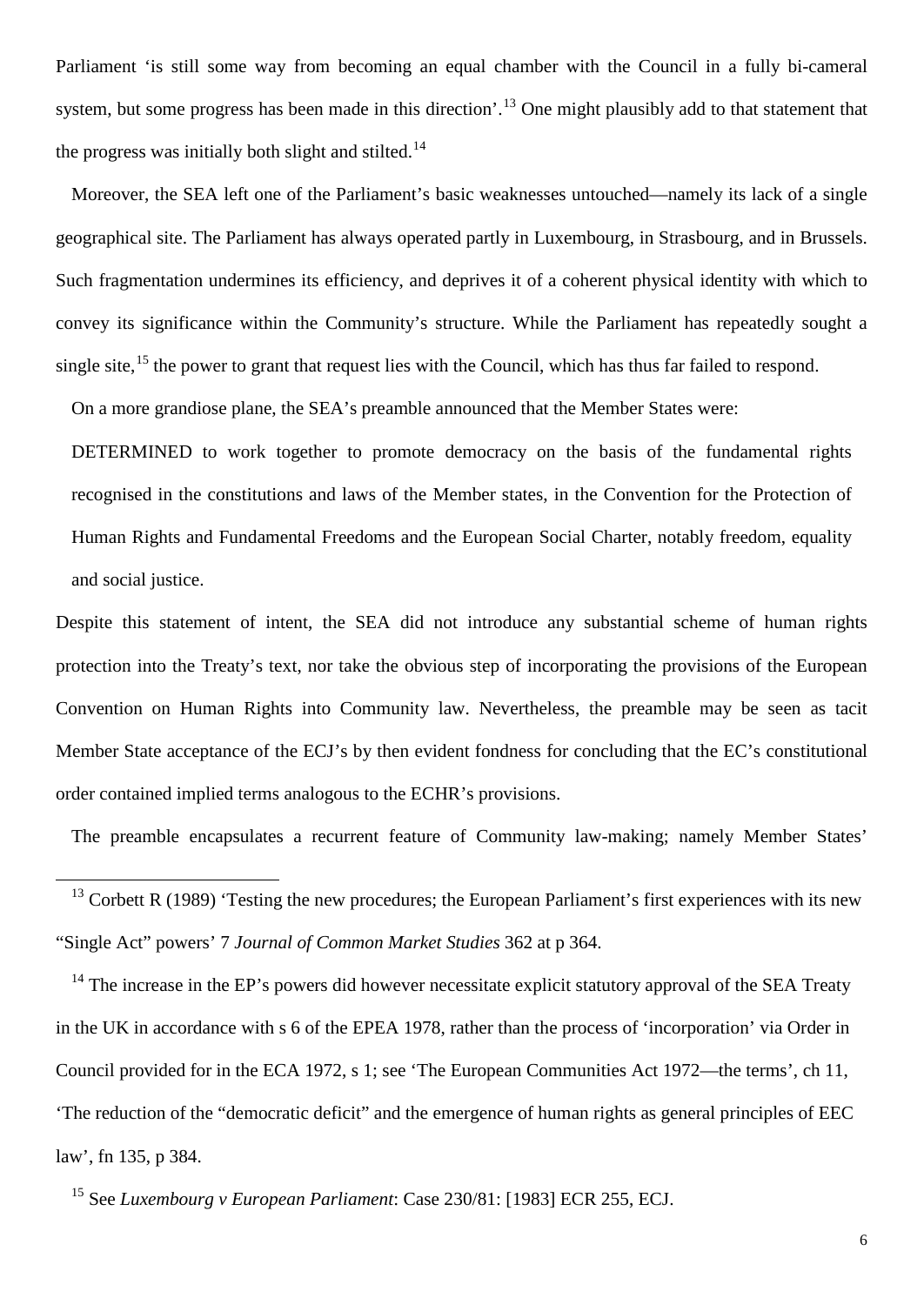acceptance of the abstract legitimacy of political values to which they are not prepared to give explicit legal status. For some commentators, such legal lacunae in the SEA's formal structure were a cause of regret. Ehlerman, for example, seemed to assume the necessity of an almost messianic role for formalistic legal change as a mechanism for effective Community integration in concluding that: 'the SEA not only fails to live up to the Commission's expectations, but also leaves much to be desired in its wording'.<sup>[16](#page-6-0)</sup> In contrast, Edward advances a rather more pragmatic view, describing the SEA as a 'political manifesto . . . a moral and political commitment'.<sup>[17](#page-6-1)</sup>

It is perhaps surprising that seasoned EC commentators should place much emphasis on the 'wording' of the SEA. For one could not accurately predict in 1986 what interpretation the ECJ would subsequently give to the amended version of the Treaty. In the first thirty years of the Community's existence, the ECJ had propounded—and (eventually) won Member State acceptance of—a series of integrationist legal principles which do not feature in the Treaty's text. It would seem entirely plausible to assume that the ECJ would subsequently bring such an ethos to bear on the SEA. But for at least one national government, the fear of the EC's 'creeping competence' was triggered not by the ECJ's jurisprudence, but by the integrationist enthusiasm of the President of the Commission.

## **Domestic disquiet: Margaret Thatcher's Bruges speech**

The driving force behind the SEA reforms had been the Commission President, Jacques Delors, a Frenchman who had served as a Minister in Francois Mitterrand's socialist government. Delors was committed to the incrementalist ideal of furthering political union between the Member States, and suggested in a speech in 1988 that the EC would evolve into a federal government akin to that of the USA.

Such sentiments alarmed Prime Minister Margaret Thatcher, who promptly publicised her own view of the Community's future development in a speech delivered at the College of Europe, Bruges, on 20 September 1988. Thatcher premised her view of Europe's development on what she regarded as the essential issue of preserving British 'sovereignty':

Willing and active co-operation between independent sovereign states is the best way to build a

<span id="page-6-0"></span> $16$  (1987) op cit p 404.

<span id="page-6-1"></span> $17$  (1987) op cit p 20.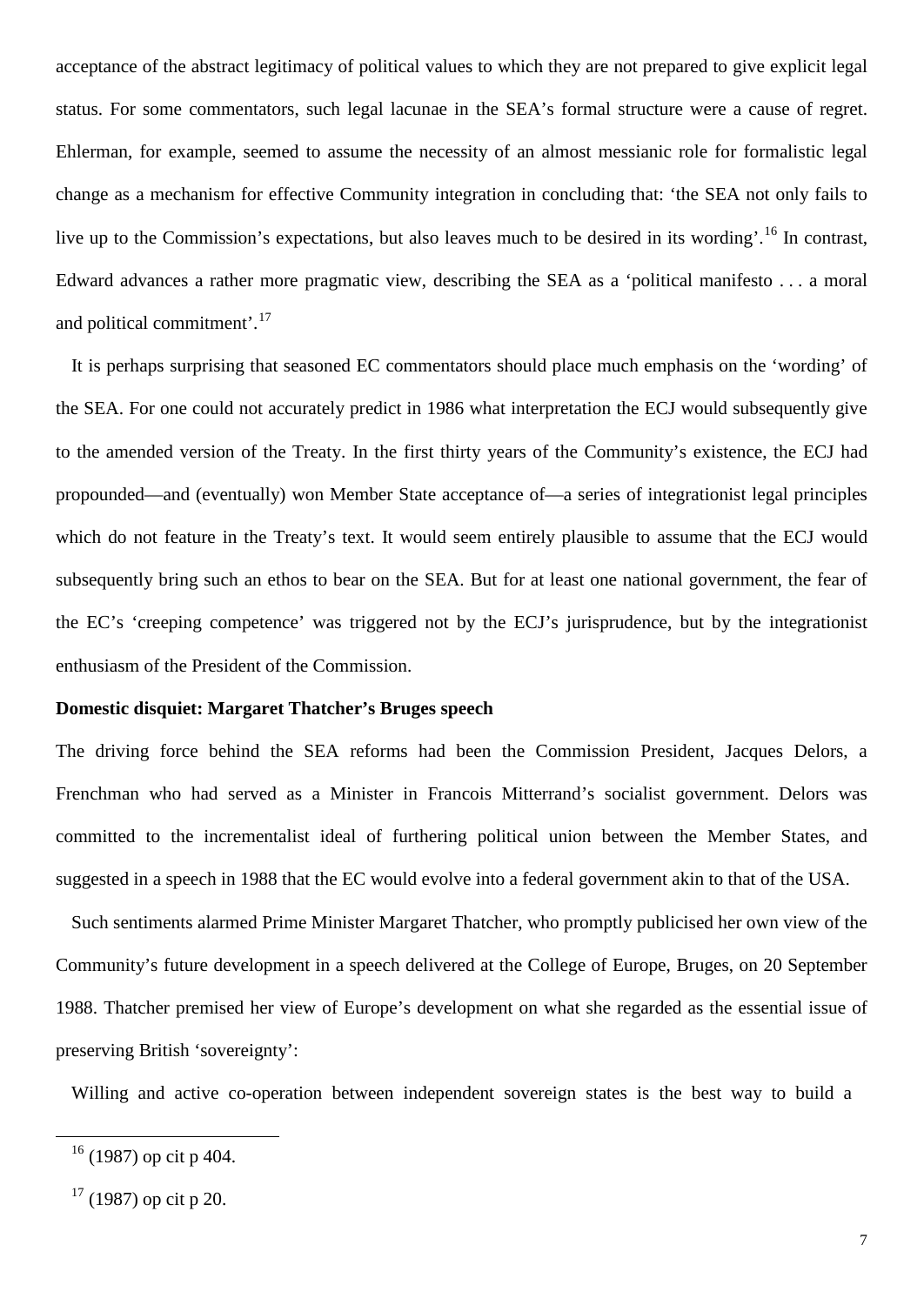successful European Community . . . It would be folly to try to fit [the Member States] into some sort of identikit European personality.<sup>[18](#page-7-0)</sup>

It would be somewhat misleading to describe this view as defending 'national' sovereignty. Rather it entailed undiluted retention of the UK Parliament's omnicompetent legal authority so that successive Thatcher governments could continue (unhindered by either domestic or EC dissent) to impose their preferred ideological agenda on the people of the United Kingdom:

We have not successfully rolled back the frontiers of the state in Britain only to see them re-imposed at a European level with a European superstate exercising a new dominance from Brussels. . . . The lesson of the economic history of Europe in the 1970s and 1980s is that central planning and detailed control don't work, and that personal endeavour and initiative do...<sup>[19](#page-7-1)</sup>

Given the UK's poor economic performance during the 1980s, Thatcher's lauding of Hayekian theory may seem ill-founded, especially since the economically most successful state, Germany, had a highly interventionist government and advocated still closer EC integration. But the speech's main significance was that it suggested that the Thatcher government would adopt a sceptical, obstructionist approach to all integrationist EC initiatives.

The Commission described the Bruges speech as 'unrelentingly naive'. Its contents had not been cleared with the then Foreign Secretary, Sir Geoffrey Howe, who evidently viewed its style and content with 'weary horror'.<sup>[20](#page-7-2)</sup> The speech lent a sharper edge to the fundamental divisions over European policy which had riven the Conservative Party ever since the 1972 Accession rebellion. It was enthusiastically received in the party's Euro-sceptic wing,<sup>[21](#page-7-3)</sup> but was met with dismay by several senior Cabinet members and a substantial number of Euro-enthusiast backbenchers.<sup>[22](#page-7-4)</sup> As we shall see later, Thatcher's perception of both the nature and location of what we might term the 'ultimate political fact' of the UK's EC membership was eventually

<span id="page-7-0"></span><u>.</u>

<sup>18</sup> The speech is thoroughly reported in *The Times*, 21 September 1988.

<span id="page-7-1"></span> $19$  Ibid.

<span id="page-7-2"></span> $20$  Young (1991) op cit p 550.

<span id="page-7-3"></span><sup>&</sup>lt;sup>21</sup> Clark op cit pp 225–227.

<span id="page-7-4"></span> $22$  See Young op cit ch 23.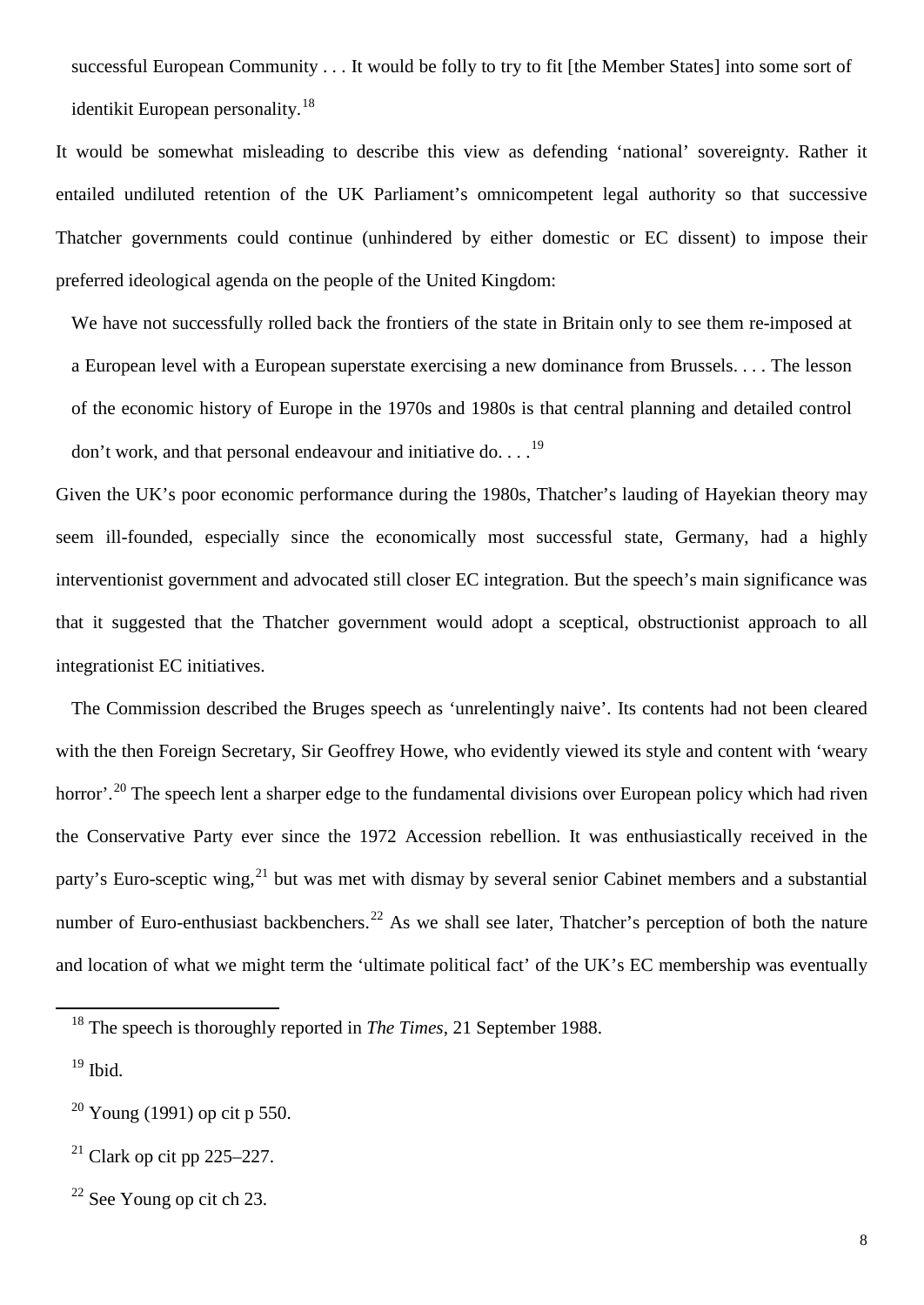to prove seriously flawed.

In the shorter term, it had a significant effect. In 1989, eleven Member States had adopted a *Community Charter of Fundamental Social Rights of Workers*. The so-called 'Social Charter' advocated a significant extension of the Community competence in social policy matters, to encompass workers' rights to fair remuneration and adequate protection against unfair dismissal, redundancy, and unsafe working conditions. The British government opposed such measures, seeing them as a re-expansion of the 'frontiers of the state'. The Charter was merely a 'Declaration', not a binding part of EC law. Even in this form, however, it was unacceptable to the Thatcher government, which refused to sign the Declaration.<sup>[23](#page-8-0)</sup>

#### II. **Normative supra-nationalism—the ECJ continues**

The SEA presented the ECJ with continuing as well as new challenges. The following section addresses two issues. The first concerns the domestic legal impact of unincorporated or incorrectly incorporated directives; the second, the nature of 'democracy' within the EC's law-making process.

## **The 'indirect effect' of directives—continued**

Six years after *Von Colson*, in *Marleasing*, the ECJ resolved the temporal ambiguity created by *Von Colson* in concluding that existing domestic law, as well as newly introduced measures, would be subject to the *Von Colson* approach to interpretation:

. . . in applying national law, whether the provisions in question were adopted before or after the directive, the national court called upon to interpret is required to do so, as far as possible, in the light of the wording and purpose of the directive in order to achieve the result pursued by the latter  $\dots^{24}$  $\dots^{24}$  $\dots^{24}$ 

*Marleasing* also intimated that the ECJ expected domestic courts to take an expansive approach to the question of their interpretive autonomy. The formula used in respect of that issue was re-cast as 'as far as possible', a phrase omitting the reference to 'discretion given by domestic law' that featured in the *Von Colson* judgment. The obvious inference was that domestic courts whose own constitutional orthodoxies limited them to literalist approaches to statutory interpretation should not regard themselves as so constrained in future.

<span id="page-8-0"></span> $23$  See generally Shaw op cit ch 16.

<span id="page-8-1"></span><sup>&</sup>lt;sup>24</sup> Case C-106/89: [1990] ECR I-4135 at para 8.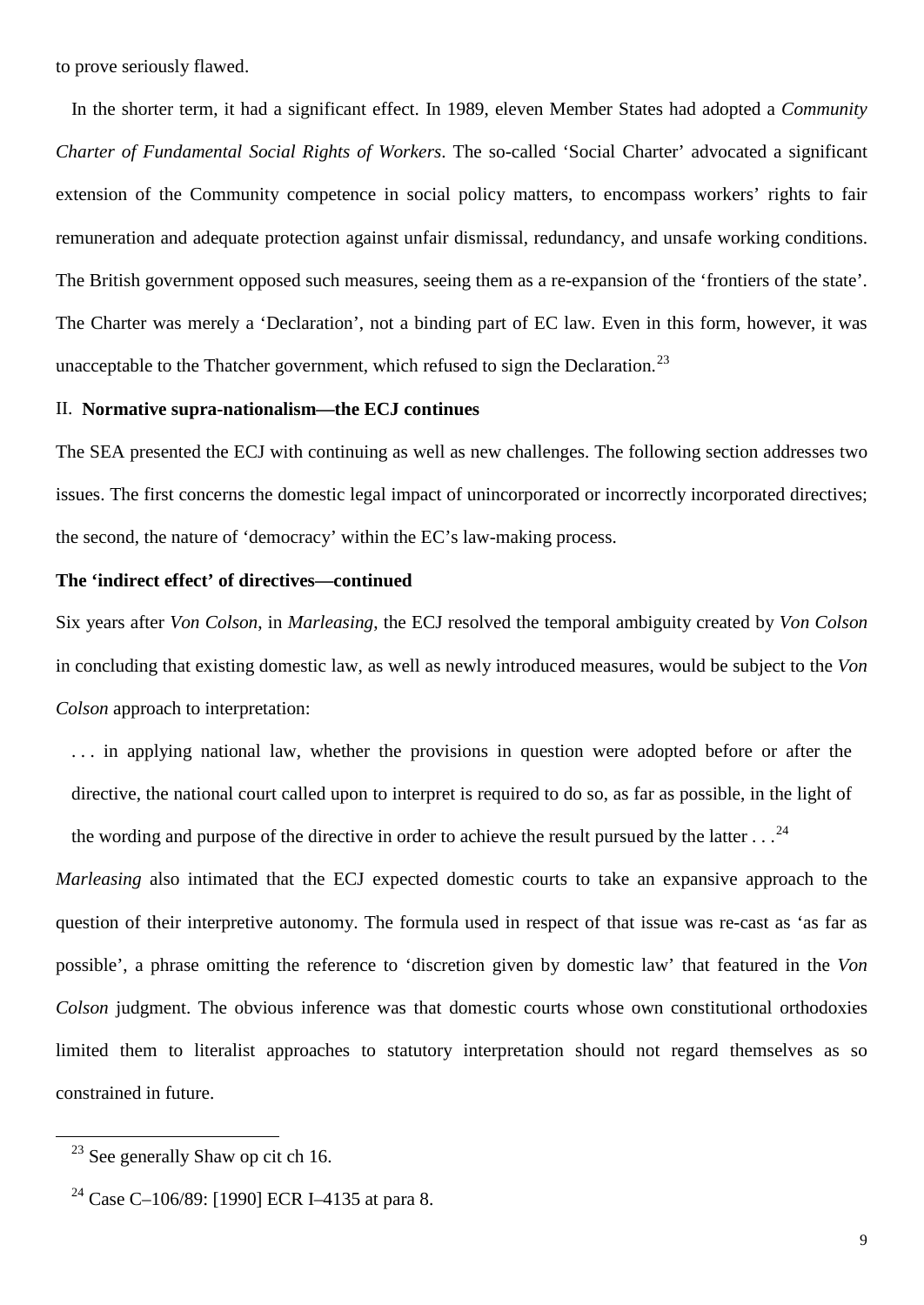We will shortly consider the impact of both cases in the UK's domestic law. Firstly, however, we turn to ECJ innovations in the regulation of the Community's own law-making process.

#### **Reducing the democratic deficit: judicial initiatives**

The Treaty has always required that EC institutions identify the 'legal base' of their legislative actions. This would seem a logical demand in respect of any legislative body which has only limited competence. Prior to 1986, the ECJ was called upon on several occasions via Art 173 proceedings to decide if the acts of a particular institution had any defensible legal base at all within the Treaty.[25](#page-9-0)

However, the super-imposition of new Community competences in the SEA on to the existing Treaty raised the prospect that it would theoretically be possible for the Community to achieve particular objectives through more than one type of law-making process. In such circumstances, the Treaty itself did not specify which process was to be accorded priority. The question was not simply an abstract one; it had substantial implications for both the 'institutional balance' and the supra/inter-national balance within the Community's legislative machinery. It was clear, for example, that the Parliament's relative importance vis-à-vis the Council would be enhanced if an Act's legal base required the co-operation procedure rather than the consultation process. Similarly, supra-national forces would enjoy greater influence at the expense of international sentiment if legislation could be adopted via qualified majority or simple majority voting rather than unanimity. In either case, the legal base chosen would be likely to influence the substantive content of the legislation enacted. One might plausibly assume that the enacting institutions should opt for whichever base was most likely to facilitate achievement of Community objectives. However the SEA offered no precise criteria against which to assess that question. This was a legal lacuna which the ECJ rapidly took the opportunity to fill.

The issue in *EC Commission v EC Council (Generalised Tariff Preferences)[26](#page-9-1)* concerned the legal basis of

<span id="page-9-0"></span><sup>25</sup> *Stölting*: Case 138/78: [1979] ECR 713, ECJ; *France, Italy and United Kingdom v EC Commission*: Case 188–190/80: [1982] ECR 2545, ECJ; *Germany v EC Commission*: Case 281/85, 283–285/85, 287/85: [1987] ECR 3203, ECJ. See generally Biebr R (1984) 'The settlement of institutional conflicts on the basis of Article 4 of the Treaty' *CML Rev* 505. <u>.</u>

<span id="page-9-1"></span><sup>26</sup> Case 45/86: [1987] ECR 1493, [1988] 2 CMLR 131, ECJ.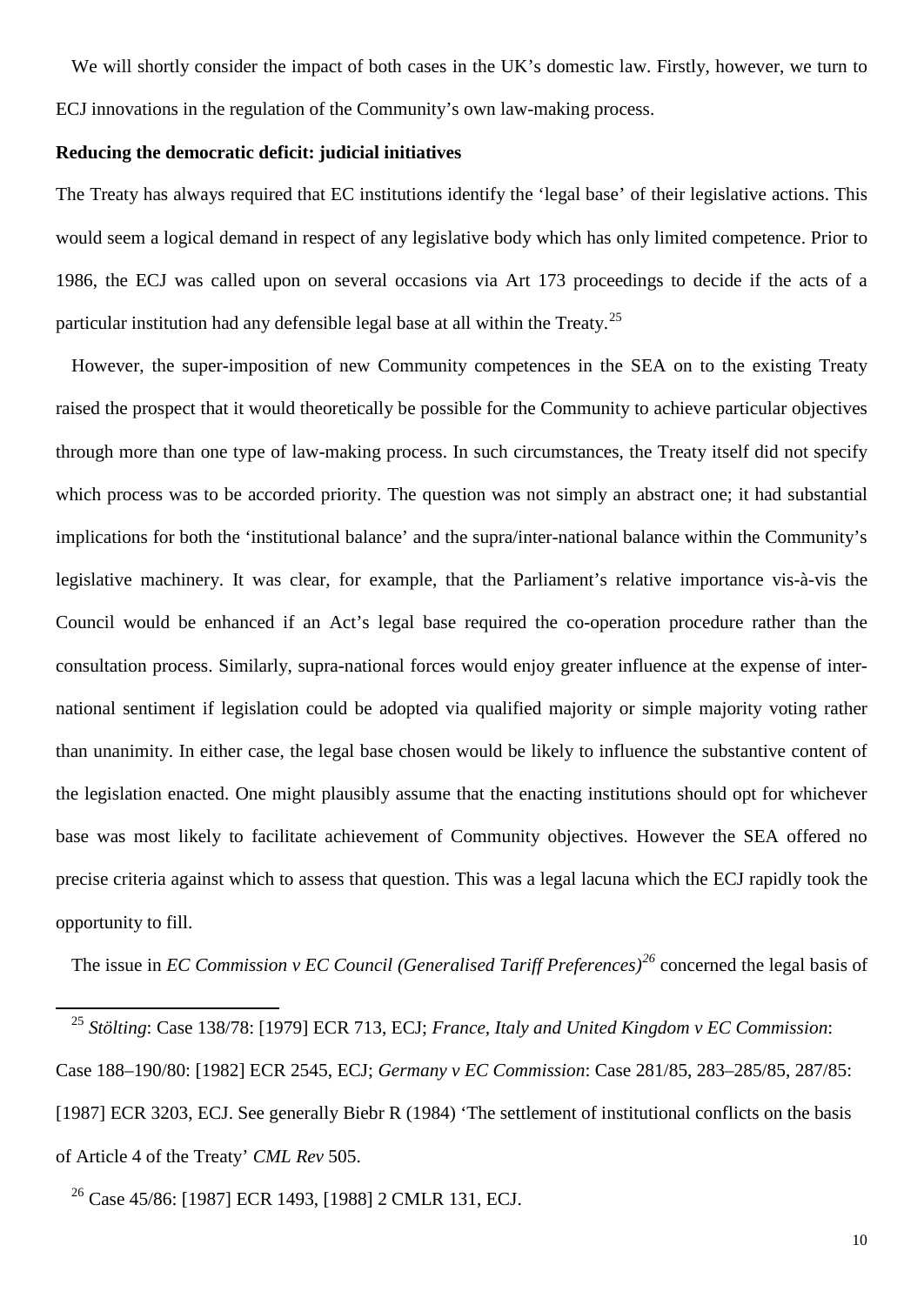a Council regulation fixing the tariff regime for certain imported goods. The Council adopted the measure via Art 235, which required unanimous voting and consultation of the Parliament. The Commission maintained that the measure should have been adopted via Art 113, which demanded qualified majority voting (but no role for the Parliament). In upholding the Commission's claim, the ECJ offered a broad statement of principle concerning legal base questions:

. . . [I]n the context of the organisation of the powers of the Community the choice of the legal basis for a measure may not depend simply on an institution's conviction as to the objective pursued but must be based on objective factors which are amenable to judicial review.<sup>[27](#page-10-0)</sup>

What was meant by 'objective factors' was unclear. In subsequent litigation,<sup>[28](#page-10-1)</sup> the ECJ conflated this notion of 'objectivity' with the requirement that the Community must always choose the most 'democratic' and integrationist legislative method when a choice is available. Thus a simple majority vote is to be preferred to qualified majority procedures, which are themselves preferable to unanimity. Similarly, processes which demand the co-operation of the Parliament are preferable to those requiring merely consultation.

To label such criteria 'objective' is something of a judicial sleight of hand; it assumes that supra-nationalism and minimising the democratic deficit are 'natural' or uncontested values.<sup>[29](#page-10-2)</sup> In the context of the ECJ's jurisprudential tradition, those assumptions are readily understandable, but that is to ignore questions

-

<span id="page-10-1"></span><sup>28</sup> *EC Commission v EC Council*: Case C–300/89 *Titanium dioxide* [1991] ECR I–2867, ECJ; *European Parliament v EC Council*: Case C–295/90 *Student residence rights* [1992] ECR I–4193, ECJ. For an overview see Bradley K (1987) 'Maintaining the balance: the role of the Court of Justice in defining the institutional position of the European Parliament' *CML Rev* 41; Crosby S (1991) 'The single market and the rule of law' *EL Rev* 451.

<span id="page-10-2"></span><sup>29</sup> The ECJ's predisposition to enhance the Parliament's status within the Community's institutional balance was displayed in decisions which, in apparent contradiction of the terms of the Treaty, afforded the Parliament the capacity to challenge the legality of acts of the Commission and Council before the Court. See *European Parliament v EC Council*: Case C–70/88 (*Chernobyl*): [1991] ECR I–4529, ECJ.

11

<span id="page-10-0"></span><sup>27</sup> Ibid, at para 11. Readers seeking a domestic analogy might refer to the *De Keyser Royal Hotel* case ('The superiority of statute over prerogative: *A-G v De Keyser's Royal Hotel Ltd* (1920)', ch 4, pp 95–98).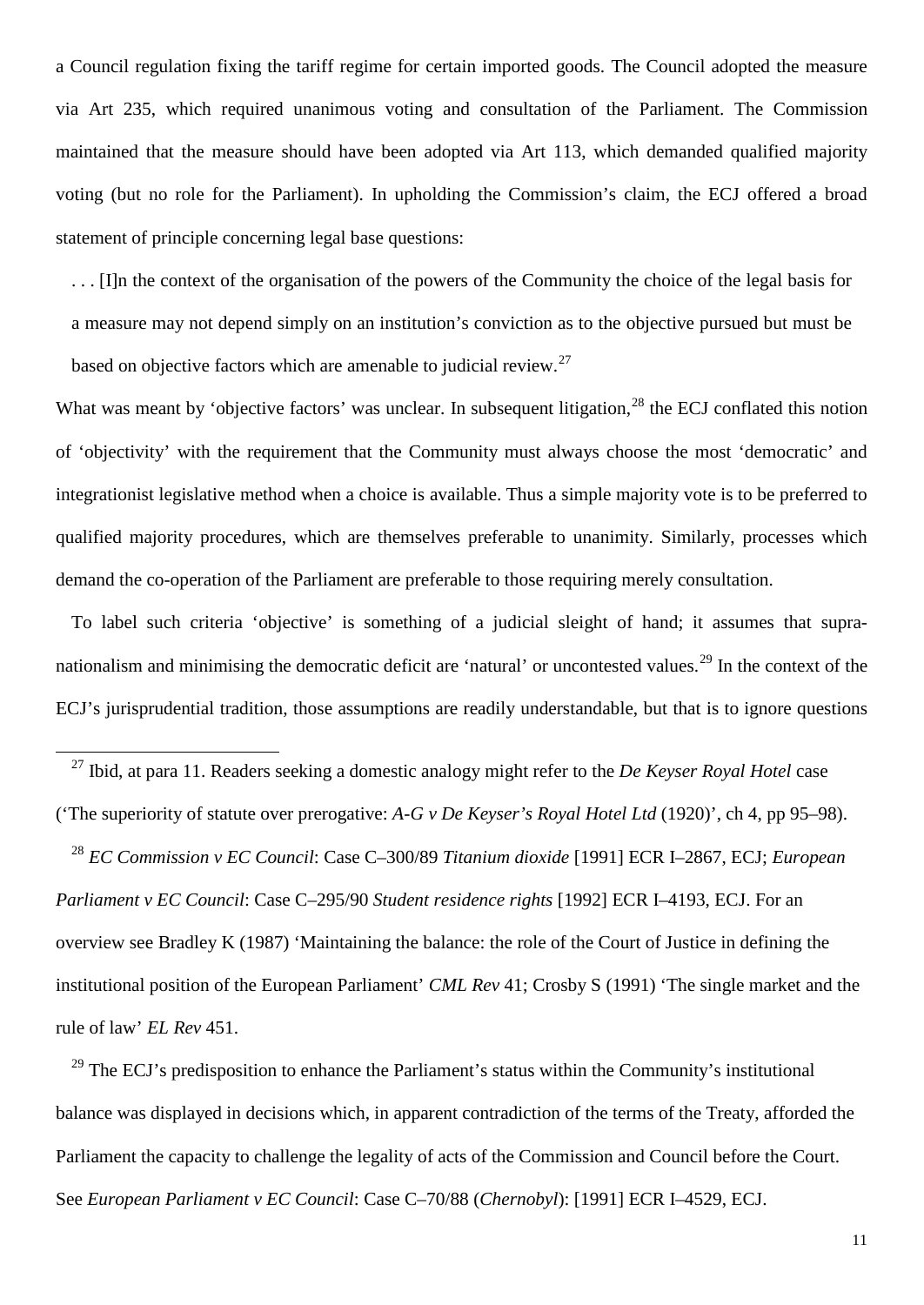as to the legitimacy of the tradition itself. As we have repeatedly seen, that larger question remains distinctly controversial in the eyes of some domestic political and judicial audiences. We return to the issues of institutional balance and democratic deficit in considering the terms of the Maastricht Treaty. Before doing so however, we address the reception afforded by the UK courts to the principles espoused by the ECJ in *Von Colson* and *Marleasing*.

## III. **EC law, parliamentary sovereignty and the UK courts: phase two**

Chapter eleven recorded that the British judiciary took some time to come to terms with the constitutional implications of the precedence and direct effect principles. *Von Colson* and *Marleasing* presented a rather different challenge, since they required national courts to adopt avowedly teleological or purposive interpretive techniques in respect of domestic legislation, and, in so far as 'national law' was a concept broadly construed, to create new common law principles to give practical effect to EC directives. British courts could plausibly point to the ECA 1972 s 2 as a parliamentary command for them to accept the supremacy and direct effect principles. However the literal interpretation of s 2 was that it reached only directly effective EC law; it would thus not apply to any attempt to enforce the provisions of a directive against a non-governmental body. Consequently, if British courts felt that they required a domestic, statutory basis for applying the *Von Colson* and *Marleasing* principles, they would have to turn to the ECA 1972 s 3. Alternatively, British courts might simply amend common law principles of statutory interpretation to achieve the same end. Both techniques would have unorthodox constitutional connotations. But after a hesitant start, the House of Lords responded enthusiastically to the challenge.

## *Duke v GEC Reliance Ltd*

Like Mrs Marshall, Mrs Duke worked for an employer who required women to retire at 60, but permitted men to work until 65. Such discrimination, Mrs Duke assumed, contravened the Equal Treatment Directive. In *Marshall*, the ECJ held that Directive 76/207 (and indeed all other directives) did not have horizontal direct effect. Mrs Marshall could rely on the directive because the area health authority was a government body; but since GEC was a private company, Mrs Duke could not do so. She was forced instead to rely on either the *Von Colson* principle—namely that Art 5 of the Treaty required UK courts to interpret the Sex Discrimination Act 'in so far as it is given discretion to do so under national law' to give effect to the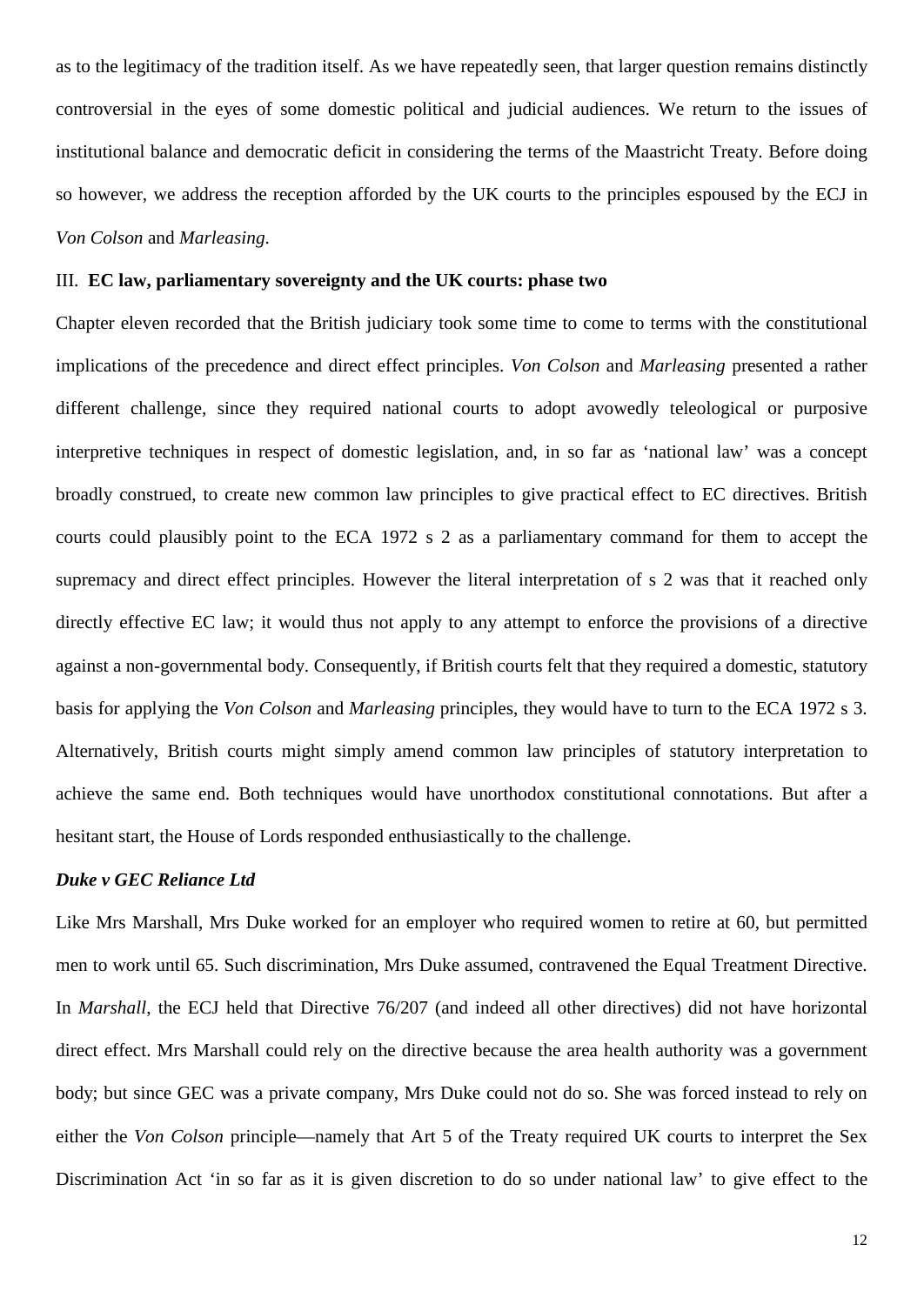directive's intentions—and/or that the ECA 1972 directed the courts to interpret the SDA 1975 in this way.

The House of Lords rejected both arguments.<sup>[30](#page-12-0)</sup> Section 2(4) could only have the effect Mrs Duke wished in respect of directly effective EC provisions. As noted earlier, that conclusion is unavoidable if s 2 is interpreted in a literalist fashion. However, the Court also declined to apply *Von Colson*, not because it considered the ECJ's principle unsound, but because the principle was not relevant to Mrs Duke's factual situation. *Von Colson*, Lord Templeman concluded, did not require national courts to invent new domestic laws empowering them to 'distort' domestic statues in order to give effect to all non-directly effective EC directives. Such 'distortion' would be permissible only in respect of domestic legislation passed to give effect to pre-existing EC law. In respect of UK statutes pre-dating the rele-vant EC directive, the court could only invoke the traditional interpretive theory applied to international law obligations; namely that an ambiguous statutory term should be given whichever meaning best satisfied the UK's international obligations. Unfortunately for Mrs Duke, Lord Templeman considered that the SDA 1975 s 6(4) unambiguously permitted discriminatory retirement ages; it could not be interpreted in any other way.

The difference between 'interpretation' (which Lord Templeman thought acceptable) and 'distortion' (which he considered illegitimate) may be elusive. Critics of *Duke* suggested that it would have been possible for the House of Lords to have found for the plaintiff.<sup>[31](#page-12-1)</sup> Indeed, its failure to do so created several anomalies, both between the UK and those Member States where the directive was fully implemented, and within the UK between women working for public and private sector companies. Nevertheless, *Duke* did indicate that domestic legislation introduced in order to implement a directive would be open to judicial 'distortion' to produce a result consistent with EC law.

#### *Pickstone v Freemans*

<span id="page-12-0"></span><u>.</u>

The plaintiff in *Pickstone v Freemans plc*<sup>[32](#page-12-2)</sup> contended that she and other women colleagues working as

<span id="page-12-1"></span><sup>31</sup> Fitzpatrick B (1989) 'The significance of EEC Directives in UK sex discrimination law' *Oxford Journal of Legal Studies* 336–355: Szyszczak E (1990) 'Sovereignty: crisis, compliance, confusion, complacency' *EL Rev* 480–488.

<span id="page-12-2"></span> $32$  [1989] AC 66, HL.

<sup>30</sup> [1988] AC 618, [1988] 1 All ER 626, HL.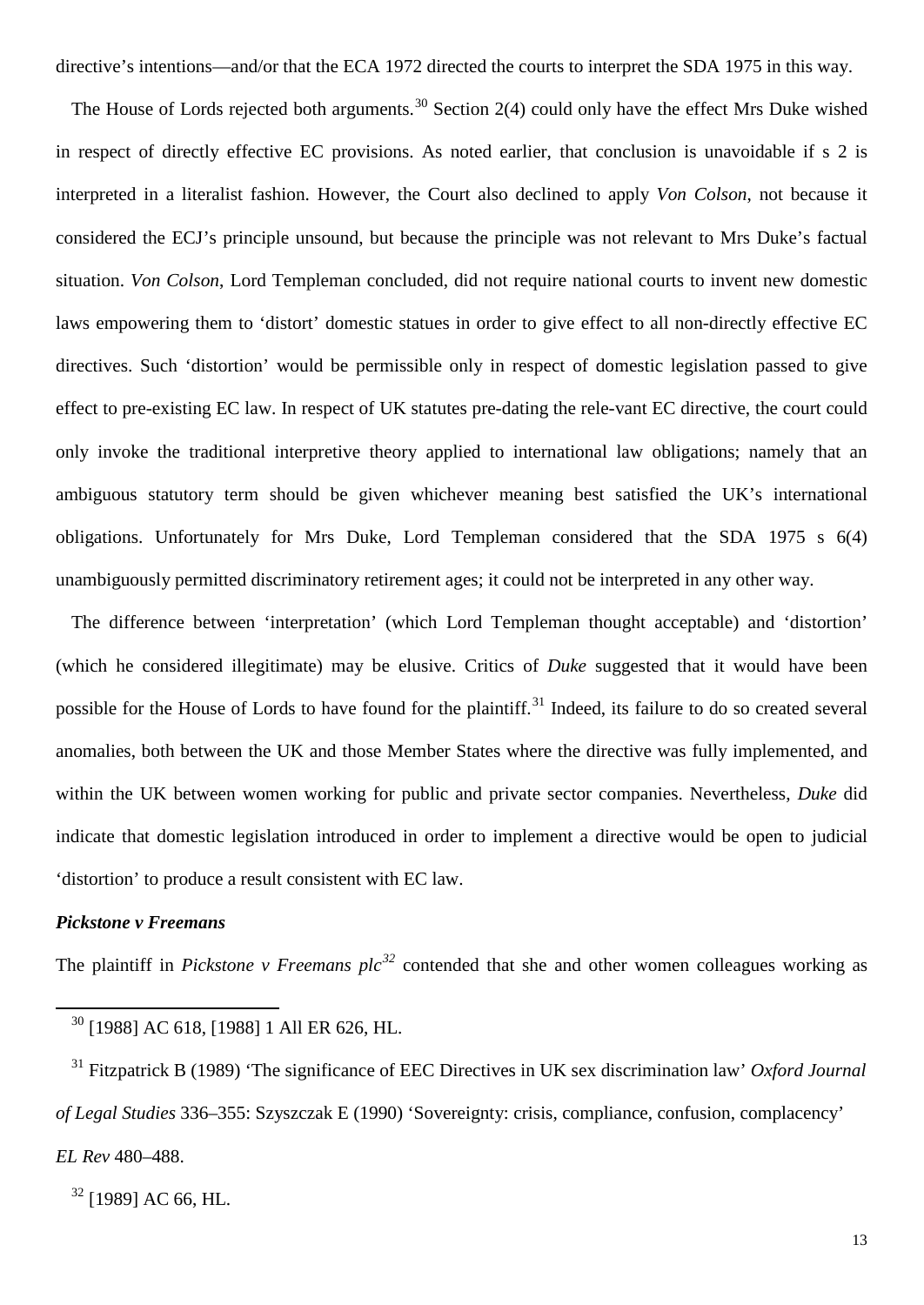'warehouse operatives' were paid less than male 'warehouse checker oper-atives' whose work was of equal value to their own. The SDA 1975 had initially provided that comparative studies of the 'value' of different jobs could be conducted only with the employer's consent: an obstructive employer could therefore prevent women employees establishing that discrimination had occurred. The Commission regarded this 'employer's veto' as in breach of EC law, in so far as it prevented individuals enforcing their EC entitlements. In a subsequent Art 169 action, the ECJ upheld the Commission's claim, holding that EC law required that employers could not be permitted to deny employees access to job evaluation mechanisms.<sup>[33](#page-13-0)</sup>

The UK government (acting per ECA 1972 s 2(2)) subsequently introduced regulations which, according to the speech of the sponsoring Minister in the Commons, were intended to implement the ECJ's judgment. This was done by empowering industrial tribunals to order job evaluation studies in certain circumstances. However, *Pickstone* revealed a flaw in the regulations' text. On their face, they seemed to preclude an action before a tribunal when a man was employed in exactly the same job at the same pay as the woman complainant. If this was correct, an employer could evade evaluation of different jobs by employing one 'token' male among a predominantly female workforce (as Freemans had allegedly done). The UK would therefore have failed to comply with its EC obligations.

A unanimous House of Lords refused to reach this conclusion. Lord Keith felt that 'Parliament cannot possibly have intended such a failure'.<sup>[34](#page-13-1)</sup> Consequently he thought it appropriate to go beyond the bare words of the regulation, and to construe it 'purpos-ively' by examining *Hansard* to confirm that 'Parliament's' intention was to comply with the directive. Thus construed, the regulation was consistent with EC law. This technique was in itself a quite radical innovation.<sup>[35](#page-13-2)</sup> But Lord Templeman went a step further. His examination of *Hansard* led him to conclude that: 'In my opinion there must be implied in paragraph (c) . . . the words "as between the woman and the man with whom she claims equality"<sup>[36](#page-13-3)</sup>

<span id="page-13-0"></span><u>.</u>

<sup>33</sup> *EC Commission v United Kingdom*: Case 61/81 [1982] ICR 578, ECJ.

<sup>&</sup>lt;sup>34</sup> [1989] AC 66 at 112, HL.

<span id="page-13-2"></span><span id="page-13-1"></span><sup>35</sup> This case pre-dated *Pepper v Hart*, and provided part of the justification for overturning the traditional rule in the latter case. We will return to the inter-relationship of the two cases later.

<span id="page-13-3"></span><sup>36</sup> [1989] AC 66 at 120, HL.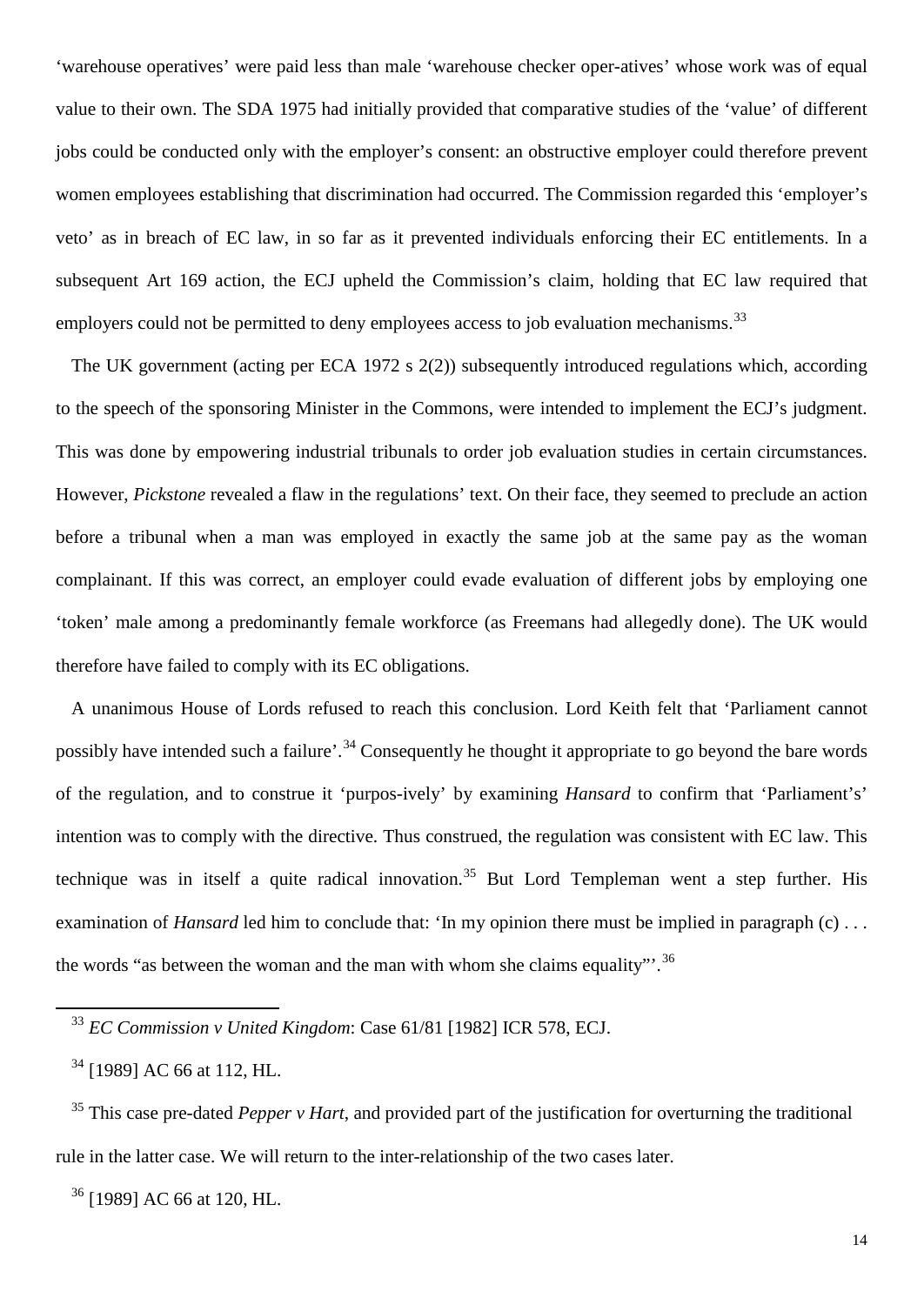#### *Litster v Forth Dry Dock and Engineering Co Ltd*

*Litster* raised a dispute over Directive 77/187, which the EC enacted to 'provide for the protection of employees in the event of a change of employer, in particular to ensure that their rights are safeguarded'. Article 4(1) specifically provided that: 'The transfer of an undertaking, business or part of a business shall not in itself constitute grounds for dismissal by the transferor or the transferee'. The rationale behind the directive was to ensure that employers could not evade unfair dismissal or redundancy payment legislation through the simple expedient of transferring their business to someone else.

The UK tried to incorporate Directive 77/187 through the Transfer of Undertakings (Protection of Employment) Regulations 1981. Regulation 5(1) provided that any transfer did not extinguish the employee's contractual rights, but made them enforceable against the new employer. The problem in *Litster* arose because reg 5(3) then provided that reg 5(1) applied only to employees employed by the transferor 'immediately' before the transfer. The employees in *Litster* were sacked at 3.30pm on the day of the transfer. The transfer happened at 4.30pm. The new company claimed that this one-hour gap meant that the workers were not employed by the transferor 'immediately' before the transfer, and so could not enforce their contractual rights against the new owner.

The ECJ had recently held that workers should be regarded as still employed by the transferor if the only reason for their dismissal was the projected transfer.<sup>[37](#page-14-0)</sup> This was indeed the reason for the dismissal in *Litster*, but the employer argued that the British courts were bound to apply the UK legislation in its literal sense; literally construed, a gap of one hour could not amount to immediacy.

The House of Lords accepted that a literal interpretation of 'immediately' supported the transferee's argument.[38](#page-14-1) A unanimous house nevertheless found in the employees' favour. Lord Templeman accepted that *Von Colson* required domestic courts to adopt a purposive approach to domestic law 'issued for the purpose of complying with directives'.[39](#page-14-2) However, in contrast to his decision in *Duke*, he saw no need to

<span id="page-14-0"></span><sup>37</sup> *P Bork International A/S v Foreningen af Arbejdsledere i Danmark*: Case 101/87: [1989] IRLR 41,

<span id="page-14-1"></span>ECJ.

<sup>38</sup> [1990] 1 AC 546, [1989] 1 All ER 1134, HL.

<span id="page-14-2"></span><sup>39</sup> Ibid, at 558.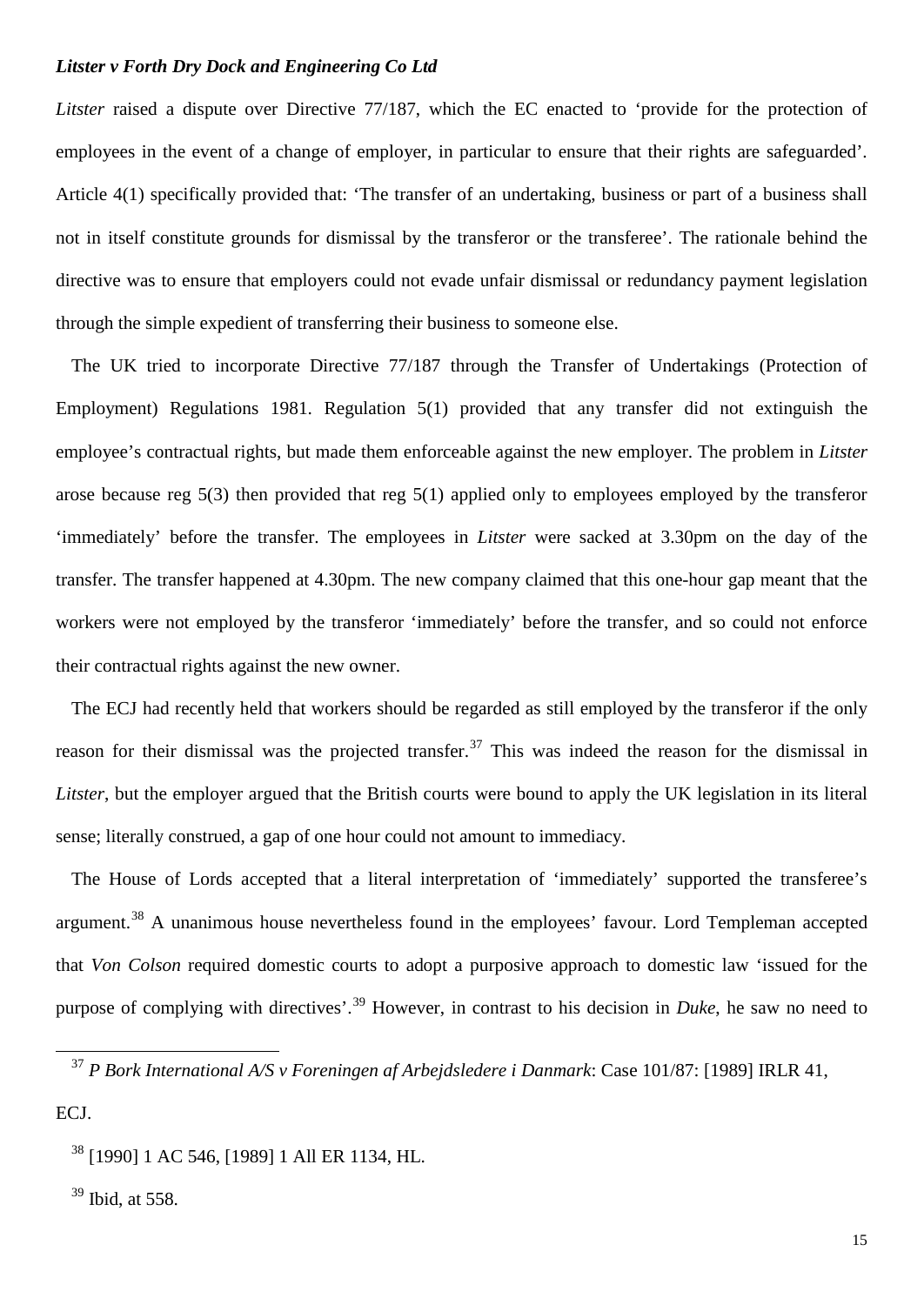read words into the domestic legislation. Rather, he preferred to construe reg 5(3):

. . . on the footing that it applies to a person employed immediately before the transfer or who would have been so employed if he had not been unfairly dismissed before the transfer for a reason connected with the transfer.<sup>[40](#page-15-0)</sup>

Lord Oliver referred back to *Pickstone* to justify purposive construction of domestic law introduced to give effect to EEC law 'even though it may involve some departure from the strict and literal application of the words which the legislature has elected to use<sup> $1$ </sup>. He regarded the employer's strategy as a transparent device to evade the spirit of the regulations. Lord Oliver considered the courts had to counter such evasion by implying words into the domestic legislation:

In effect this involves reading reg. 5(3) as if there were inserted after the words 'immediately before the transfer' the words 'or would have been so employed if he had not been unfairly dismissed in the circumstances described in reg  $8(1)$ <sup>[42](#page-15-2)</sup>

## *Pickstone and Litster***—usurping the legislative function?**

By adding words to legislation, Lord Templeman in *Pickstone* and Lord Oliver in *Litster* seemed to embrace the position adopted forty years earlier by Lord Denning in *Magor*, [43](#page-15-3) a position promptly then dismissed by Lord Simonds as a 'naked usurpation of the legislative function'. There would seem to be two possible ways to explain this development. Both imply there is something 'special' in the constitutional sense about EC membership, but neither presents a direct threat to orthodox theories of parliamentary sovereignty.

Firstly, Lords Templeman and Oliver might argue that ECA 1972 s 3 orders the UK courts to adopt whichever interpretive technique the ECJ currently required of them. The ECA 1972 would thus be unorthodox (indeed perhaps even 'unconstitutional') from a conventional perspective, in so far as it seeks to give the courts pervasive commands about interpretive techniques, a matter traditionally regarded as a question of common law. Such an Act (while obviously not 'illegal') could plausibly be seen as

<span id="page-15-0"></span> $40$  Ibid.

<span id="page-15-1"></span> $41$  Ibid, at 559.

<span id="page-15-2"></span> $42$  Ibid, at 577.

<span id="page-15-3"></span> $43$  See 'Purposive (or "teleological") interpretation', ch 3, pp 68–69.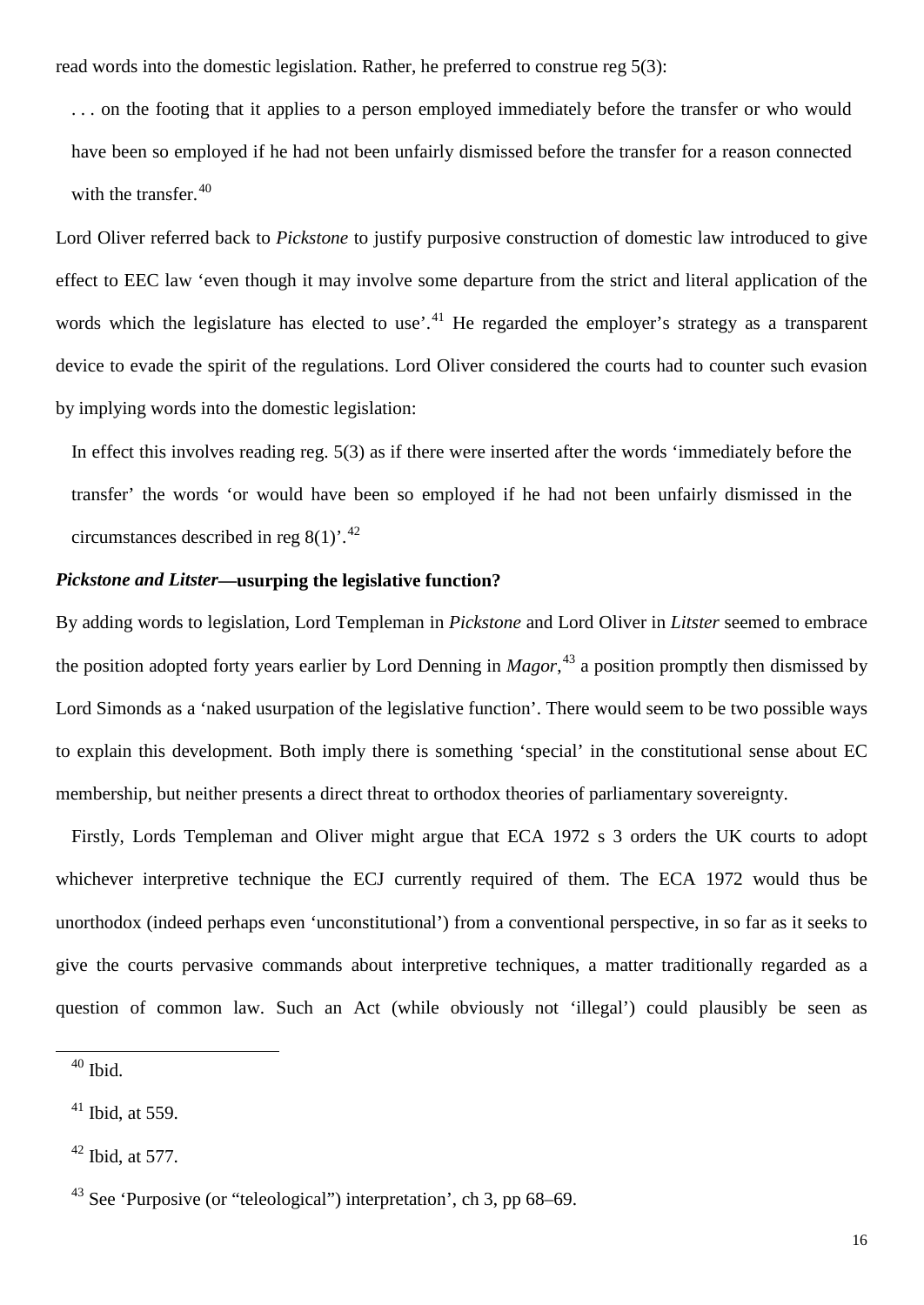incompatible with traditional understandings of the rule of law and the separation of powers.

The second explanation is less radical, amounting to no more than a judicial recognition that EC membership has triggered such a profound change in social and economic conditions that it is time for the common law to recognise the legitimacy of a new interpretive strategy in order to protect EC law entitlements. That conclusion need have no root in the ECA 1972, nor indeed in any other statute. And until such time as the courts' new presumption is negated or amended by statute, it presents no theoretical threat to Parliament's sovereignty.

Yet while *Litster* and *Pickstone* can be reconciled with Diceyan orthodoxies, they did not meet the ECJ's requirements in *Marleasing*. [44](#page-16-0) The reasoning deployed by the House of Lords in *Litster* gives full effect to the narrow interpretation of *Von Colson*. The house appeared to say that it was 'given discretion under national law' (per *Von Colson*) to invent a new common law rule of statutory interpretation in respect of legislation passed specifically to implement pre-existing EC law (or to find such a command in the ECA 1972), but such 'discretion' did not extend (as required by *Marleasing* or the broad interpretation of *Von Colson*) to applying similar rules to domestic legislation pre-dating the relevant EC measure. It is difficult to discern any logical basis in domestic legal theory for such a distinction.<sup>[45](#page-16-1)</sup> Stripped to its bones, the judicial methodology employed in *Duke* and *Litster* is to ask: 'What would Parliament have done if it had realised that the literal meaning of the words it wished to use was incompatible with a new EC law?'. The answer, of course, is that 'Parliament would have used the words which we are now implying into the Act'. The methodology required by *Marleasing* is just the same—namely to ask 'What would Parliament have done if it had realised that it needed to alter the literal meaning of the words in an existing statute in order to avoid incompatibility with a new EC law?'. The answer, of course, is that 'Parliament would have enacted amending legislation containing the words which we are now implying into the original Act'. In both circumstances, the court is putting words into Parliament's mouth. It is no less a radical innovation for a

<span id="page-16-0"></span><sup>44</sup> See also *Finnegan v Clowney Youth Training Programme Ltd* [1990] 2 AC 407, [1990] 2 All ER 546, HL.

<span id="page-16-1"></span><sup>45</sup> See the critical comment by Szyszczak (1990) op cit. For an attempt to do so see Steiner J (1990) 'Coming to terms with EC directives' 106 *LQR* 144.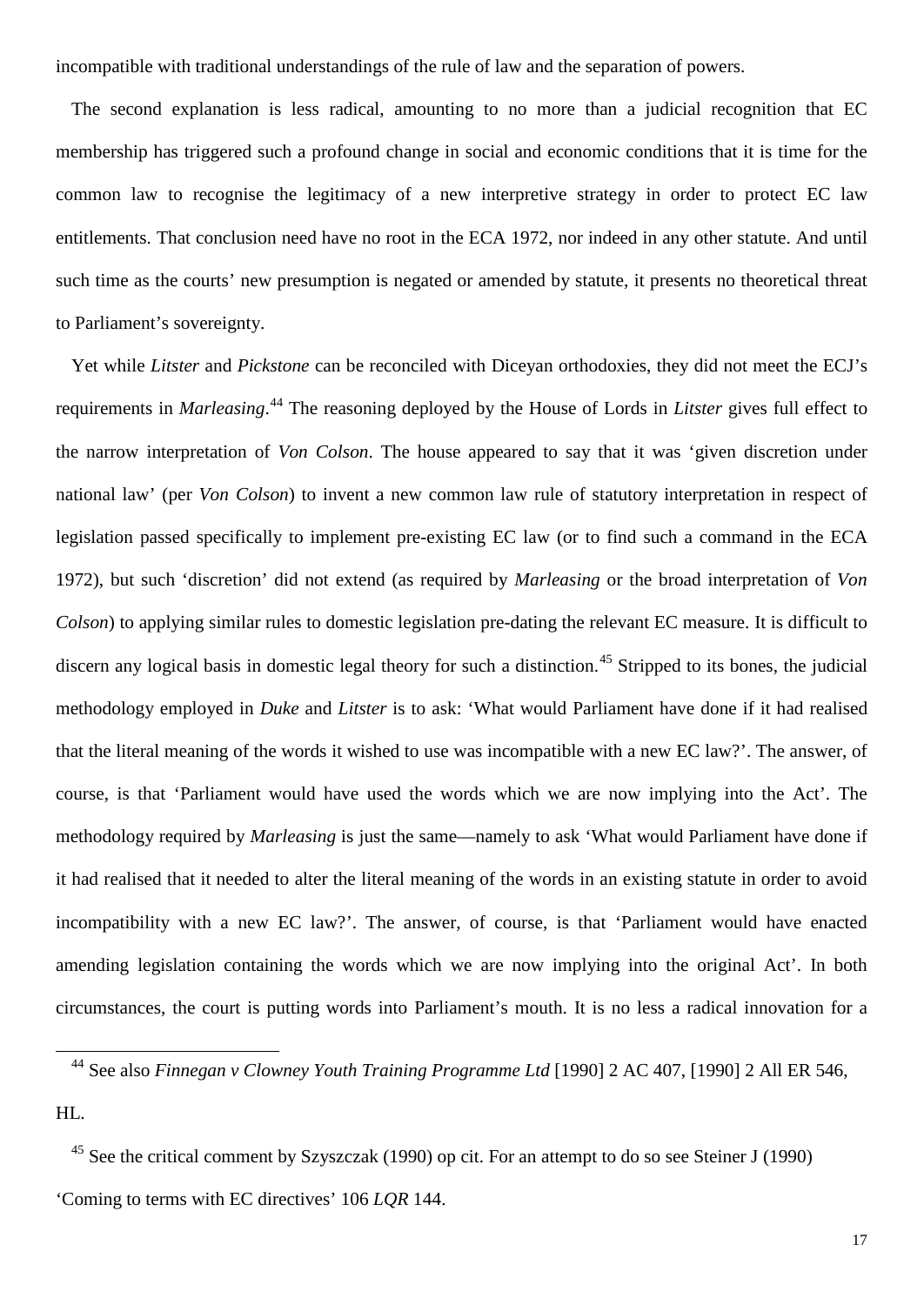court to do so when Parliament has spoken in error than when it has, again in error, failed to speak at all. The House of Lords appeared to recognise this illogicality shortly afterwards, and in *Webb v EMO Air Cargo[46](#page-17-0)* it adopted the temporal aspect of *Marleasing*.

## IV. **The end of parliamentary sovereignty? Or its reappearance?**

Despite their radical practical implications, *Duke* and *Litster* could be portrayed in theory simply as a new innovation in judicial interpretation of statutes. They did not involve a blunt challenge to legislation which could be reconciled with EC law only by affording the concept of 'interpretation' a meaning that paid no heed at all to linguistic limitations and encompassed the presumably distinct concept of defiance. That challenge, however, was not long in coming.

## **The demise of the legal doctrine?** *Factortame*

<u>.</u>

The *Factortame* litigation arose from a dispute over fishing rights in British waters. The Merchant Shipping Act 1894 had allowed foreign owned vessels to register as 'British', and thereby gain the right to fish in British waters. By the late 1980s, some ninety-five boats owned by Spanish companies had done so. The British government, alarmed by the impact this 'foreign' fleet was having on fishing stocks, asked Parliament to enact the Merchant Shipping Act 1988 (MSA 1988). The 1988 Act altered the registration rules to require a far higher level of 'Britishness' in a ship's owners or managers.[47](#page-17-1) None of the ninety-five Spanish ships could meet this test. Factortame, one of the affected companies, subsequently launched an action in the British courts claiming that the MSA 1988 was substantively incompatible with EC law.

The High Court referred the substantive question to the ECJ. It was likely that eighteen to twenty months would elapse before the ECJ issued its judgment. The High Court therefore granted Factortame an interim injunction 'disapplying' the Act and ordering the Secretary of State not to enforce it against any ship that

<span id="page-17-0"></span><sup>&</sup>lt;sup>46</sup> [1992] 4 All ER 929, [1993] 1 WLR 49. For comment see Szyszczak E (1993) 'Interpretation of Community law in the courts' *EL Rev* 214.

<span id="page-17-1"></span><sup>&</sup>lt;sup>47</sup> Including, inter alia, requirements that individual owners had to be British citizens or residents, and that corporate owners had to be incorporated in Britain, with 75% of their shares owned by British citizens/residents.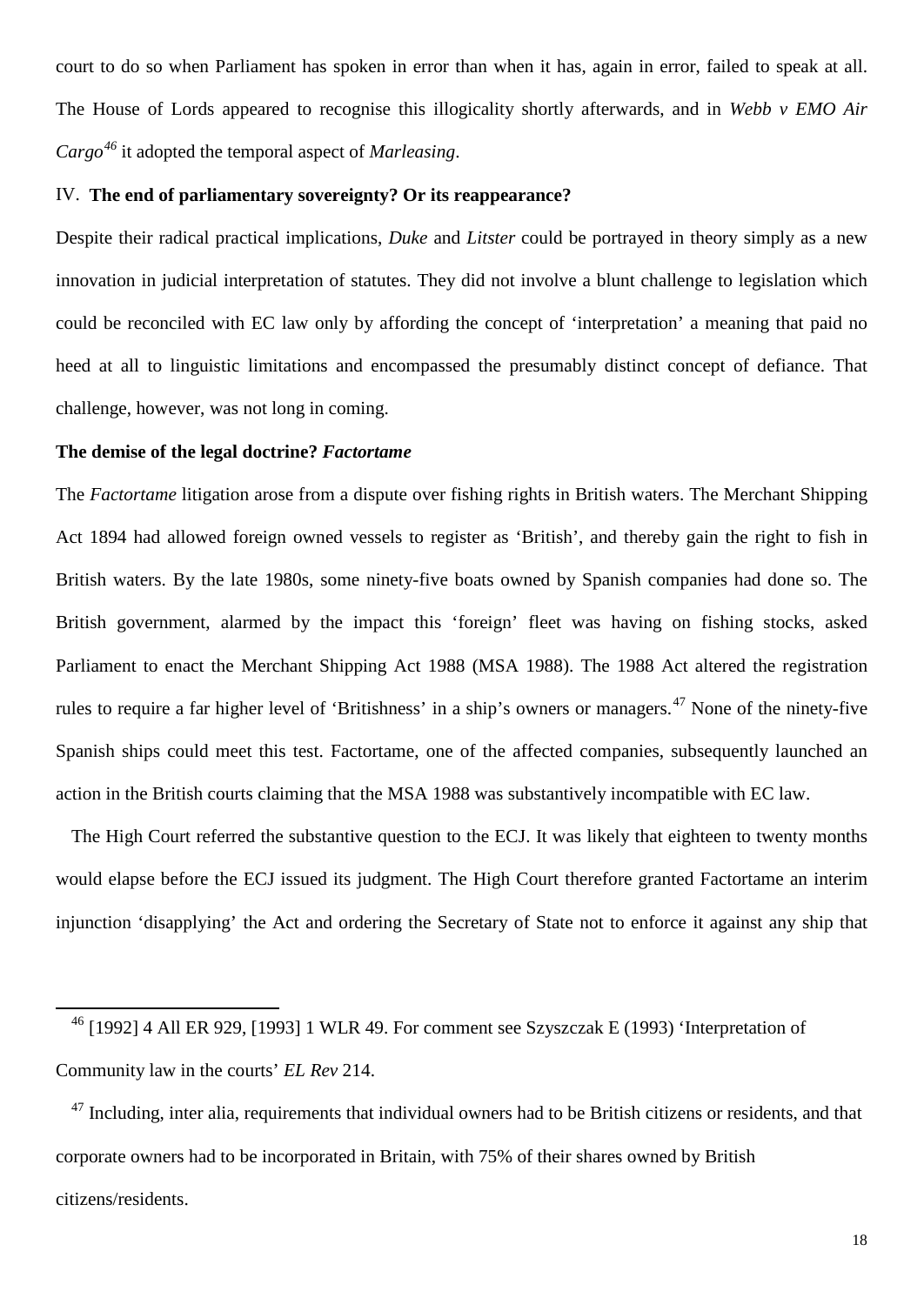met the previous registration criteria.<sup>[48](#page-18-0)</sup> The Court of Appeal set aside the order for an interim injunction, on which point Factortame appealed to the House of Lords.<sup>[49](#page-18-1)</sup>

Lord Bridge gave the sole judgment. He accepted that not issuing an interim injunction would cause irreparable damage, perhaps even bankruptcy to Factortame, since the company had no immediate prospect of using its boats elsewhere. He also accepted that the House of Lords would accord precedence to EC law if the ECJ eventually ruled that the MSA 1988 breached EC law. This apparently clear acceptance of the precedence doctrine goes considerably further than the formulae advanced in *Macarthys* or *Garland*. Lord Bridge suggested that the 1972 Parliament had passed legislation in the form of the ECA 1972 s 2 which in some mysterious manner was incorporated into every subsequent UK Act which affects a directly effective EC right. The inference thus appeared to be that the courts would no longer obey an Act of Parliament which breached directly effective EC law even if the Act expressly stated it was intended to achieve that result.

But that conclusion was not germane to the present appeal, the nub of which was that a British court should refuse to allow the government to apply an Act of Parliament because of the possibility the Act might subsequently prove incompatible with EC law. Lord Bridge could not find any domestic authority for such a radical proposition. Nor was he ultimately persuaded that there was an overriding principle of Community law requiring the House of Lords to issue the interim injunction. However, Lord Bridge finally concluded that any such duty on the domestic courts arose only in respect of substantive rights already clearly established under EC law. The 'rights' claimed by Factortame had yet to be pronounced upon by the ECJ. Consequently, the House of Lords referred its own question to the ECJ, asking if it should disapply domestic law in order to safeguard as yet unproven EC law rights.

#### **The litigation before the ECJ**

-

Shortly thereafter, the ECJ heard an Art 169 action against the UK which claimed that the MSA 1988 Act breached the UK's Treaty obligations. In *EC Commission v United Kingdom*, [50](#page-18-2) the Commission asked the

19

<span id="page-18-0"></span><sup>48</sup> See Gravells N (1989) 'Disapplying an Act of Parliament pending a preliminary ruling: constitutional enormity or common law right' *Public Law* 568.

<span id="page-18-1"></span><sup>49</sup> *R v Secretary of State for Transport, ex p Factortame Ltd* [1990] 2 AC 85.

<span id="page-18-2"></span><sup>50</sup> *EC Commission v United Kingdom*: Case C–246/89R: [1989] ECR 3125, ECJ.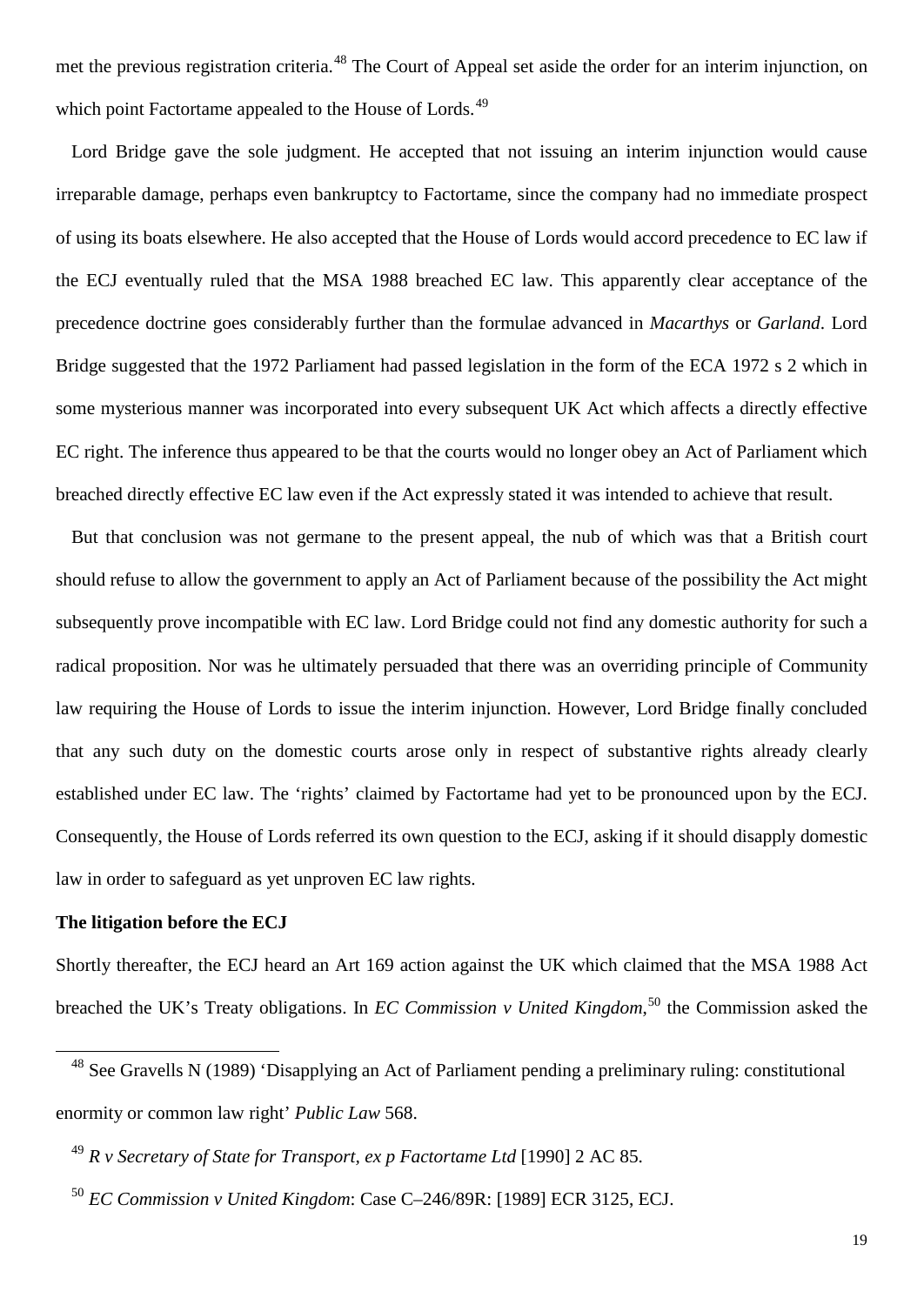ECJ to make an interim order per Art 186 ordering the British government not to enforce the 1988 Act. The ECJ saw some merit in the UK's position, since the 1988 Act might prove a defensible means to pursue the EC's own objective of conserving long-term fish stocks. However the Act's overt discrimination against non-British EC nationals seriously undermined the UK's case. Moreover, there was no doubt that enforcement of the Act would inflict extremely heavy losses on the Spanish shipowners. In those circumstances, the ECJ granted an interim order requiring the UK to 'suspend' the 1988 legislation.

The ECJ subsequently gave judgment on the question referred to it by the House of Lords, in *R v Secretary of State for Transport, ex p Factortame (No 2)*. [51](#page-19-0) After referring explicitly to the *Simmenthal* principle of immediate supremacy, the Court observed that national courts were obliged by the 'principle of co-operation laid down in Article 5' to ensure that domestic legal systems give practical legal effect to directly effective EC rights. Any provision within the national legal system which impairs this effect contravenes EC law. This principle applied as readily to questions of interim as final relief. Consequently, if the sole obstacle to interim relief is 'a rule of national law', the national court must set aside that rule.

#### **Back in the House of Lords . . .**

The House of Lords announced that it had held in Factortame's favour, and would disapply the MSA 1988, in June 1990. Its reasons would be given at a later date. The announcement provoked apocalyptic denunciations from Prime Minister Thatcher about losses of national sovereignty to the Commission. The leading judgment in *R v Secretary of State for Transport, ex p Factortame (No 2)[52](#page-19-1)* was given by Lord Goff. However Lord Bridge took the opportunity to comment on claims (whose source he diplomatically chose not to name) that the decision 'was a novel and dangerous invasion by a community institution of the sovereignty of the UK Parliament'.<sup>[53](#page-19-2)</sup> Such criticism was misconceived. Parliament had been quite aware of the precedence doctrine in 1972, so any 'limitation' of sovereignty that EC membership entailed was 'voluntary'. The ECA 1972 had ordered domestic courts to respect that 'voluntary limitation', so there was

<sup>51</sup> Case C–213/89: [1990] ECR I–2433.

<span id="page-19-1"></span><span id="page-19-0"></span><sup>52</sup> [1991] 1 AC 603, sub nom *Factortame Ltd v Secretary of State for Transport (No 2)* [1991] 1 All ER 70.

<span id="page-19-2"></span><sup>53</sup> [1991] 1 AC 603, at 658.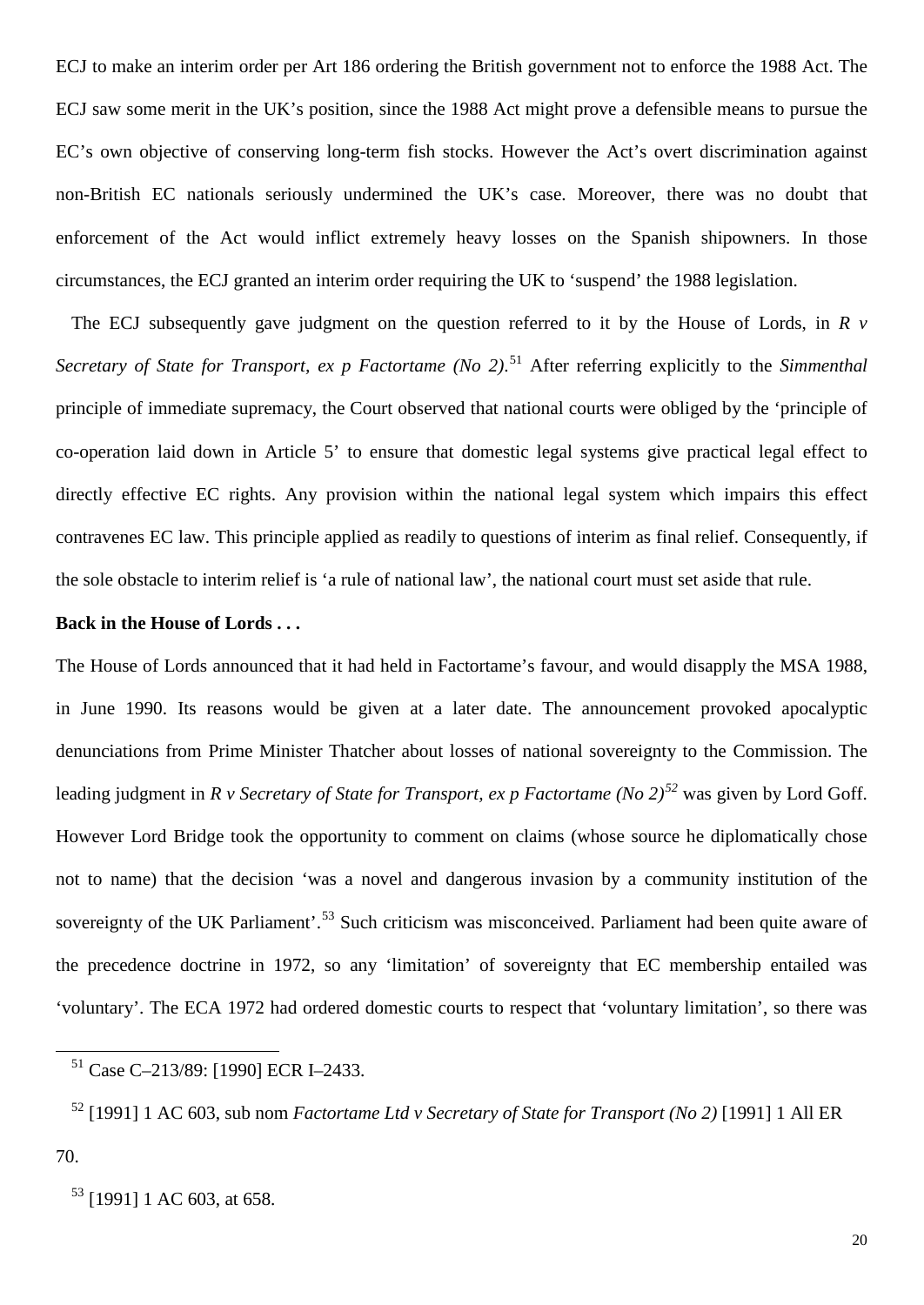nothing novel in this judgment.<sup>[54](#page-20-0)</sup>

As Lord Goff made clear, the ECJ's decision in *Factortame* did not determine the outcome of the domestic litigation. Rather it required the British courts to reject those principles of domestic law (the nonavailability of interim injunctions against the Crown and the courts' incapacity to disapply clearly worded statutes) which presented an absolute bar to Factortame's claims. Lord Goff made only a passing reference to the ECJ's decision, apparently seeing no need to justify or explain it, but accepting it as an uncontentious (if brand new) principle of national law to be integrated into the existing common law rules governing the availability of interim injunctions.

Those rules suggested that interim relief was only available if there was no possibility of the plaintiff eventually gaining damages to cover any loss suffered pending resolution of the main question. No such damages could (at that time)<sup>[55](#page-20-1)</sup> be recovered from the government. The Court had then to ask itself if there was a 'strong prima facie case' indicating that the plaintiff would ultimately be successful. Lord Goff considered that the *EC Commission v United Kingdom* decision suggested that the ECJ would answer the substantive issue in Factortame's favour, which would in itself predispose the Court to grant interim relief. However, he also implied that he doubted that the plaintiff needed to show such a high probability of eventual success in this case.

## **The EC Treaties as 'higher law'**

<u>.</u>

Radical though the 'disapplication' doctrine laid out in *Factortame* undoubtedly was, it might initially have been thought to be a principle of limited application. Was the power to be exercised, for example, only by the House of Lords; or did it extend to all national courts and tribunals? Relatedly, was the power triggered only after a reference to the ECJ via Art 177, or might it be applied whenever a national court considered a statutory provision to be inconsistent with EC law?

<span id="page-20-0"></span><sup>&</sup>lt;sup>54</sup> Lord Bridge perhaps oversimplified the issue. As ch 11 suggested, British judges and British governments displayed confusion in the late 1960s and early 1970s as to the nature and implications of *Costa* and *Van Gend*. Moreover, many innovative aspects of the ECJ's own constitutional jurisprudence had appeared after the UK's accession.

<span id="page-20-1"></span><sup>55</sup> But see now the discussion of *Francovich* and *Brasserie de Pecheur* later in the chapter.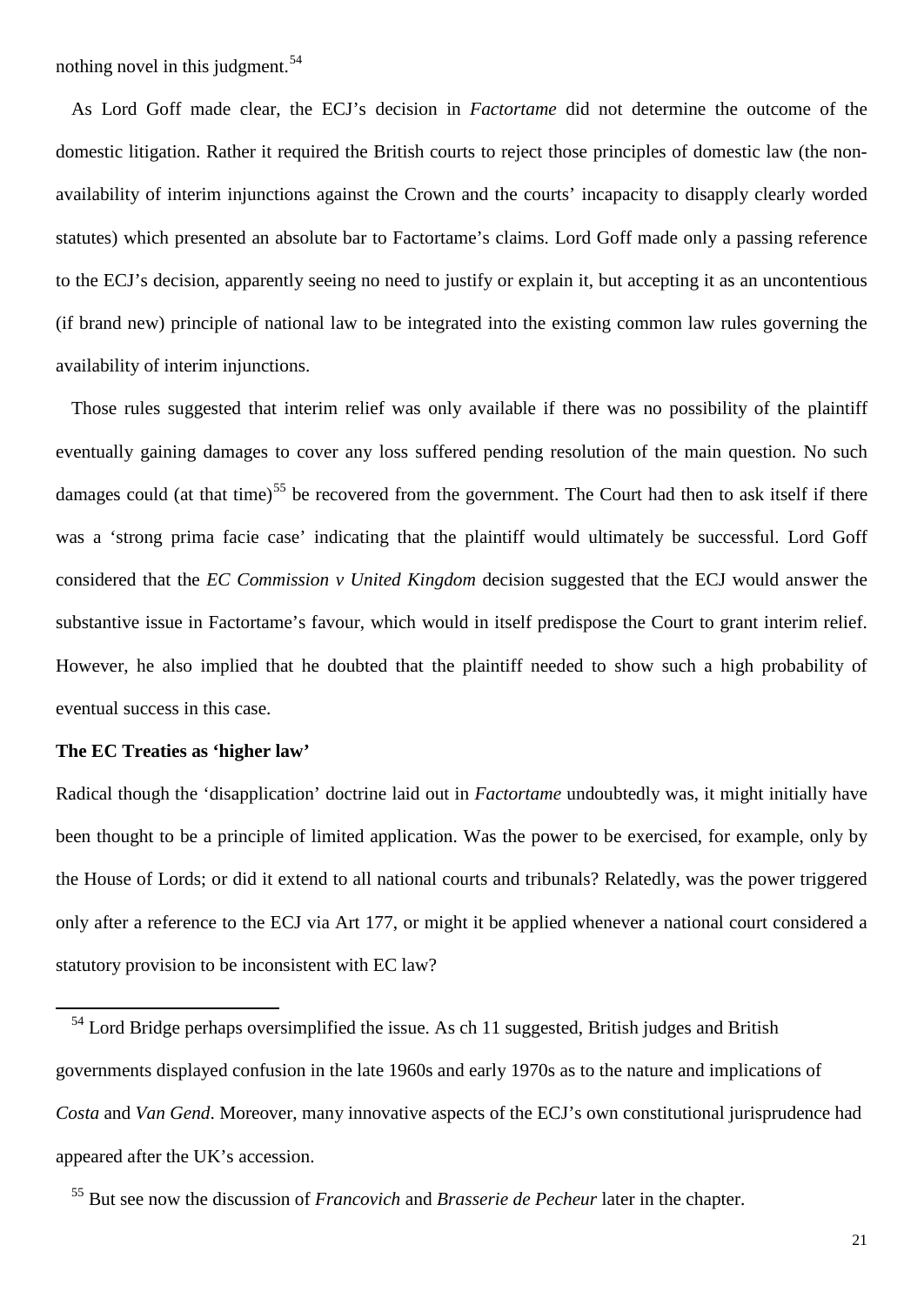*Simmenthal*—to which *Factortame* might be seen as a belated response—would suggest that the power lay with any court, and it arose irrespective of whether any reference to the ECJ was made. The House of Lords subsequently endorsed this position in *R v Secretary of State for Employment, ex p Equal Opportunities Commission*. [56](#page-21-0) In the immediate aftermath of this case it became clear that even employment tribunals, which occupy a lowly position within the United Kingdom's constitutional hierarchy, considered themselves competent to apply the *Factortame* doctrine.<sup>[57](#page-21-1)</sup> In practical terms, the *Factortame* rationale rapidly became as far as all courts were concerned—an obviously comfortable part of the constitutional furniture.

In a more abstract vein, the unfortunate jurisprudential and political lacuna left unfilled by the *Factortame* litigation is that the House of Lords did not grapple with the fundamental question of just how it was that in 1972 the UK Parliament managed to do something that had always been beyond its predecessors' grasp namely 'voluntarily' to limit its sovereignty? As H R W Wade has pointed out, Lord Bridge's reasoning makes very little sense, whether as an excursion in legal theory or as a recipe for practical politics.<sup>[58](#page-21-2)</sup> The obvious problem is that if Parliament managed in 1972 to entrench the ECA, on what basis can one sensibly maintain that it could not now or in the future entrench other legislation as well? It might be argued that the EC is 'unique' in this respect, because, perhaps, of the political significance of its powers and/or its elaborate institutional structure. But that is merely an assertion. It is no less plausible to say that other important moral or political factors could acquire a similar constitutional status, with the result that, as Wade puts it 'the new doctrine makes sovereignty a freely adjustable commodity whenever Parliament chooses to accept some limitation'.[59](#page-21-3)

This is perhaps not as alarming a spectre as it may appear. *Factortame* entrenchment is—it seems—of an extremely weak procedural kind. It does not take the form of requiring super-majorities within Parliament, nor that there be resort to any extra-parliamentary device such as a referendum; it merely requires that a bare

<span id="page-21-0"></span><u>.</u>

<sup>56</sup> [1994] ICR 317, HL.

<span id="page-21-1"></span><sup>57</sup> See Nicol D (1996) 'Disapplying with relish? The Industrial Tribunals and Acts of Parliament' *Public Law* 579.

<span id="page-21-2"></span><sup>58</sup> (1996) 'Sovereignty—revolution or evolution?' *LQR* 568.

<span id="page-21-3"></span> $59$  (1996) op cit p 573.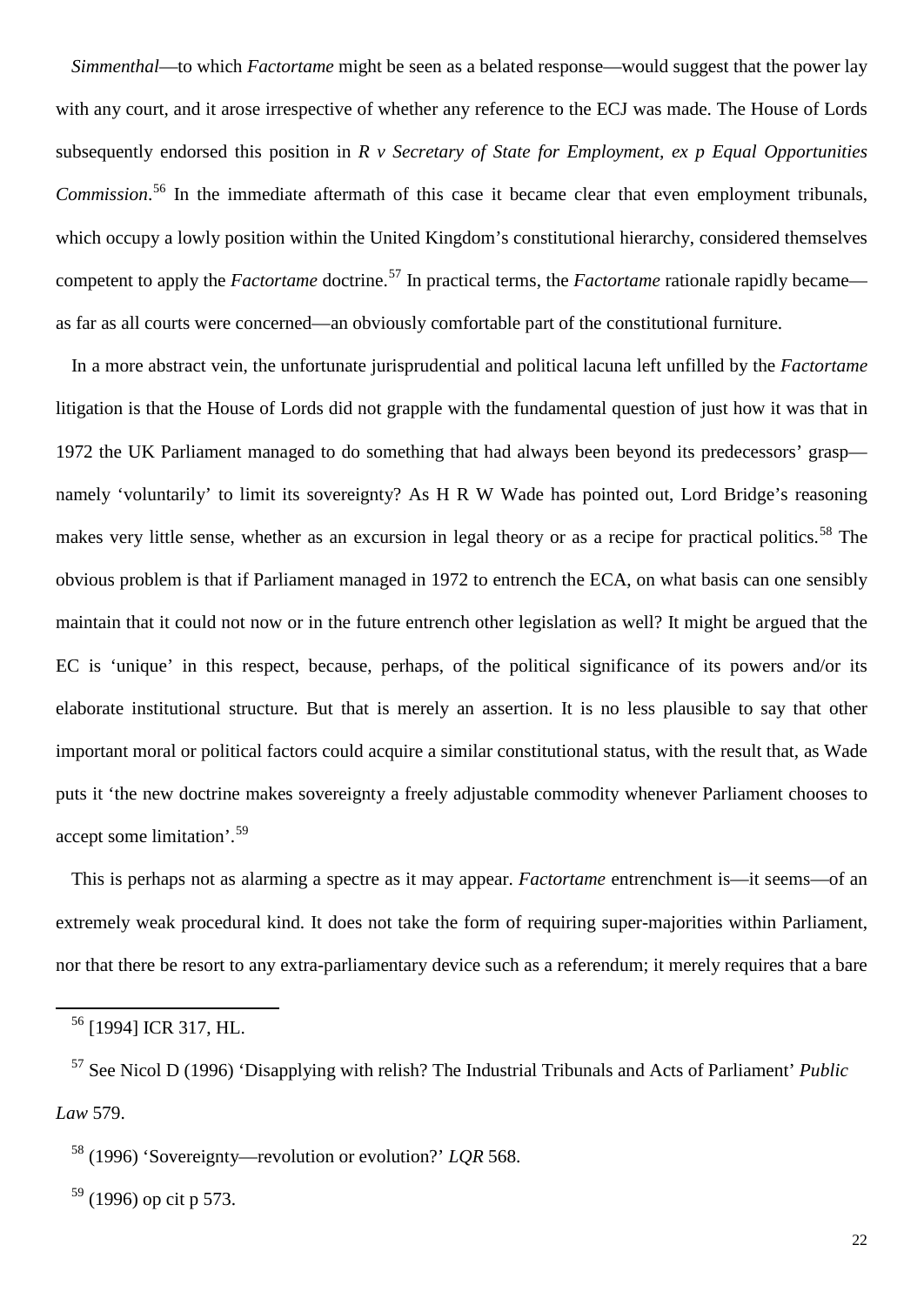parliamentary majority expresses itself in unusually blunt language. A new Merchant Shipping Act which said in s 1 that it was intended to repudiate the UK's obligations under the Common Fisheries Policy would presumably have been applied by Lord Bridge and his colleagues. It is doubtful that it could have been disapplied through the judicial techniques ostensibly used in *Factortame* (*No 2*).

*Factortame* need not therefore be read as suggesting that Parliament can grant itself a power equivalent to that given to colonial legislatures in s 5 of the Colonial Laws Validity Act 1865 to entrench any political values it chooses by altering the legislative 'manner and form' required to change them.<sup>[60](#page-22-0)</sup> An entrenchment mechanism of this sort is a dangerous device, as it would enable a bare legislative majority enjoying only minority electoral support to set such high thresholds for the repeal of its preferred laws that they could never be altered. But if Parliament was able to create even a very weak form of entrenchment in 1972, might it not be able to create much stronger entrenchment devices in future?

Wade's conclusion that *Factortame* amounts to a 'judicial revolution' is initially enticing. It maintains in essence that it was not Parliament through the ECA 1972 but the judges themselves who have altered the constitution's rule of recognition. In other words, the old orthodoxy was correct, but it was within the power of the courts to change it at any time. This argument displaces rather than solves the problems posed by Lord Bridge's analysis. The obvious difficulty is that if the courts have managed in 1990 to entrench the European Communities Act, on what basis can one sensibly maintain that they could not now or in the future entrench other legislation as well? Wade's doctrine 'makes sovereignty a freely adjustable commodity whenever the courts choose to impose some limitation'.

Allan's analysis of *Factortame* is more satisfactory on this issue.<sup>[61](#page-22-1)</sup> Allan has long offered a rather isolated voice in our constitutional discourse to the effect that orthodox understandings of parliamentary sovereignty are, and always have been, ill-conceived.<sup>[62](#page-22-2)</sup> Allan's suggestion that our current constitutional settlement permits the courts to disapply legislation which is irreconcilable with the concepts of democracy and the rule of law offers a fascinating point of departure for discussing the *Factortame* saga.

<span id="page-22-0"></span><sup>60</sup> See '*A-G for New South Wales v Trethowan (1931)*', ch 2, pp 36–37.

<span id="page-22-1"></span><sup>61</sup> (1997) 'Parliamentary sovereignty: law, politics and revolution' *LQR* 443.

<span id="page-22-2"></span> $62$  See particularly (1983) op cit; (1985) op cit; (1993) op cit.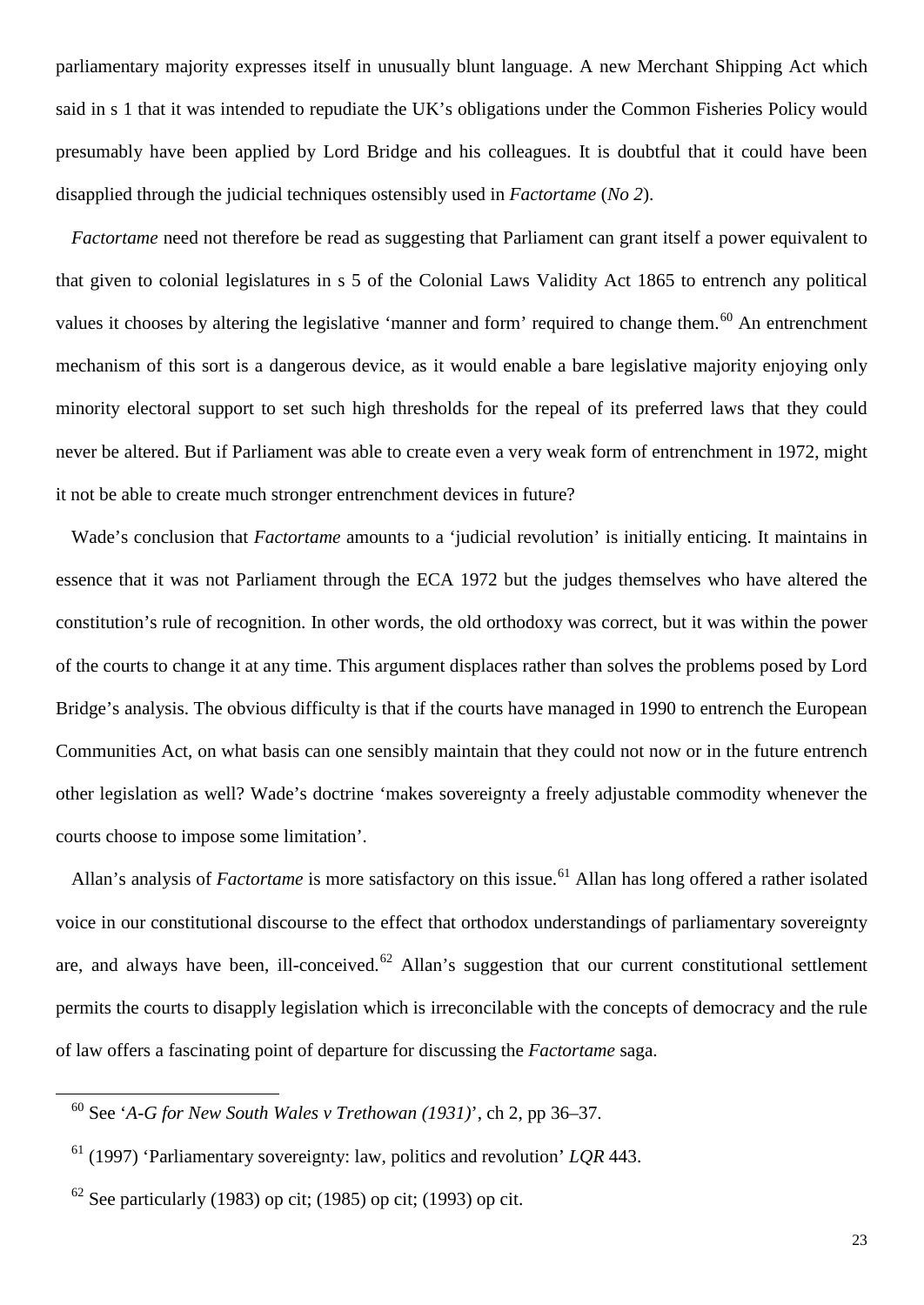Allan's thesis rests on the presumption that the orthodox, Diceyan view of parliamentary sovereignty misconceives the political objectives that the English Revolution of 1688 was trying to achieve. The Diceyan position, and its more modern restatements, espouse a purely formalist conception of the relationship between statute and the courts. The courts (and presumably everyone else) 'recognise' statute as the highest form of law simply because the 1688 Revolution was fought (and won) by men who wished to establish the legal superiority of measures enacted by the Commons, Lords, and Monarch acting collectively over both the actions of either house, of the Monarch acting under prerogative powers, or of the courts acting under the power of the common law. However, if, following Professor Wade, we regard parliamentary sovereignty as the ultimate political fact of the constitution, it does not seem outlandish to ask (as Dicey and Professor Wade did not) why the revolutionaries wished to achieve this objective? What political or moral purpose was the ultimate political fact intended to serve?

# *Questioning the 'Why' rather than the 'What' of parliamentary sovereignty*

Paul Craig has latterly offered an intriguing answer to this question.<sup>[63](#page-23-0)</sup> Craig's critique begins by noting that 'much of the current literature fails to pay attention to the reasons why Parliament should or should not be regarded as sovereign'.<sup>[64](#page-23-1)</sup> He attempts to fill in this gap by digging deeper into and behind the legal sources underpinning the Diceyan position. Orthodox theories place much reliance, for example, on arguments voiced by Sir William Blackstone, the leading eighteenth-century jurist, in his celebrated *Commentaries* on English law. The key passage asserts that Parliament 'can in short do everything that is not naturally impossible . . . True it is, that what the Parliament doth, no authority can undo'. On its face, Blackstone's text provides unequivocal support for the orthodox position.

However, Craig's critique, unlike the analysis offered by Wade in 1955, then asks *why* Blackstone was led to this conclusion. As suggested in chapter two, the notion that sovereignty should lie in a tripartite Parliament, within which each element possessed veto powers, reflected a belief that the Commons, Lords, and Monarch acting in unison were the only legitimate arbiters of the national interest. The 1688 Revolution

<span id="page-23-0"></span><sup>63</sup> (1991) 'Sovereignty of the United Kingdom Parliament after *Factortame*' *Yearbook of European Law* 221.

<span id="page-23-1"></span> $64$  Ibid, at 234.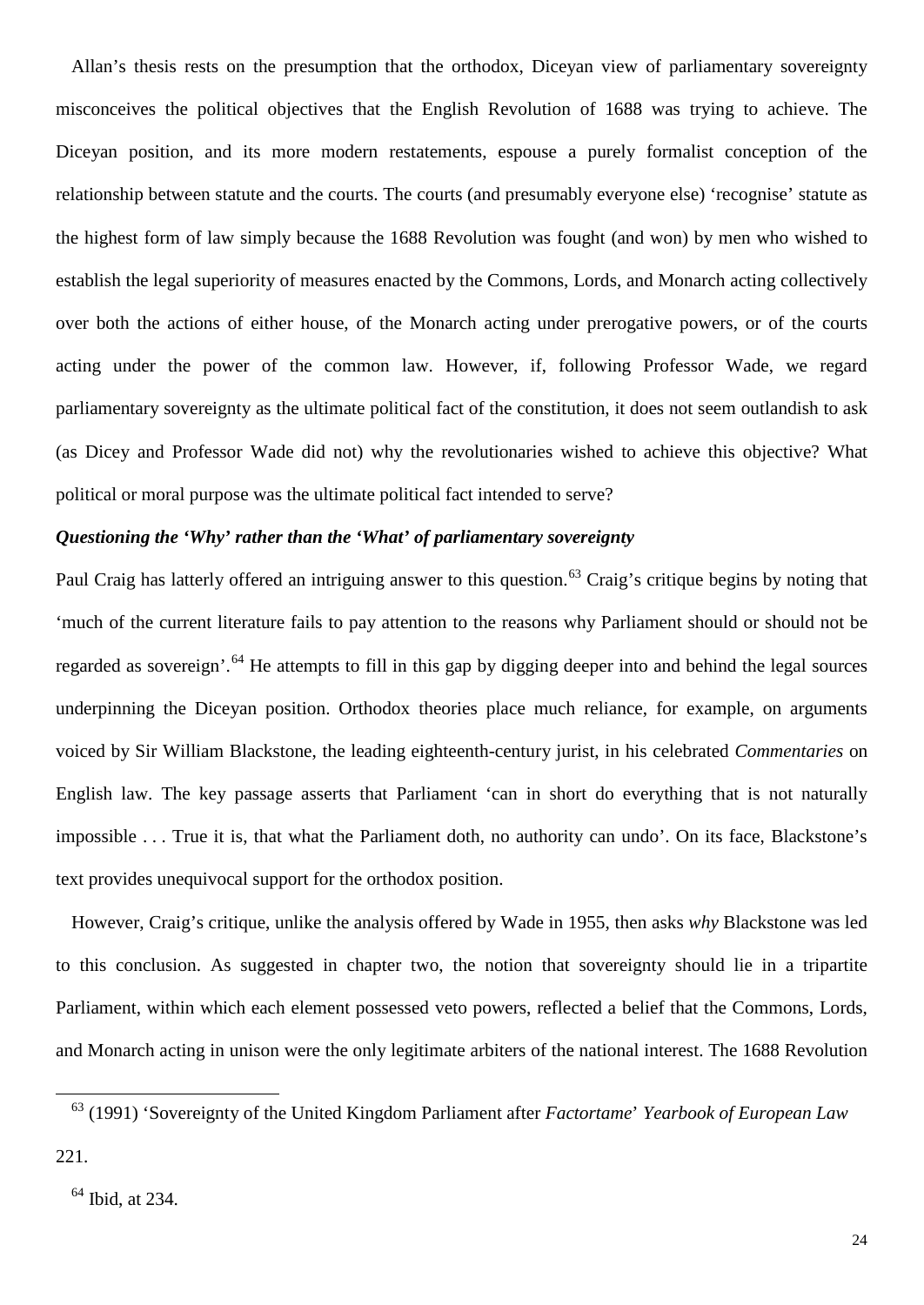can thus be seen as an attempt to create an anti-majoritarian source of sovereign legal authority. It is this essentially political purpose, Craig suggests, which underlay the acceptance of Parliament as the highest source of law. To put the argument simply, Blackstone and those whose views he represented endorsed the principle of parliamentary sovereignty because they could conceive of no more broadly based mechanism for ensuring that laws enjoyed the consent of the people. Parliament was 'sovereign' for political or moral reasons—namely that it minimised the possibility that the English people<sup>[65](#page-24-0)</sup> would be subjected to factionally motivated legislation.

The sovereign Parliament was not created for a modern society. Its proponents in 1688 had no conception that the powers of the Monarch would diminish to insignificance, nor that the House of Lords would voluntarily acquiesce in the removal of its co-equal powers in the legislative process. Still less would they have envisaged a near universal electorate for the Commons and the emergence of national political parties. Our concept of 'the people' is, of course, now much changed. We regard modern Britain as a mature democracy in which the legitimacy of a sovereign Parliament rests on the periodic consent of the electorate. Yet in our mature democracy Parliament functions as an extremely effective vehicle for the majoritarian or even minoritarian sentiments of a single political party to be given legal effect. While 1688 envisaged Parliament as a consensual forum designed to identify the national interest, it now operates as an arena of conflict intended to promote party interests.

It is at this juncture that Allan's suggestion that notions of 'democracy' and 'the rule of law' can serve as limits on Parliament's legislative competence become significant in relation to the *Factortame* conundrum. The EC Treaties stand in marked contrast to our domestic law-making process. Their terms are not the product of majoritarian or even super-majoritarian law-making. Their every provision has been arrived at through a consensual negotiatory process, demanding the unanimous approval of a growing number of nations—nations which themselves represent differing political philosophies and a multiplicity of cultural inheritances. And as the Treaties have been successively amended by the same protracted, negotiatory, consensual law-making process, so the innovate jurisprudence of the European Court and the Member

<span id="page-24-0"></span><sup>&</sup>lt;sup>65</sup> Narrowly defined of course as the Monarch, the Lords, and the small portion of citizens permitted to participate in electing members of the Commons.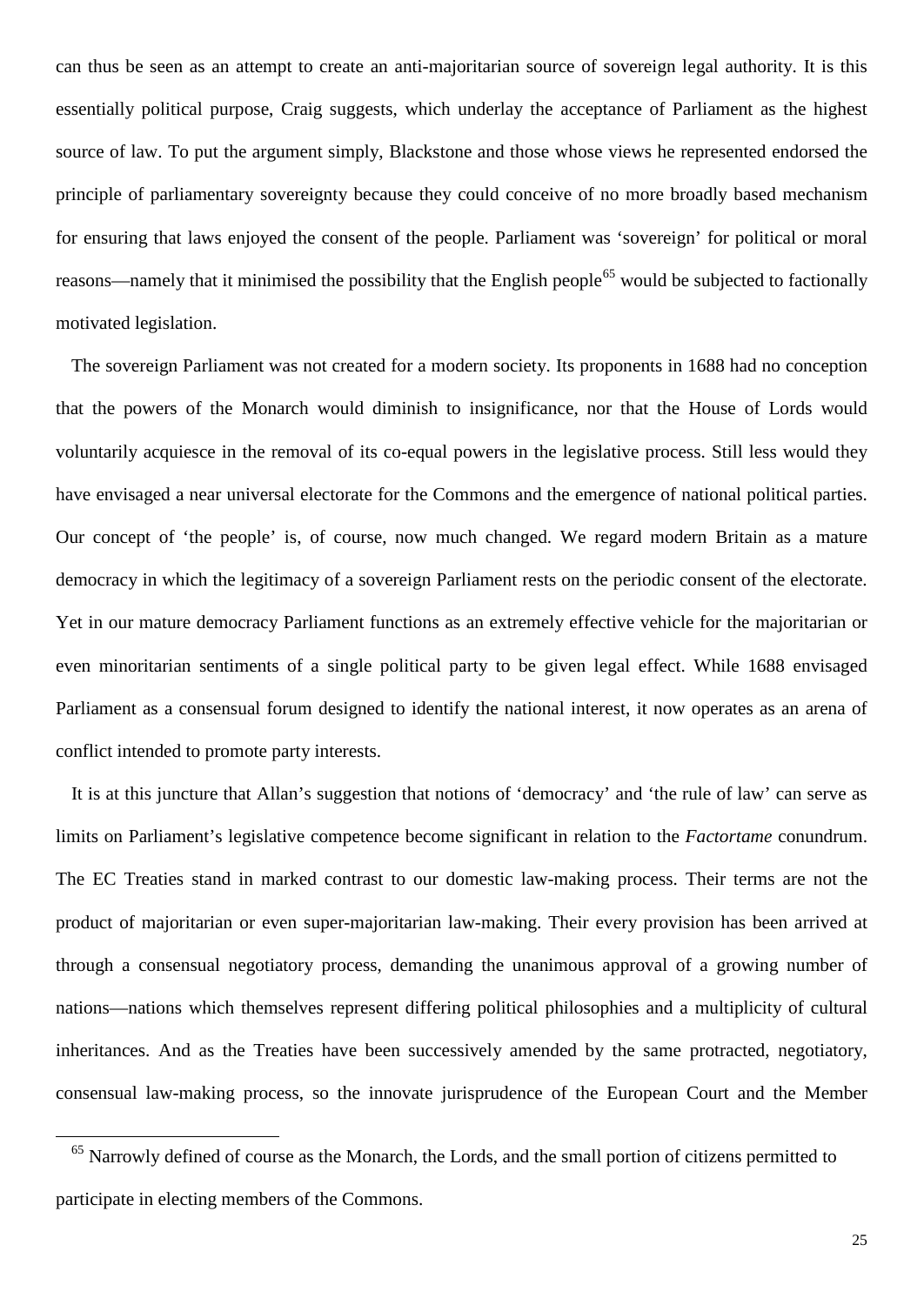States' domestic courts have implicitly been granted a unanimous, cross-national seal of legislative approval. The prospect of an EC Treaty provision being narrowly majoritarian, has been reduced almost to vanishing point. In that functional sense, Treaty provisions are a 'higher' form of law than can be produced by any of the EC's Member States within their own legal systems. The Treaties thus represent a modern manifestation of the ideal for which England's seventeenth-century 'revolutionaries' strove.<sup>[66](#page-25-0)</sup>

In comparison with the Treaties, the Merchant Shipping Act fares very poorly when measured against this ideal. It is perhaps unfortunate that legal analysis of the *Factortame* episode has generally been confined to exploring the judgment's impact on the relationship between Parliament and the courts. Even Allan, notwithstanding his concern with substantive values of democracy and the rule of law, approaches the issue in this way. Neither Allan's nor Wade's critique addresses the individual citizen's interest in the case. What has rather been forgotten in respect of *Factortame* is that this particular constitutional episode was triggered by the deliberate decision of a xenophobic minoritarian government to use its Commons and Lords majorities (the one generated by the support of 34% of the electorate; the other derived from the principle of hereditary peerages) to enact a crudely segregationist economic policy which—in addition to clearly breaching the Treaty of Rome—was intended to bankrupt several business enterprises and throw many people into unemployment. It would be a very strange view of 'democracy' which nonetheless accorded legitimacy to such behaviour.

There is little indication that such overtly 'political' reasoning underpinned the *Factortame* decisions. It may well prove to be the case, as Craig has argued, that *Factortame* rests on no more than an adjustment to, or development of, the courts' role as interpreters of legislative intent.<sup>[67](#page-25-1)</sup> That assertion can however only be proven 'correct' as a matter of law if political developments afford the opportunity to put it to a legal test. This could occur in one of two scenarios.

## *Will domestic courts apply statutes which expressly contradict EC law?*

The first would arise if a Euro-sceptic government, commanding a majority in the Commons and Lords,

<span id="page-25-1"></span> $67$  (1991) op cit.

<span id="page-25-0"></span><sup>&</sup>lt;sup>66</sup> This rationale obviously has less force in respect of EC secondary legislation, especially if that legislation can be enacted by qualified or simple majority vote.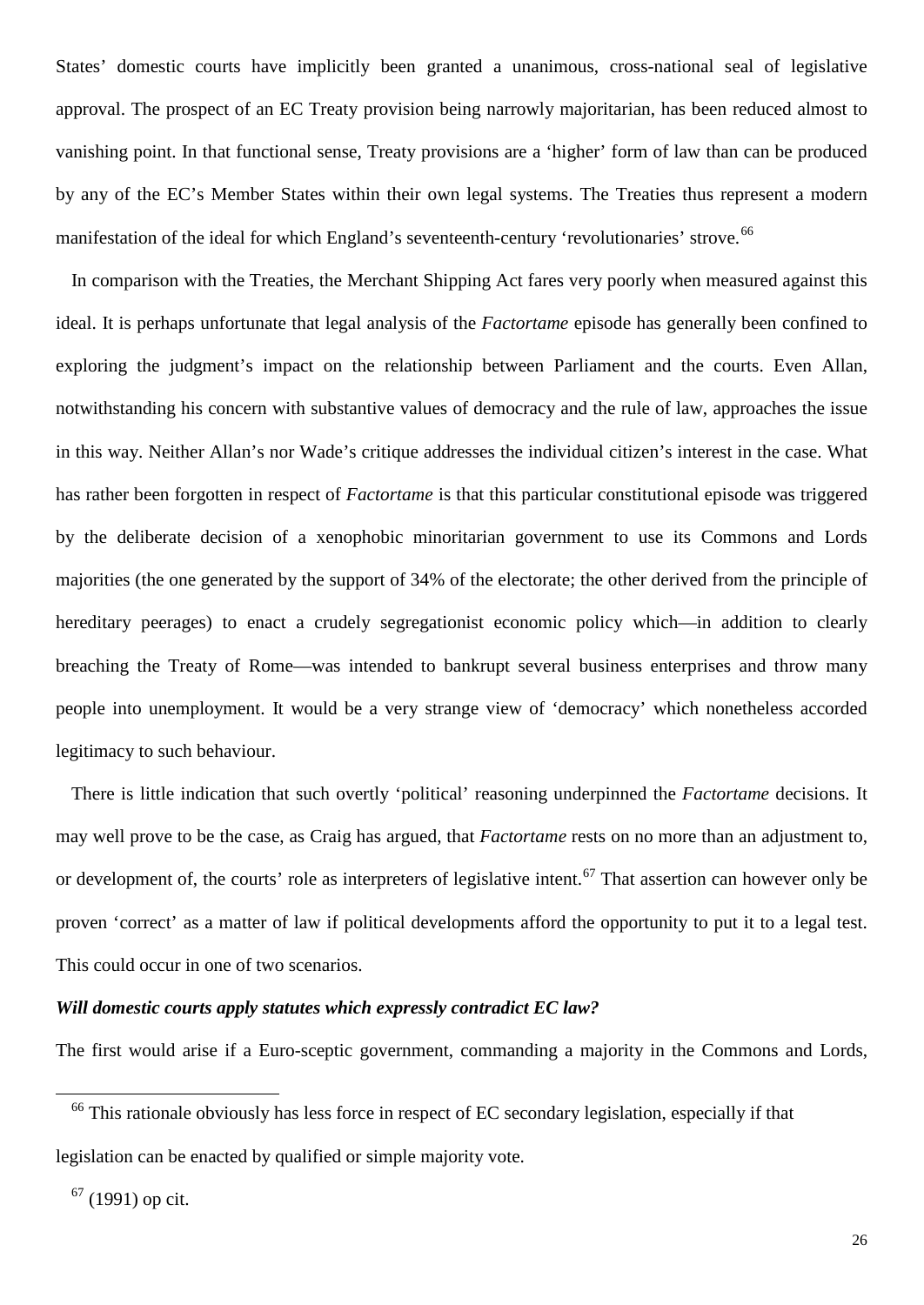were to promote legislation (perhaps, for example, another Merchant Shipping Act unilaterally withdrawing the UK from the Common Fisheries Policy) which stated in s 1:

This Act is intended to breach the obligations accepted by the United Kingdom in its capacity as a member state of the European Community. The courts of the United Kingdom are hereby expressly ordered to apply the terms of this Act, irrespective of any rule of law deriving from the European Communities Act 1972 or the Treaties establishing the European Community or any judgment of the European Court of Justice.

We might then suppose that a non-UK EC national who wished to fish in UK waters in accordance with the terms of EC law launched an action in the English courts seeking an injunction to prevent the Act being applied. There would then be no scope for a domestic court to uphold the precedence of EC law through innovative techniques of interpretation. Nor could resort be made to theories distinguishing implied and express statutory commands.

If a domestic court wished to uphold the *Costa* and *Van Gend* principles in this situation, it could do so only by bluntly stating that Parliament had no power to disapply EC law while the UK remained a member of the Community. Building on *Costa* and the 'loyalty duty' contained in Art 5 of the Treaty, the argument would be that EC law cannot be 'supreme' if its supposed supremacy is divisible or suspendable at the whim of a national Parliament. If Parliament wishes unilaterally to terminate the 'effet utile' of EC law in the UK, it may do so only by passing legislation which repeals the European Communities Act 1972 and withdraws this country from the EC. This sounds, of course, like a very speculative hypothesis; but it perhaps takes a far smaller leap of the jurisprudential imagination to go to this point from *Factortame (No 2)*, than it did to reach *Factortame (No 2)* from the views which prevailed in many political and legal circles when the UK joined the EC in 1972.

## *Will domestic courts apply a statute withdrawing the United Kingdom from the EC?*

Yet even this scenario, irreconcilable though it may seem with orthodox constitutional principles, does not betoken a permanent loss of parliamentary sovereignty. The final step in that direction could only be taken if Parliament enacted legislation purporting to withdraw the United Kingdom from the Community and the UK courts then refused to apply the Act. Thus far, little serious thought has been given to the argument that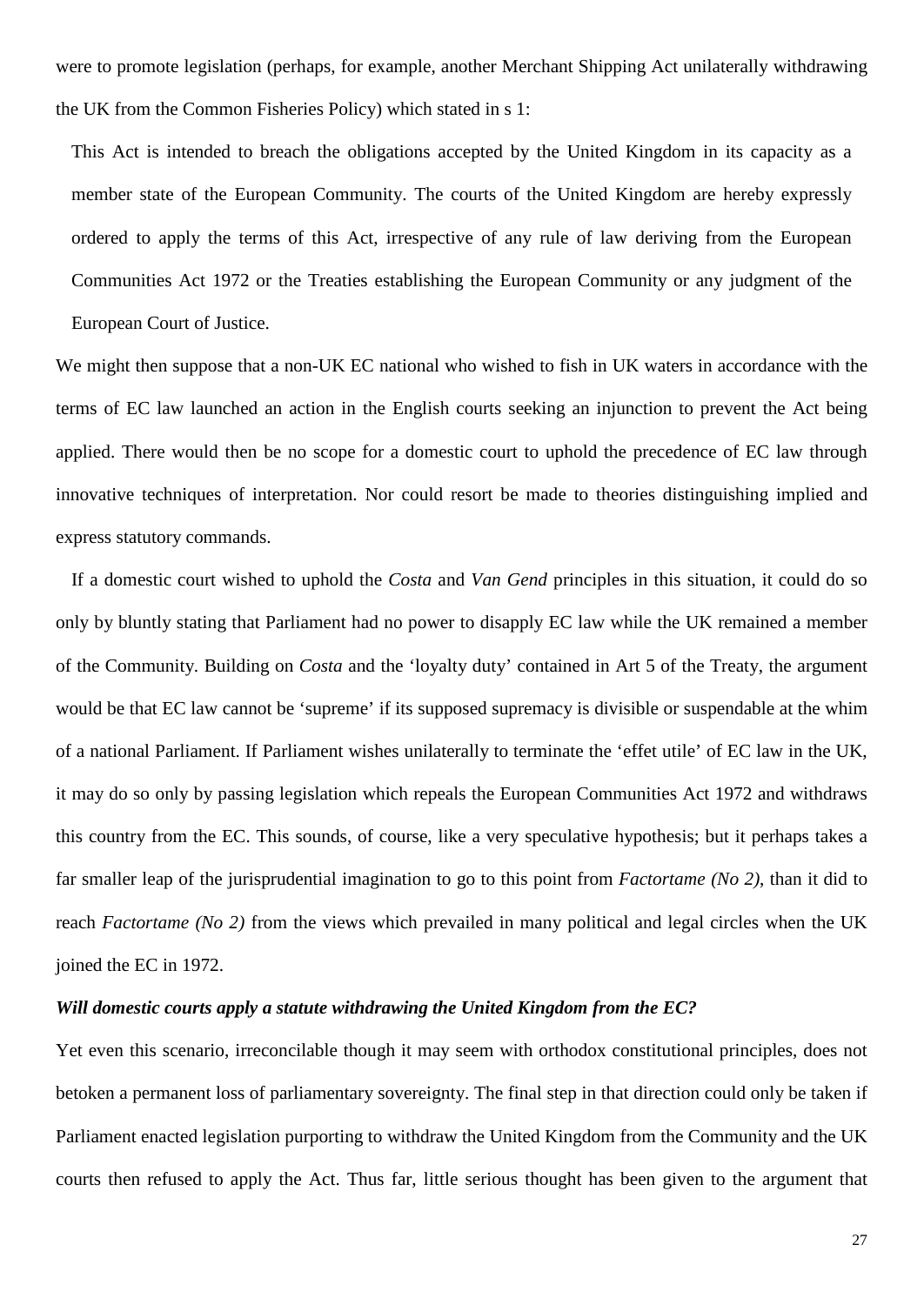Parliament cannot expect such legislation to be applied by domestic courts.<sup>[68](#page-27-0)</sup> But such an argument is a perfectly logical development of the foundations laid by the ECJ in *Van Gend* and *Costa* and of those set down by the House of Lords in *Factortame (No 2)*.

As noted earlier, the ECJ told us in *Van Gend* that the EC was 'more than just an agreement between Member States'. It was rather:

. . . a new legal order of international law for the benefit of which the states have limited their sovereign

rights, and the subjects of which comprise not only the Member States but also their nationals.<sup>[69](#page-27-1)</sup>

An alternative way of expressing this principle is to say that we as citizens of the United Kingdom each enjoy certain entitlements (and are subjected to certain obligations) which our domestic organs of government, acting unilaterally, are not legally competent to alter. As the Community's legal competence expanded following the Single European Act, new entitlements and obligations have been created, and the original ones bestowed by the Treaty of Rome have become more firmly rooted in our legal and political culture. This would imply that any such alteration in the UK's relationship with the EC could lawfully be accomplished only through the mechanisms of EC law. The question then becomes how can that alteration lawfully be effected?

Prior to 2009, Community law contained no express provisions for Member State withdrawal.<sup>[70](#page-27-2)</sup> The only way that result could lawfully be achieved (as a matter of EC law, and hence, given the supremacy of EC law over contradictory domestic statutes, as a matter of domestic law) was if the EC Treaties were amended to reconstitute the Community with one fewer member. That process, as specified in Art 236, required the convening of an Inter-Governmental Conference, at which all existing Member States had to agree to alter the Treaty's provisions. From this perspective, as a matter of EC law (and of acute political irony), any one

<span id="page-27-0"></span><sup>&</sup>lt;sup>68</sup> Wade hinted at the possibility; (1996) op cit at p 570: 'It may be accepted, at least at this point in time, that Parliament could indeed repeal the Act of 1972 altogether'.

<span id="page-27-1"></span> $69$  Case 26/62: [1963] ECR 1 at para 12.

<span id="page-27-2"></span> $70$  See further 'Conclusion', p 416.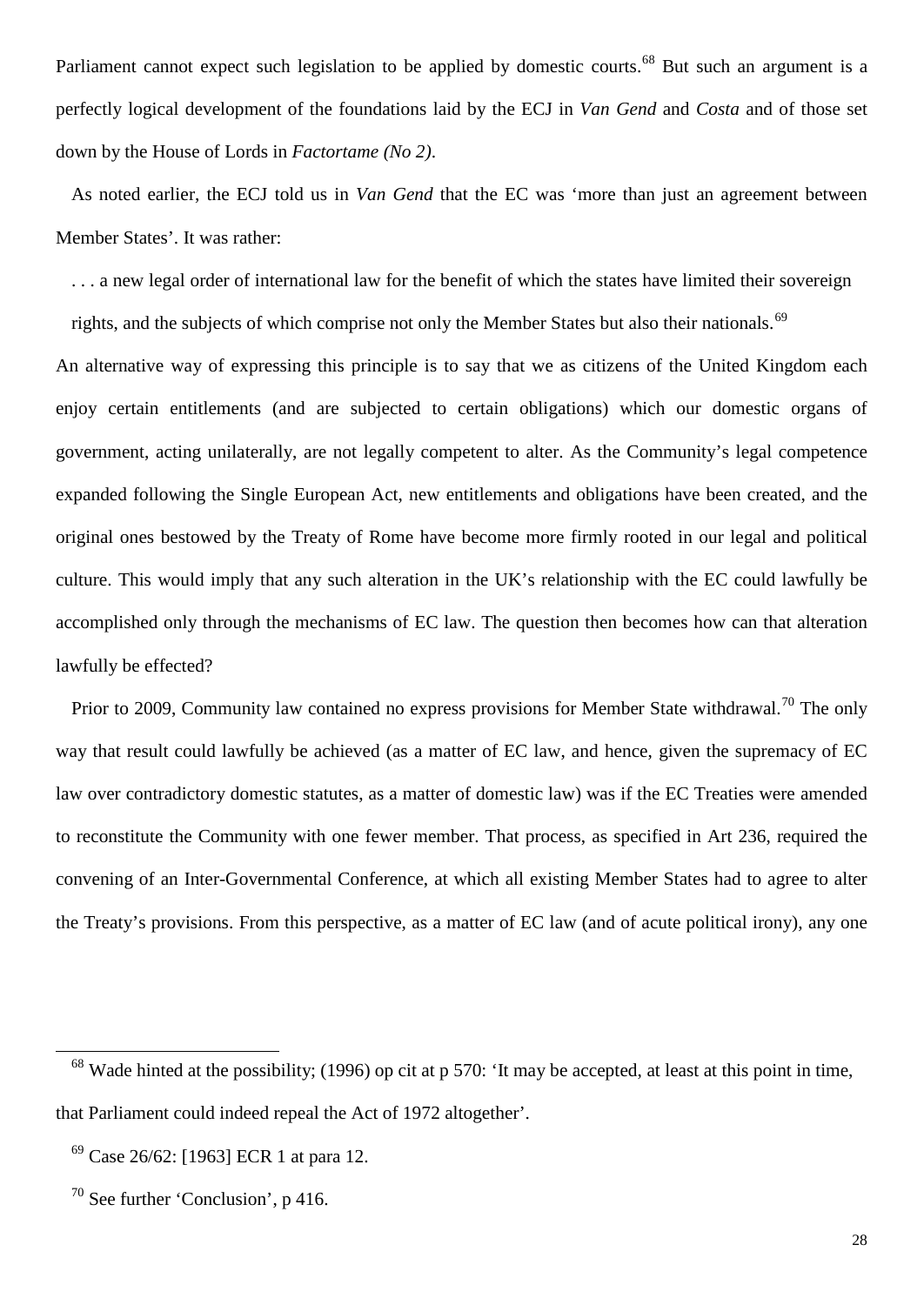of the other Member States would have had a veto power over UK departure from the Community.<sup>[71](#page-28-0)</sup>

To suggest that UK courts might simply have refused to apply the provisions of legislation seeking to withdraw the UK from the Community is perhaps, a fanciful argument. The sovereignty of Parliament, as generally understood, would undoubtedly have to have been challenged in the most confrontational of ways by such judicial action. There is nonetheless some force in the contention—for the reasons outlined earlier that for the UK courts to have denied our modern Parliament the power either expressly to breach EC law, or to leave the Community altogether, would not challenge the sovereignty of Parliament but rather restore its original purpose. Perhaps this would indeed amount to a revolution; but more in the sense of our constitutional order turning a full circle and returning to the anti-majoritarian ethos underpinning the 1688 revolution than of embarking on a wholly new and uncharted political adventure.

# **The reappearance of the political doctrine? Monetary union, collective ministerial responsibility,**

# **and the fall of Margaret Thatcher**

-

Several factors contributed to Conservative MPs' decision to remove Margaret Thatcher as their leader (and thence to her decision to resign as Prime Minister) in November 1990. As chapter ten suggested, the unpopularity of the community charge led many Conservative MPs to fear defeat in the next general election. Thatcher's close personal identification with the poll tax offered an obvious reason for some Conservative MPs to want a new leader. Others remained continuingly unhappy with her evident preference for a presidential style of Cabinet government (a preference which had triggered the resignations of Heseltine in 1985 and Nigel Lawson in 1989). But the catalytic event was Thatcher's attitude towards the UK's EC membership.

The Treaty of Rome (Title II, Chapter 1) had contained various (seemingly non-justiciable) provisions heralding a co-ordinated approach to macro-economic policy. Member States undertook to maintain the stability of their respective currencies and an approximate equilibrium in their balance of payments. The Commission was empowered to monitor Member States' performances in this regard, and to offer financial assistance to Member States suffering a severe currency or balance of payments crisis.

<span id="page-28-0"></span><sup>71</sup> Since the EC is (per *Van Gend*) a 'new legal order of international law', the rules in 'ordinary' international law permitting unilateral State withdrawal from treaty arrangements would not apply.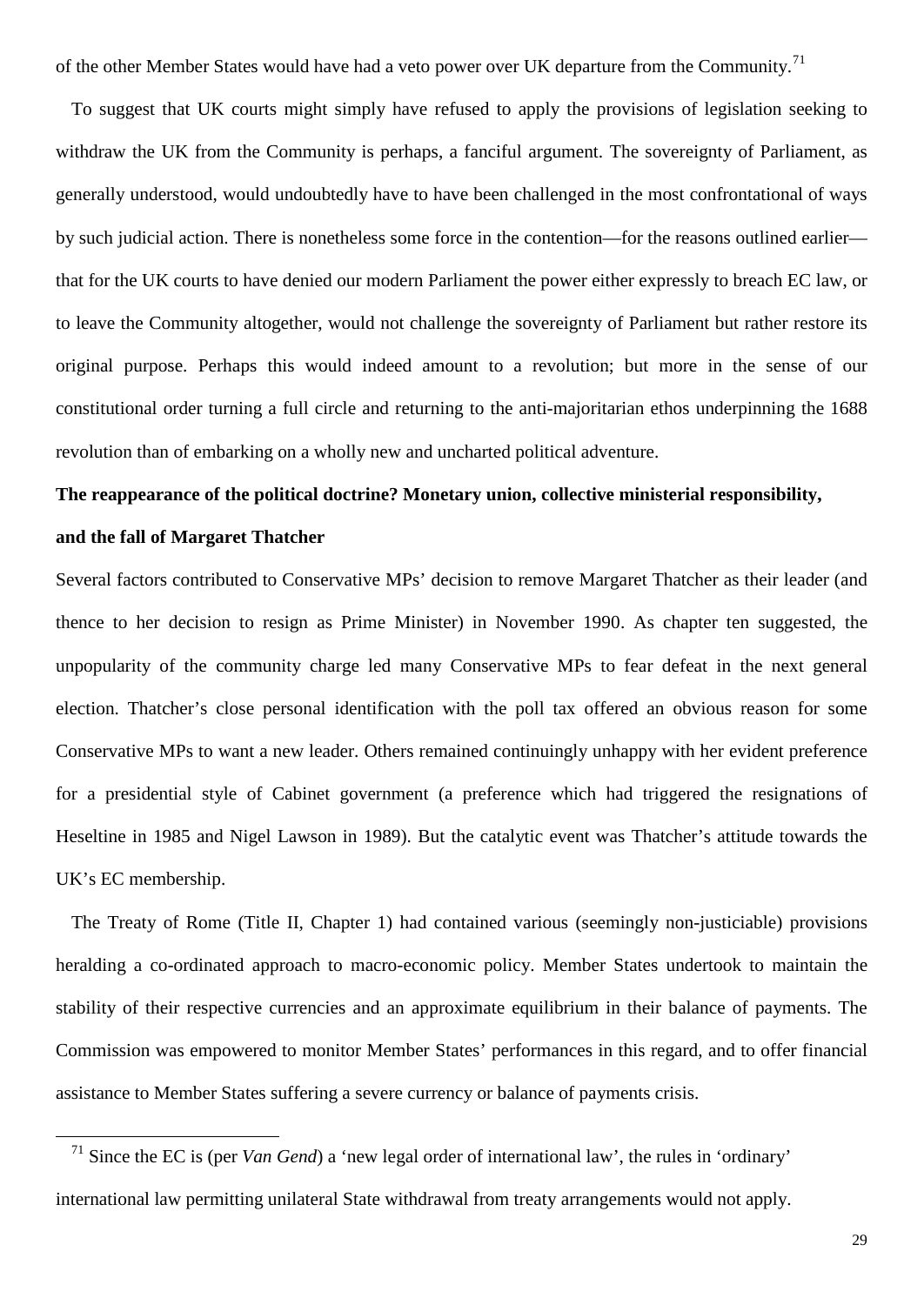These modest co-ordinatory policies were seen by some observers as a tentative first step towards full blown 'monetary union', which would ultimately require a single EC currency and a central EC bank controlling the Community's money supply and interest rates. This objective has an obvious economic logic in the context of creating a truly 'common' market, as it removes the transaction costs engendered by currency exchanges and ensures that businesses in particular Member States are not advantaged or disadvantaged vis-à-vis their EC competitors as a result of their own government's monetary policy.

But full monetary union also had profound political implications. A single EC currency and a central EC bank would present a distinct challenge to orthodox notions of national sovereignty. By the late 1960s, it is possible to argue that western economies were sufficiently closely interconnected for it to be practically impossible for any one European country successfully to pursue economic policies entirely independent of those adopted by neighbouring states. Nevertheless, economic and monetary union would remove such practical controls as national governments still possessed, thereby significantly extending the de facto federal nature of the Community and adding further force to arguments for a full political federalisation on the American model.

The EC's first steps towards monetary union had begun in 1969, but rapidly foundered during the recession of the early 1970s. Roy Jenkins, having resigned from the Labour government to become President of the Commission in 1977, put the issue at the top of the Commission's list of priorities, and by 1979 the European Monetary System (EMS) was in place. The EMS existed outside the legal structure of the Treaty, and so was not a Community measure in the strict sense. Its central feature was the Exchange Rate Mechanism (ERM), which placed fairly tight limits on fluctuations in currency exchange rates. Member States were not obliged to join the ERM, and successive Labour and Conservative governments chose not to do so, preferring to retain autonomy in exchange rate and interest rate policies. The SEA itself made scant reference to monetary union, beyond noting the obvious point that giving the EMS and ERM a legal basis within Community law would require further Treaty amendment. However in 1988, the European Council instructed Jacques Delors to produce a phased plan for achieving de facto and de jure economic and monetary union. The 1989 Delors *Report on Economic and Monetary Union* envisaged a three-stage process. Firstly, a gradual 'convergence' of the Member States' economies in respect of such matters as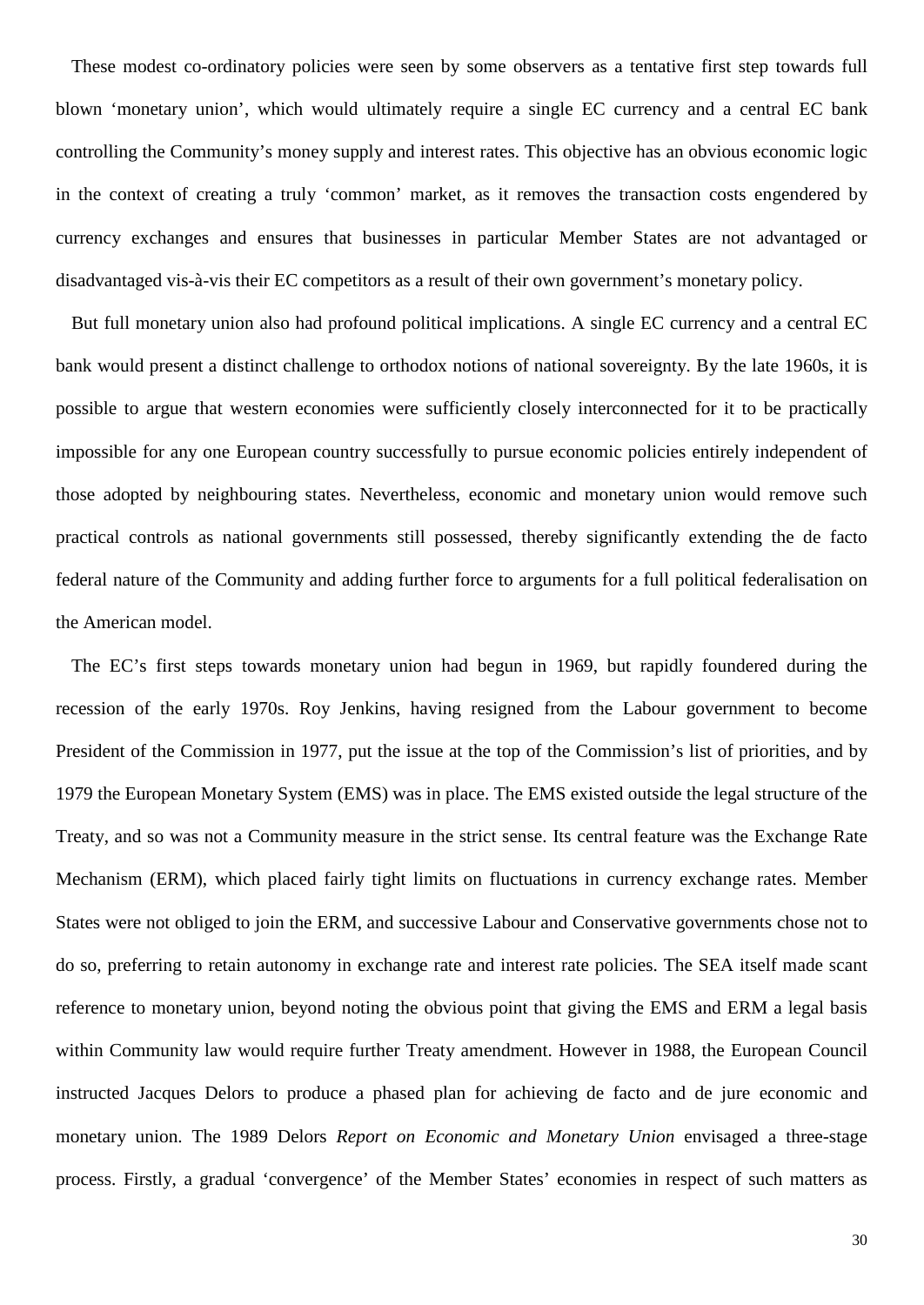inflation rates, economic growth, and the balance of payments; secondly, the locking of all Member States' currencies into a far tighter ERM, which would tolerate only very small currency fluctuations; and thirdly, the introduction of the single currency.

While many Member State governments welcomed the plan, the UK government expressed reservations. The Conservative manifesto for the 1989 EC elections warned that monetary union would 'involve a fundamental transfer of sovereignty. . . . The report, if taken as whole, implies nothing less than the creation of a federal Europe'.[72](#page-30-0) Nevertheless, at the Madrid Summit in 1989, the European Council agreed to begin the first stage in 1990, and to initiate the process of Treaty amendment to establish a timetable for phases two and three. The British government also agreed that it would enter the ERM at some point in the near future.

It seems that the Thatcher government regarded the Madrid summit as a recipe for delay rather than prompt action. However, the other Member States took quite the opposite view, with the result that by mid-1990, the Prime Minister and some of her Cabinet colleagues were making distinctly hostile comments about the Delors plan. We noted in chapter nine that Nicholas Ridley, perhaps the Cabinet member most in sympathy with Thatcher's EC views, had resigned in July 1990 after giving an interview critical of Germany. Some parts of that interview merit further attention here. Ridley had suggested that monetary union was simply 'a German racket designed to take over the whole of Europe'; he thought that the scheme posed an intolerable threat to British sovereignty: 'You might just as well give it to Adolf Hitler, frankly'.<sup>[73](#page-30-1)</sup>

Ridley's resignation might have been thought to suggest that Ministers holding such sentiments should at the least not express them in such terms. But the Cabinet was clearly split on the monetary union question. The UK finally joined the ERM in October 1990, yet immediately afterwards the Prime Minister herself engaged in a Ridleyesque tirade against the Delors plan. At the European Council's Rome Summit, the other eleven Member States expressed their willingness to accelerate plans for further monetary integration. Thatcher resolutely opposed any such initiative, describing the summit as 'a mess' and her fellow heads of

<span id="page-30-0"></span><sup>72</sup> Quoted in Nicoll W and Simon T (1994) *Understanding the new European Community* at p 158 (London: Harvester Wheatsheaf).

<span id="page-30-1"></span><sup>73</sup> *The Spectator* 14 July 1990.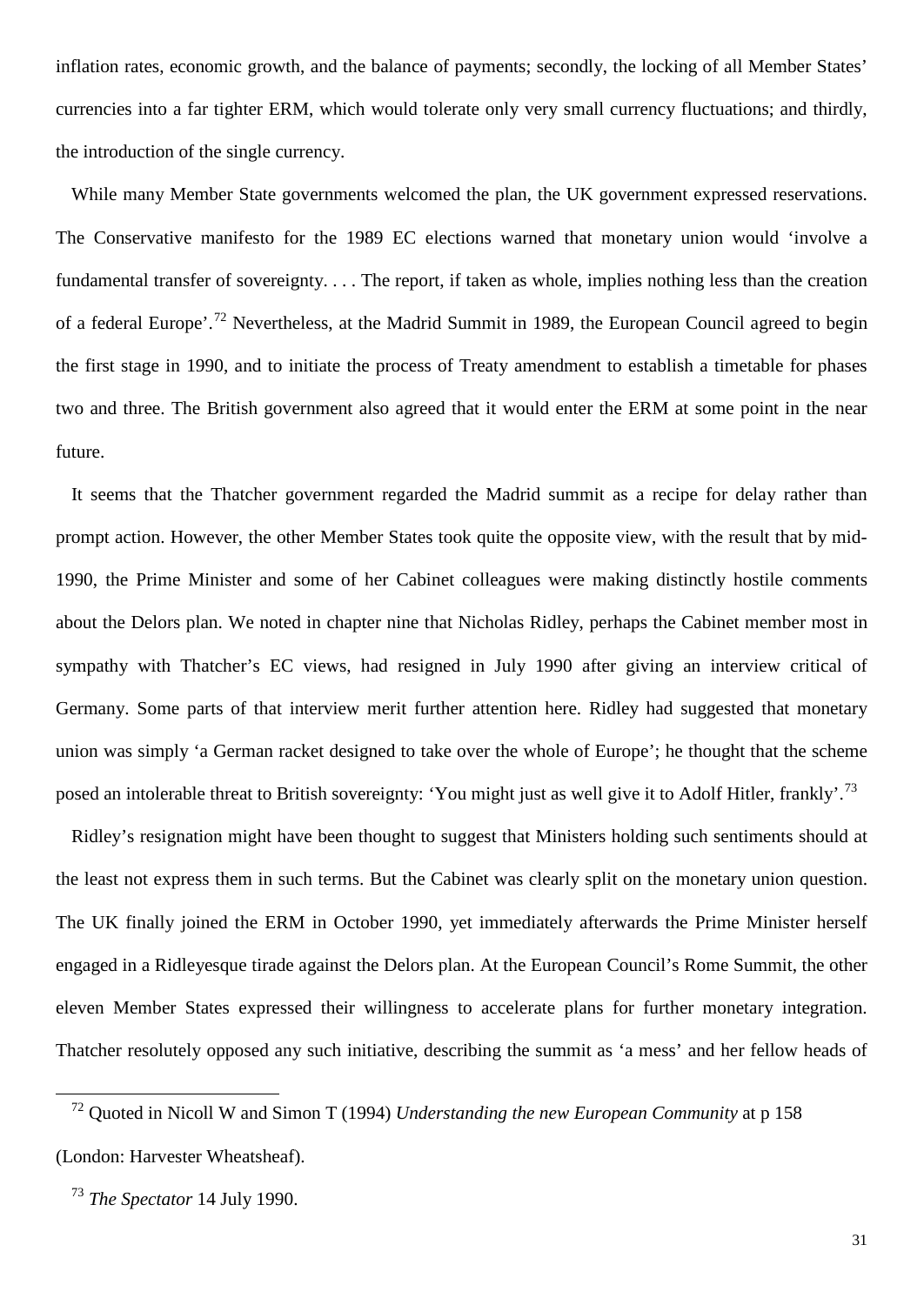government as living in 'Cloud Cuckoo Land'. On her return to the Commons, Thatcher accused Jaques Delors and the Commission of trying to 'extinguish democracy', and announced she would greet every 'federalist' EC measure with a resounding 'No!'.

Thatcher's outburst prompted Geoffrey Howe (the then Deputy Prime Minster) to resign from the Cabinet. His initial explanation that his resignation was over the question of government policy towards the EC was to be expanded upon in a speech to the Commons on 13 November 1990.<sup>[74](#page-31-0)</sup> Howe was never noted as an inspiring orator. He once earned the memorable soubriquet from Dennis Healey that to be criticised by him in debate was 'like being savaged by a dead sheep'. His resignation speech did not contain any stylistic fireworks; but its content had an explosive political effect.

Howe attributed many of the country's economic difficulties to the government's refusal to join the ERM in 1985. He then revealed that the government's eventual commitment to join had been extracted from an unwilling Prime Minister only when he (then Foreign Secretary) and Nigel Lawson (the then Chancellor) had threatened to resign from the Cabinet if it did not do so. Yet Howe suggested that the question of ERM membership was merely a symptom of a more pervasive Prime Ministerial distaste for the European Community. Echoing Lord Bridge's oblique criticism in *Factortame (No 2)*, Howe asserted that it was a serious error to regard closer European integration, as the Prime Minister appeared to do, as involving the 'surrender of sovereignty'. Making an overt reference to the Bruges speech, Howe argued that such hyperbolic language served only to create:

. . . a bogus dilemma, between one alternative, starkly labelled 'co-operation between independent sovereign states', and a second, equally crudely labelled alternative, 'centralised federal super-state', as if there were no middle way in between.<sup>[75](#page-31-1)</sup>

Howe observed that the EC's development was more likely to proceed in a direction which coincided with British interests if the government argued its case from the centre of the EC policy-making process, rather than standing on the sidelines and eventually being dragged reluctantly into a reformed Community in which the political agenda had been set to reflect the preferences of its other members. But Howe's criticism of

<span id="page-31-0"></span><sup>74</sup> *HCD* 13 November 1990 cc 461–465.

<span id="page-31-1"></span> $^{75}$  Ibid, at c 463.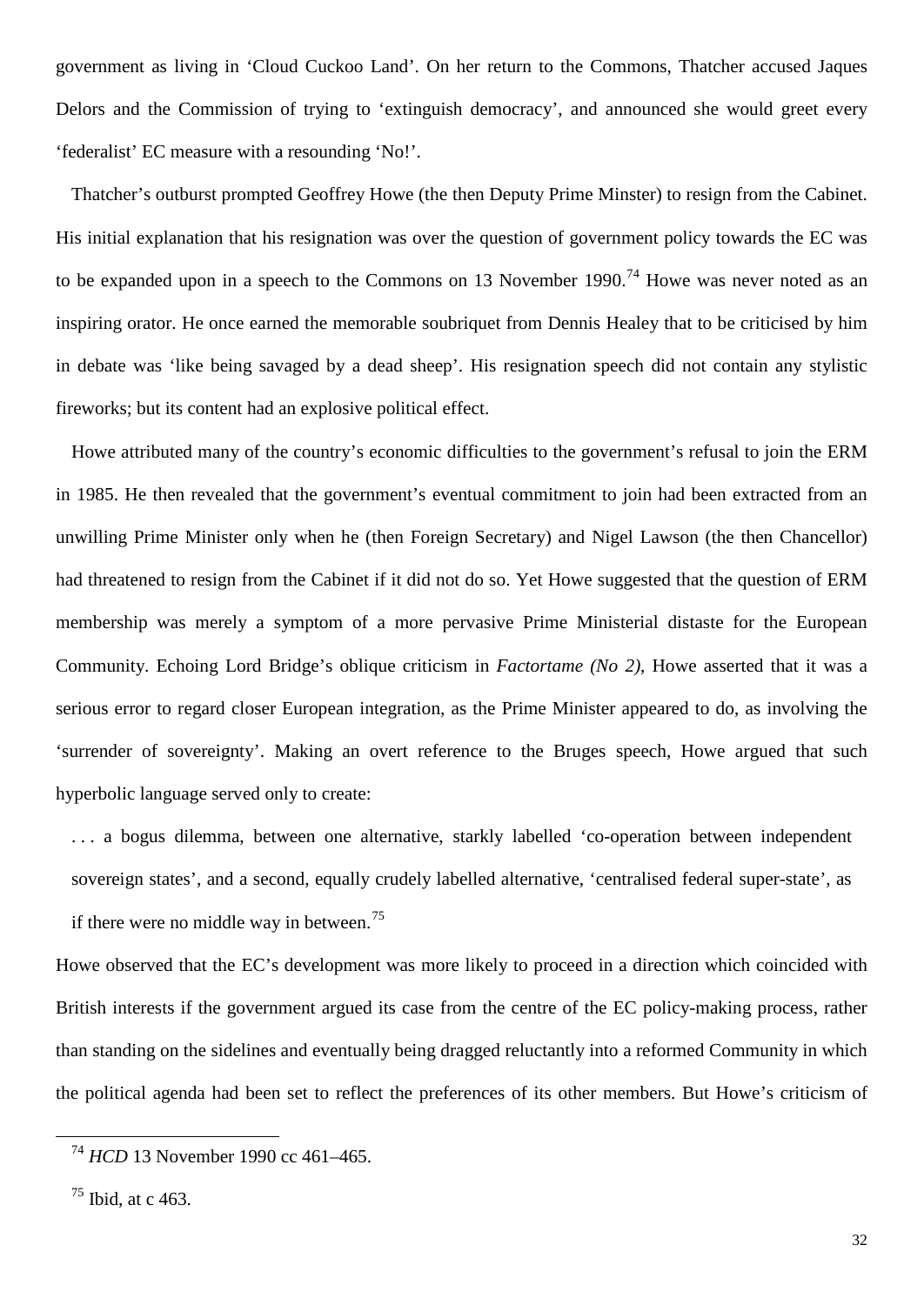Thatcher did not dwell merely on tactics; it reached also to the question of her basic attitude towards the UK's EC partners. Howe saw no merit in what he termed Thatcher's 'nightmare image' of an EC 'positively teeming with ill-intentioned people, scheming in her words to "extinguish democracy", to "dissolve our national identities" and to lead us "through the back-door into a federal Europe"<sup>[76](#page-32-0)</sup> Against such Europhobic 'background noise', it was impossible for the Chancellor of the Exchequer to be taken seriously by other Member States in any discussion of EC economic policy.

Howe's speech is a graphic example of the Commons' capacity to serve as a forum for calling the executive to account. The speech revealed not simply a disagreement between a Prime Minister and a senior colleague on a matter of major substantive importance, but also suggested that the country was being governed by a dogmatic leader who held an ill-mannered contempt for any divergent opinion (be it within Cabinet or from other EC Member States), and who utterly rejected traditional principles of Cabinet government. Such criticisms of Thatcher had frequently been made by opposition parties; but they were likely to carry more weight with Conservative MPs when delivered by the man who had served as Chancellor and Foreign Secretary for over ten years in Thatcher's Cabinets.

Thereafter, domestic political events moved with great rapidity. Michael Heseltine, five years after leaving the Cabinet, challenged Thatcher for leadership of the Conservative Party. Her failure to win an adequate majority in the subsequent election held among Conservative MPs led to her resignation as party leader and Prime Minister, and then to John Major's eventual succession.

These events reinforce the presumption that EC membership has wrought significant changes in both orthodox constitutional theory and orthodox constitutional practice. In practical terms, the constitutional history of twentieth-century Britain has been dom-inated (except during the two world wars) by a straightforward party political division, in which single-party governments with relatively distinct and coherent ideological beliefs have deployed a Commons majority to use Parliament's legal sovereignty to pursue their preferred policy programmes. But that picture may now be changing. In part, that is attributable to the courts' recognition of supra-legislative constraints on parliamentary sovereignty on EC matters. It may be fanciful to equate *Costa* and *Factortame* with the pre-revolutionary supra-legislative notion of

<span id="page-32-0"></span><sup>76</sup> Ibid, at c 464.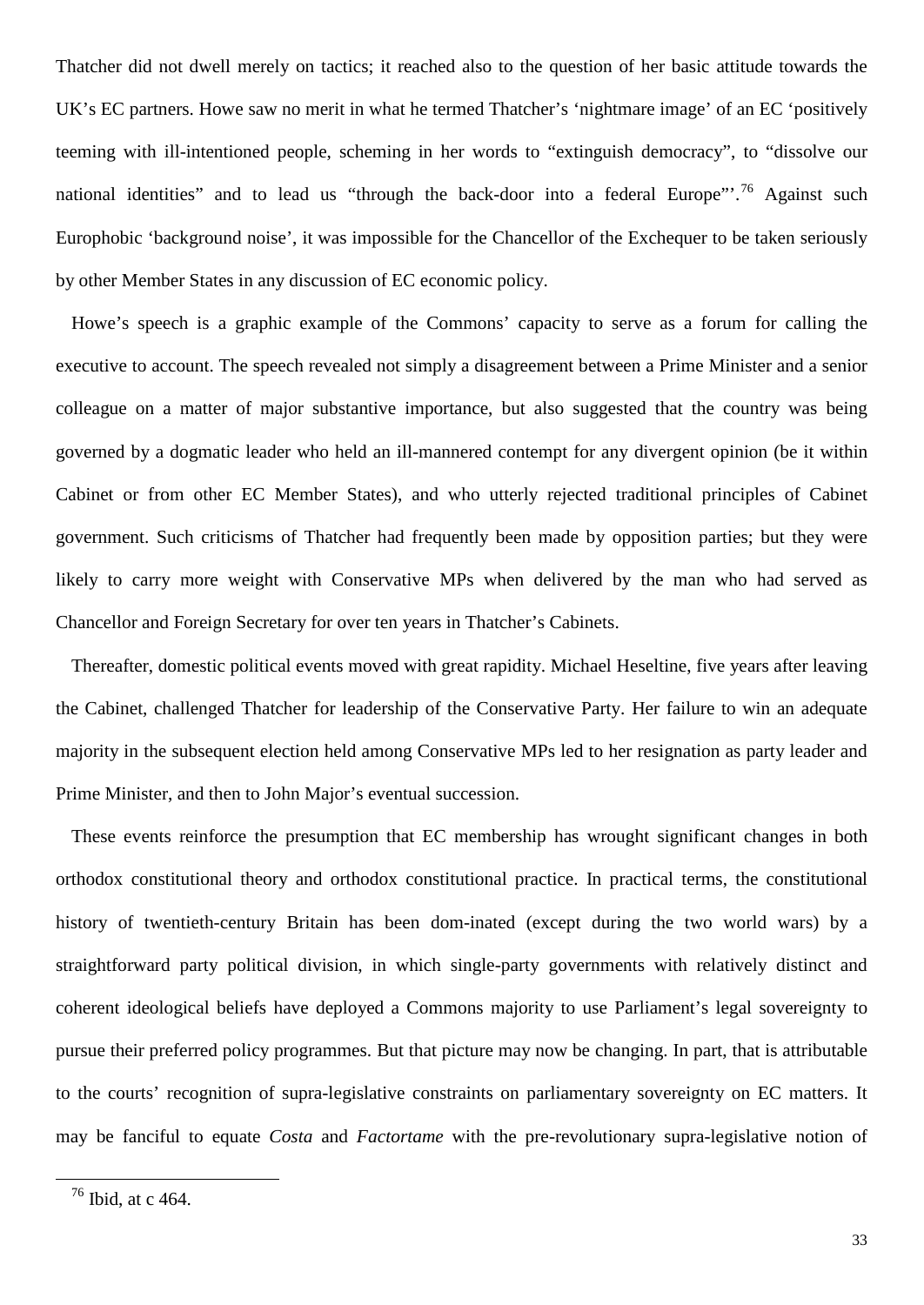'common right and reason', but the analogy is not entirely spurious. But perhaps of greater immediate significance to analysts of the British constitution is the argument that the demise of Margaret Thatcher, seen in conjunction with the extraordinary party political alignments produced in the 1972 Accession controversy and the 1975 referendum, indicates that the EC has introduced a profound ideological fault line into the very core of the traditional party political divide. In 1990, it seemed plausible to suggest that neither the Labour nor Conservative Party could any longer rely on its MPs to present a unified front on EC questions. Equally, it appeared that EC questions could never be settled in any definitive sense, for Eurosceptics seemed wedded to the belief that only a bare Commons majority would be needed to unravel whatever EC commitments Parliament had previously undertaken. In combination, these factors held out the prospect of a significant weakening of Prime Ministerial authority vis-à-vis the Cabinet, and of government authority vis-à-vis the Commons. We will return to this question in the final section of this chapter. But before doing so, we must make one final journey to the case law of the ECJ.

## V. **The** *Francovich* **remedy**

Thatcher's dominance of Britain's political agenda in the 1980s (and thence of much of Britain's constitutional history in that decade), lent her resignation major domestic significance. Yet it was of little moment for the on-going development of the Community's constitutional history. Very rapidly, all eyes turned to the proposals that would eventually feature in the Maastricht Treaty on European Union. But in the interim, the ECJ was continuing its efforts to clarify the relationship between EC law's normative supranationalism and the Member States' respective constitutional autonomy.

## *Francovich*

<span id="page-33-0"></span>-

The EC Directive at issue in *Francovich[77](#page-33-0)* (No 80/987) required Member States to institute (by October 1983) a scheme which guaranteed a minimum level of financial protection for workers whose employers became insolvent. The maximum amount of compensation envisaged was modest, being only three months' salary. Nevertheless, Italy chose to ignore the directive. The Commission instituted an Art 169 action against Italy in 1987.[78](#page-33-1) The ECJ held Italy to be in breach of its Treaty obligations, but the Italian government still

<sup>77</sup> *Francovich and Bonifaci v Italy*: Cases C–6, 9/90: [1991] ECR-I 5357, [1993] 2 CMLR 66, ECJ.

<span id="page-33-1"></span><sup>78</sup> *EC Commission v Italy*: Case 22/87: [1989] ECR 143.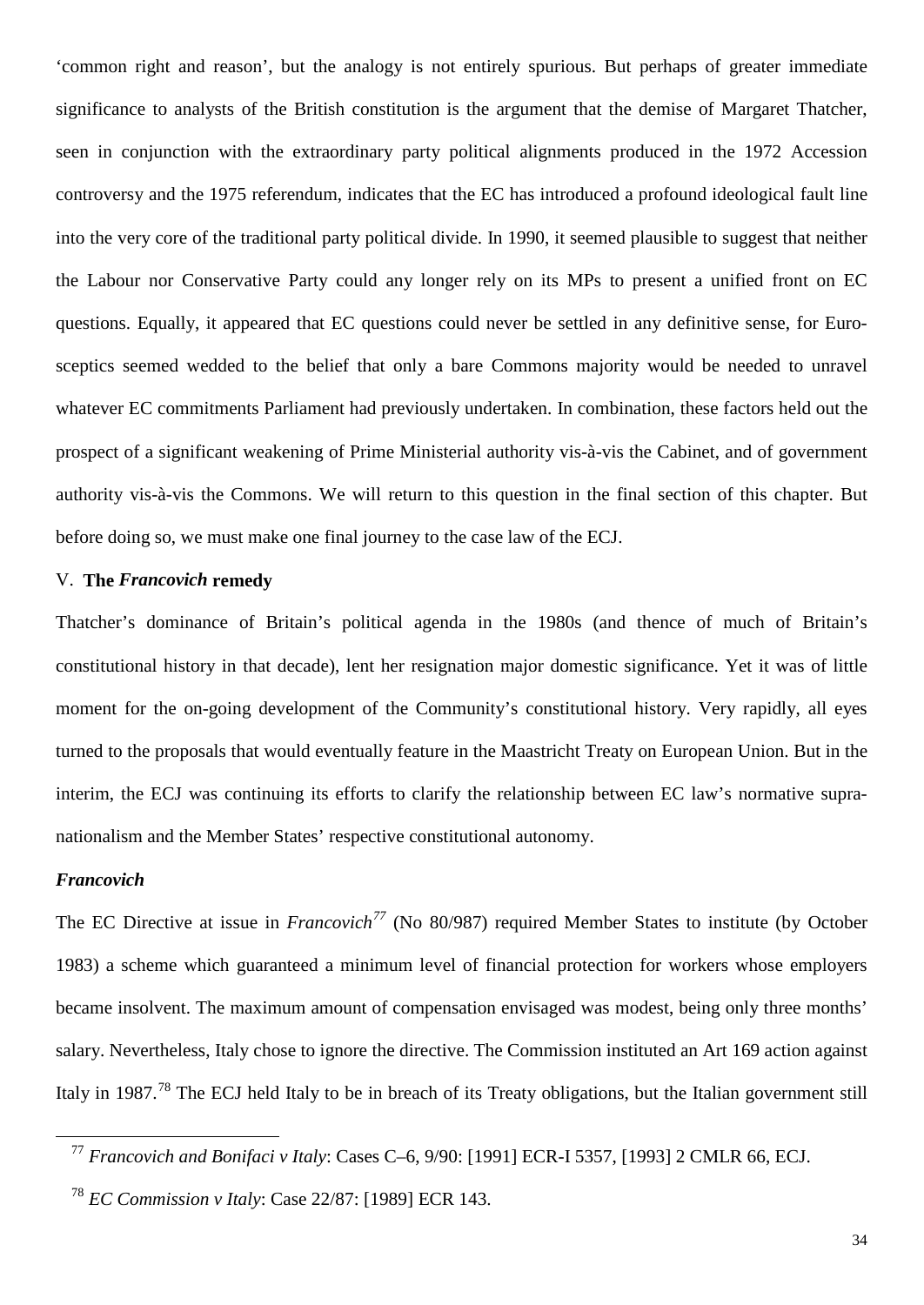refused to implement the directive. Francovich was owed some six million lira by his employer, who had become insolvent in 1985. An Italian court had given judgment in Francovich's favour against the employer under Italian insolvency laws, but since the employer had no resources, it was not possible for that judgment to be enforced. Mr Francovich consequently sued the Italian state in the domestic courts for the compensation he would have received if Directive 80/987 had been correctly incorporated into national law. In an Art 177 reference, the ECJ was asked; firstly, if the directive was directly effective against the Italian state; and, secondly, if it was not directly effective, could Mr Francovich nevertheless claim damages against Italy to reimburse him for the loss he had suffered as a result of the directive's non-implementation?

It is conceivable that the ECJ might have found Directive 80/987 directly effective, and thereafter simply applied the supremacy principle to 'instruct' the domestic court to award Francovich the minimum compensation the EC law required. However the Court concluded (somewhat unconvincingly)<sup>[79](#page-34-0)</sup> that the measure was not directly effective, since it afforded Member States the choice of financing the scheme themselves or requiring it to be underwritten by private sector institutions.

One could suggest two powerful reasons for assuming that the remedy alluded to in the second question would be a very effective means of ensuring that Member States complied with their EC law obligations. Firstly, a damages remedy—especially if it embraced punitive as well as compensatory damages—could prove extremely expensive for the government concerned. Secondly, it would be much more difficult in domestic political terms for a government to ignore a judgment of a national court in an action brought by one of its own citizens than a judgment of the 'foreign' ECJ in an action initiated by the Commission. One might equally suggest that the very efficacy of the remedy would explain why it has no explicit existence in the Treaty's text: the original Member State governments would surely not have wished to subject themselves to such a regime.

Notwithstanding the absence of any explicit textual base for the claimed remedy, the ECJ found in Francovich's favour on the second question. The Court employed an interpretive methodology very reminiscent of its technique in *Van Gend*, suggesting that: 'This problem must be examined in terms of the

<span id="page-34-0"></span><sup>79</sup> Steiner J (1993) 'From direct to *Francovich*: shifting means of enforcement of community law' *EL Rev*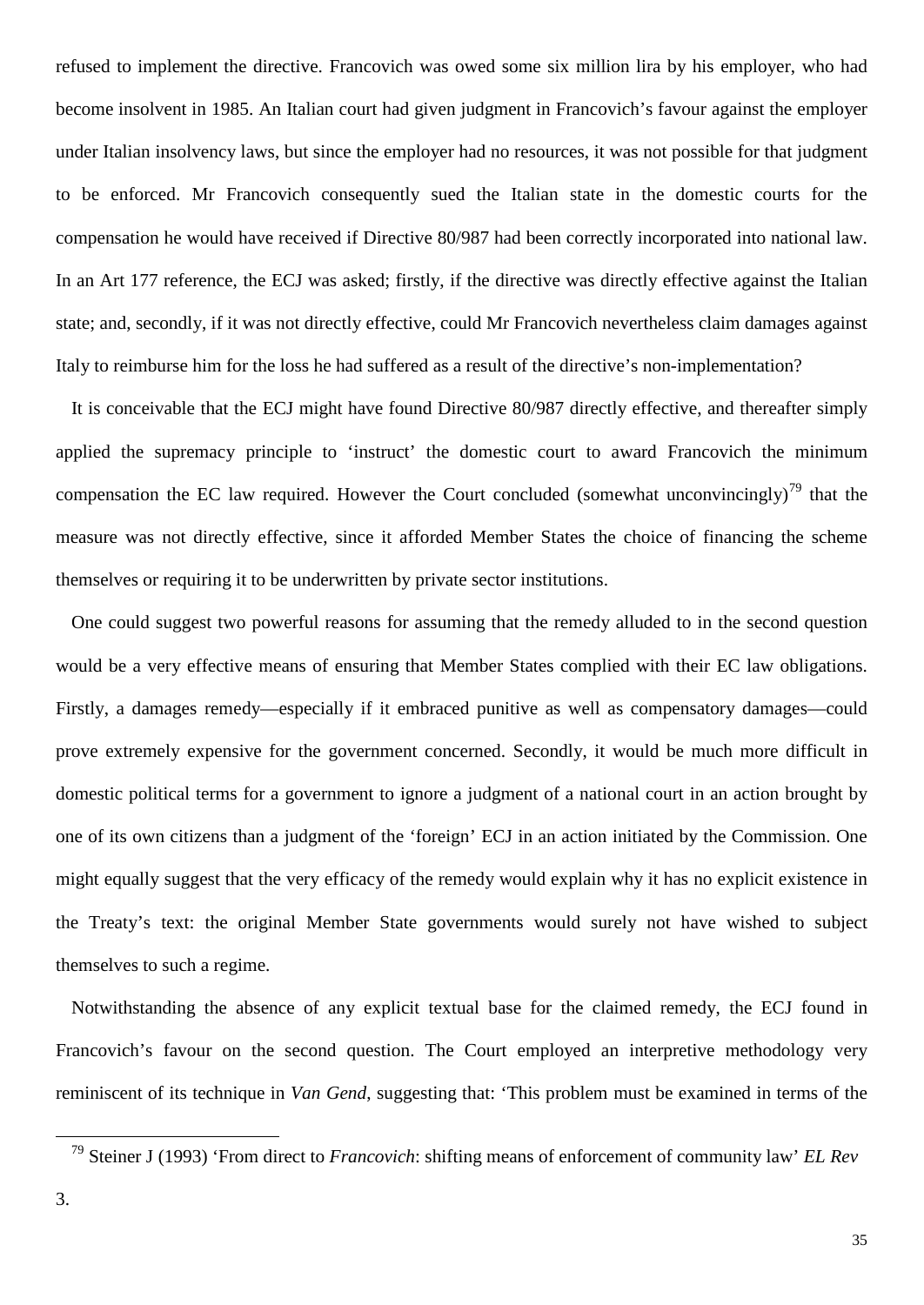general scheme and basic principles of the Treaty'.<sup>[80](#page-35-0)</sup> This purposive approach led the ECJ to hold that: 'the principle of the liability of the state for damage to individuals caused by a breach of Community law for which it is responsible is *inherent in the scheme of the Treaty*<sup>31</sup>.

Literalists might suggest that 'inherency' is simply a cloak underneath which the ECJ has invented an entirely novel principle of law, which could legitimately be introduced into the EC's constitution only by an amendment to the Treaty via Art 236. The Court did also suggest that this inherent principle also enjoyed some textual basis in Treaty Art 5, but even that conclusion demands some fairly creative interpretation.

The ECJ continued by identifying three conditions which had to be satisfied before individuals could rely on this newly discovered principle. Firstly, that the relevant EC measure was intended to confer benefits on individuals. Secondly, that the substance of such benefits was clearly defined by the directive. And thirdly, that a causal link existed between the individual's loss and the Member State's breach of its Treaty obligations. Since all three conditions were met in Francovich's case, he could recover damages from the Italian state. *Francovich* seemingly opened a new chapter in the history of the domestic impact of EC law. The judgment itself left unanswered many important questions: how tight a causal link would be required between the Member State's misfeasance and the loss caused; would liability attach only to egregious and deliberate failure to implement a directive (evidenced by failure to comply with an Article 169 judgment) or extend even to unwitting mistakes; would there be a ceiling on the quantum and heads of damages available; on which particular organ of government would liability ultimately fall; and to what extent would the ECJ be prepared to allow the national courts to devise their own answers to these issues? $82^8$  $82^8$  More broadly, one might wonder if the remedy should be limited simply to failure to implement a directive,  $83$  or whether it should extend to any breach of EC law?

<span id="page-35-0"></span>-

<span id="page-35-2"></span><span id="page-35-1"></span><sup>82</sup> For initial speculation see Steiner (1993) op cit: Craig P (1993) '*Francovich*, remedies and the scope of damages liability' 109 *LQR* 595.

<span id="page-35-3"></span><sup>83</sup> Ie, to plugging the enforceability gap created by *Marshall* which *Von Colson* and *Marleasing* left unfilled.

<sup>80</sup> [1993] 2 CMLR 66 at para 30.

 $81$  Ibid, at para 35 (emphasis added).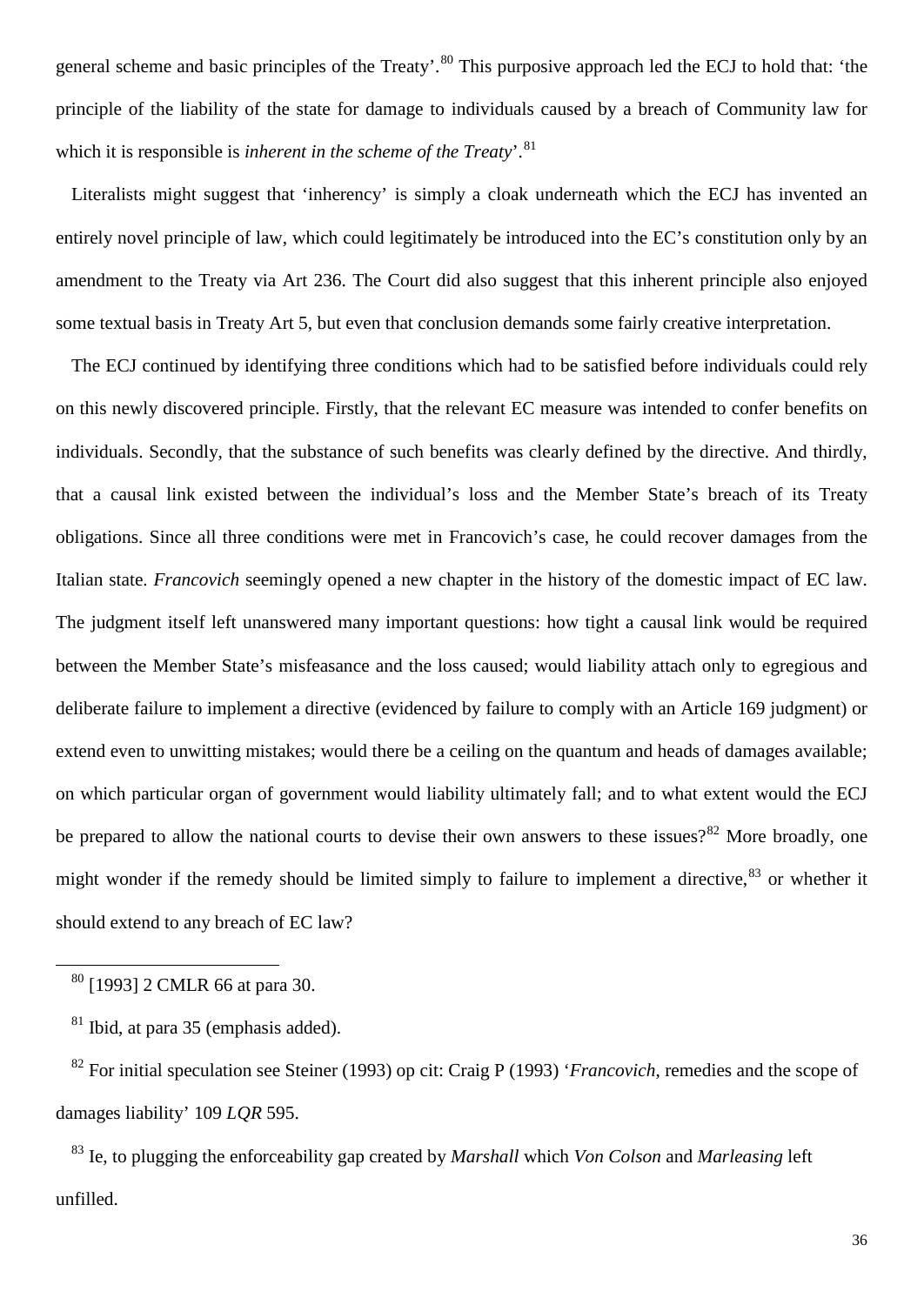#### **A principle of broad or limited scope?**

Yet even if *Francovich* was initially to be narrowly construed, the ECJ's gradual extension of the initially limited concept of direct effect created in *Van Gend* might suggest that *Francovich* would grow into an expansive and highly effective tool for citizens to use to enhance the effet utile of EC law. This supposition was borne out a few years later in *Brasserie du Pêcheur SA v Germany*. [84](#page-36-0) The issue before the ECJ in *Brasserie* was whether the damages remedy was to be regarded solely as an alternative to direct effect available only in respect of non-implementation of a directive, or whether it was an additional remedy that might be invoked in respect of any breach of EC law. Unsurprisingly, the ECJ favoured the latter approach:

[T]he right of individuals to rely on the directly effective provisions of the Treaty is only a minimum guarantee and is not sufficient in itself to ensure the full and complete implementation of the Treaty. . . . [I]n the event of a right directly conferred by a Community provision upon which individuals are entitled to rely before the national courts . . . the right to reparation is the necessary corollary of the direct effect of the Community provision whose breach caused the damage sustained.<sup>[85](#page-36-1)</sup>

When seen in conjunction with *Marleasing, Francovich* and *Brasserie du Pêcheur* also reinforce the supposition that the ECJ is developing its own version of the 'mutual recognition' rather than 'Euronorms' approach to integration which underpinned the Single European Act. Both judgments place responsibility for ensuring the effet utile of Community law firmly in the domestic constitutional arena, the onus being placed on national courts to pull their respective legislatures into line with EC principles. On a grander scale, these might lead us to suggest that the EC is now lending a further, geographical dimension to traditional British understandings of the separation of powers, in the sense that national judiciaries may be beginning to see themselves as sharing more common ground with their counterparts in the ECJ and the other Member States than with their own countries' legislative and executive branches. It might be argued, for example, that we can identify a 'ripple effect', in which principles espoused by the ECJ and thereafter applied by the domestic courts in respect of EC matters have also begun to influence judicial decision-making on purely domestic

<span id="page-36-0"></span><sup>84</sup> Case C–46/93: [1996] ECR I–1029, ECJ.

<span id="page-36-1"></span><sup>85</sup> Ibid, at paras 20 and 22.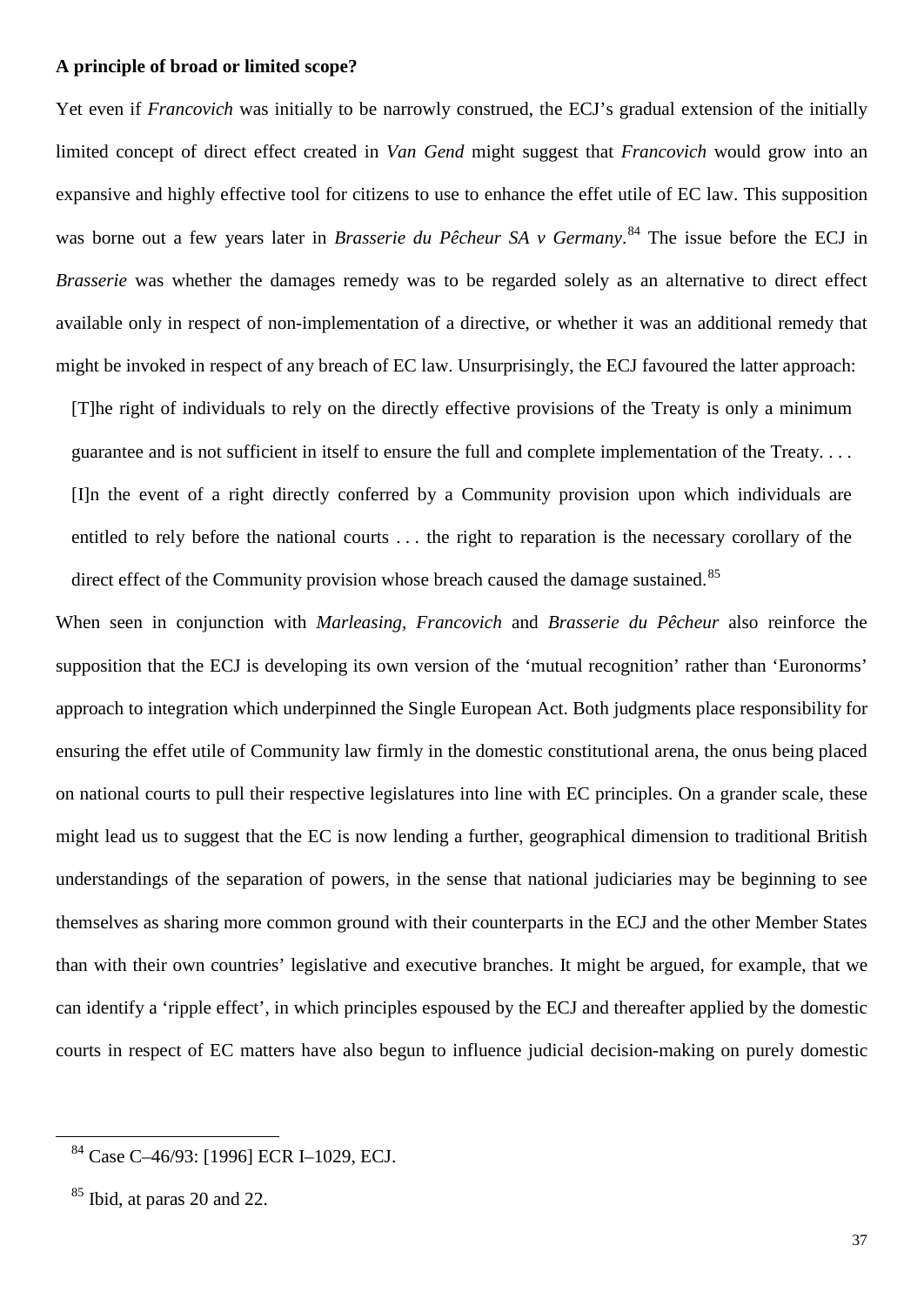issues. An obvious example of this in the English context is the judgment in *Pepper v Hart*,<sup>[86](#page-37-0)</sup> in which using *Pickstone* as a springboard—the House of Lords departed from the traditional 'exclusionary rule' and concluded that reference might be made to *Hansard* as a guide to statutory interpretation. That result was not, nor could be, in any sense required by EC law. Rather we might suggest that the constitutional principles of the EC have become sufficiently firmly established in the minds of British judges to begin to merge into the courts' constantly evolving conceptions of the contemporary role of the common law. If the hypothesis about a 'ripple effect' is proved accurate, then a further, significant shift towards a purely federalist constitution has slipped, indirectly, and largely unnoticed via the EC's 'new legal order' into the domestic legal system. Other shifts, in contrast, played out in the political rather than judicial arenas, have attracted rather more attention.

## VI. **Maastricht and Amsterdam**

The substantive reforms to the Community's legal structure introduced by the Maastricht Treaty on European Union (TEU) in 1993 were perhaps less far-reaching than those in the Single European Act.<sup>[87](#page-37-1)</sup> Yet the amendment process proved extremely problematic in several states.

Before that political process ran its course, however, France's *Conseild' Etat* took a significant step towards accepting that French law should fully accept the precedence and direct effect doctrines. The *Conseil*'s judgment in *Rauol Georges Nicolo[88](#page-37-2)* did not reverse *Cohn-Bendit* in express terms, but certainly indicated that the status of EC law within France had undergone a profound change. In *Nicolo*, the *Conseil* accepted that French law should now rest on the basis that Art 55 of the French constitution did require the domestic courts to attach precedence to EC treaty articles even if they were inconsistent with the requirements of subsequently enacted French legislation. Shortly afterwards, in *Boisdet*, [89](#page-37-3) the *Conseild' Etat* extended this principle to accept the applicability of the precedence and direct effect principles to EC

<span id="page-37-3"></span><sup>89</sup> [1991] CMLR 3.

<span id="page-37-0"></span><u>.</u>

<sup>86</sup> See 'Opening Pandora's box', pp 251–255.

<span id="page-37-1"></span> $87$  For a longer, but accessible guide see Hartley T (1993) 'Constitutional and institutional aspects of the Maastricht Agreement' 42 *International and Comparative Law Quarterly* 213.

<span id="page-37-2"></span><sup>88</sup> [1990] 1 CMLR 173.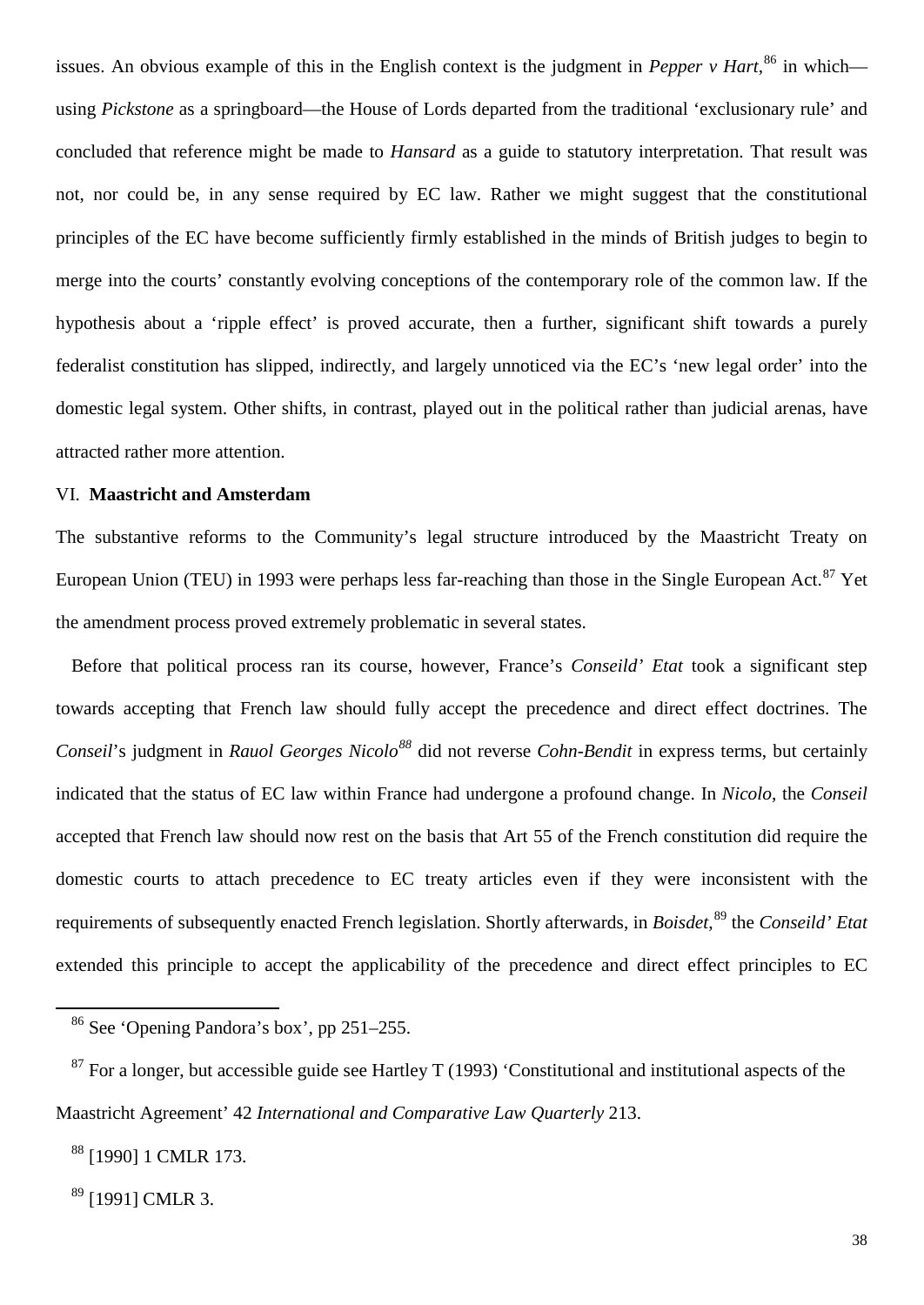secondary legislation. *Boisdet* effectively did overrule *Cohn-Bendit*. However, the point must be made that the *Conseil d'Etat* offered these developments as changes in French constitutional law. Neither judgment accepted the ECJ's insistent contentions as to the autonomous status of Community law.

## **The terms of the Maastricht Treaty**

The least controversial of the amendments was one of nomenclature; the Community was formally renamed as the EC rather than the EEC. Questions of labelling retained a symbolic importance throughout the negotiatory process. The British government insisted that any reference to the creation of a 'federal' Europe be deleted from the TEU's text. An ambivalent formula was eventually adopted; that the TEU would be 'a new stage in the process of creating an ever closer union among the peoples of Europe, in which decisions are taken as closely as possible to the citizen',<sup>[90](#page-38-0)</sup> but which would respect the 'national identities' of Member States.

The TEU introduced several minor extensions in the EC's competence.<sup>[91](#page-38-1)</sup> The Com-munity gained powers over consumer protection, industrial policy, and some education and cultural matters. More significantly, a specific timetable was set for phases two (1 January 1994) and three (1 January 1997 or 1999) of Delors' plan for monetary union.

Further modest efforts were made to reduce the Community's continuing democratic deficit. A new type of law-making process, requiring 'co-decision' between the Parliament and the Council in some areas, has increased the Parliament's influence. Some effort was also made to strengthen the links between the Community and individual citizens by creating a (largely symbolic) status of EU 'citizenship', and by empowering EC nationals to stand for office and vote in local or European elections anywhere in the Community.<sup>[92](#page-38-2)</sup>

The Maastricht negotiations emphasised the plurality of meanings attached to the concept of federalism, both by different Member States, and by different political parties within an individual country.<sup>[93](#page-38-3)</sup> The

<span id="page-38-0"></span><sup>90</sup> TEU, Art A.

<span id="page-38-1"></span><sup>91</sup> See by Lane R (1993) 'New Community competences under the Maastricht Treaty' *CML Rev* 939.

<span id="page-38-2"></span><sup>92</sup> Raworth P (1994) 'A timid step forwards: Maastricht and the democratisation of the EC' *EL Rev* 16.

<span id="page-38-3"></span><sup>93</sup> See Koopmans T (1992) 'Federalism: the wrong debate' *CML Rev* 1047.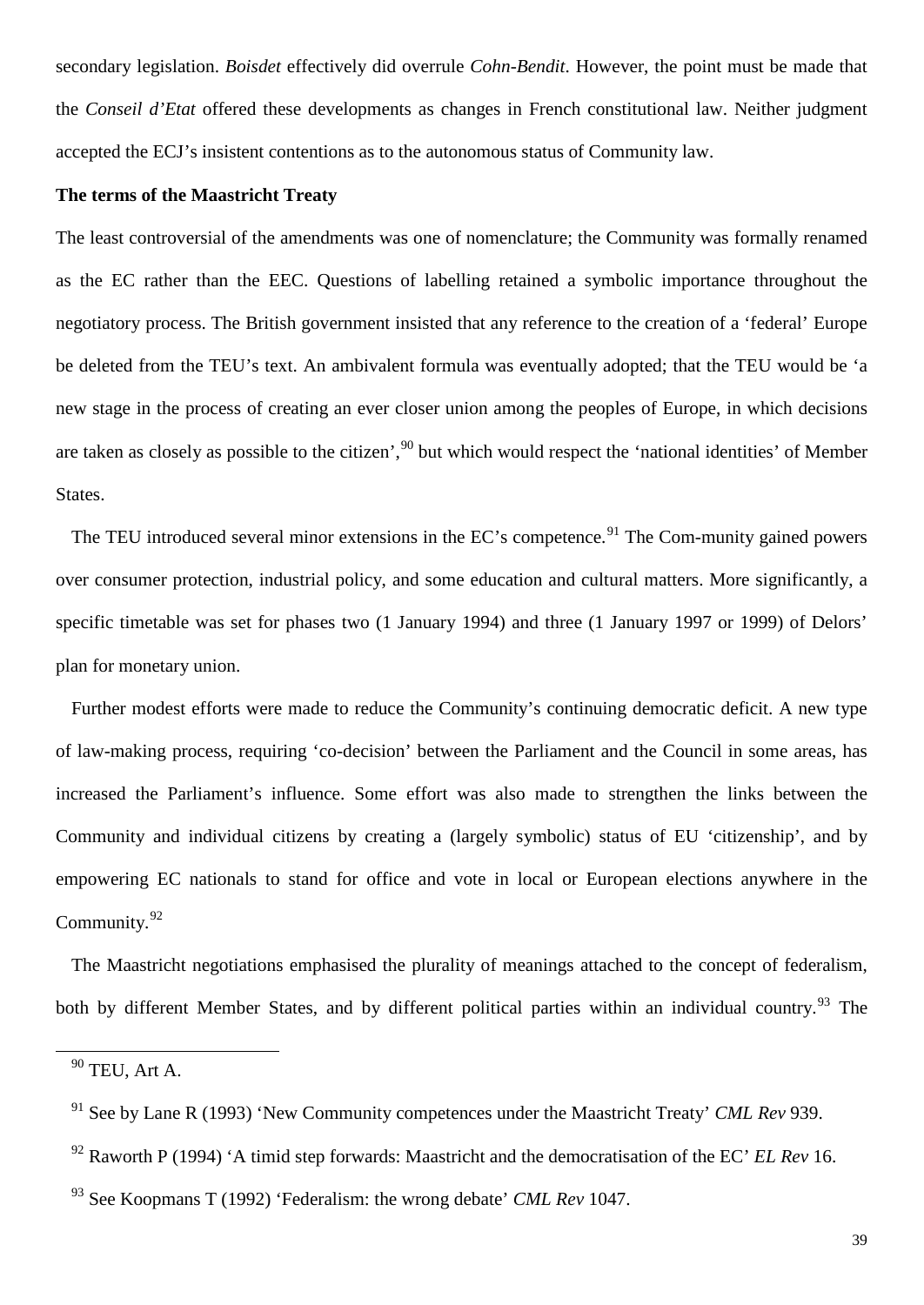constitutional device eventually adopted to paper over these ideological cracks was the concept of 'subsidiarity'. This in itself is a term bearing several meanings relating to decentralisation of decision-making power.<sup>[94](#page-39-0)</sup> The TEU defined it in what is now Art 3b of the EC Treaty:

In areas which do not fall within its exclusive competence, the Community shall take action . . . only if and in so far as the objectives of the proposed action cannot be sufficiently achieved by the Member states and can therefore, by reason of the scale or effects of the proposed action, be better achieved by the Community.

The TEU also introduced significant reforms in respect of the Social Charter. Eleven of the twelve Member States had wished to place the 1989 Declaration on a legal basis within the Treaty of Rome, thus making it directly effective in all Member States. The Major government rejected this reform. This resulted in the rather peculiar legal creature of a Protocol on Social Policy, attached to the TEU, in which the other eleven states agreed to incorporate the Charter, and all twelve states agreed that the eleven could use Community institutions (including the ECJ) to administer it.

But for both proponents and opponents of a United States of Europe, other aspects of the TEU may have seemed of greater long-term importance. The TEU provided that the EC itself was now to be seen as merely one 'pillar' of the 'European Union' (EU). The other two pillars would be Common Foreign and Security Policy (CFSP) and Justice and Home Affairs (JHA), which in combination substantially extended the range of the former system of 'European Political Co-operation' introduced by the Single European Act. In formal, legal terms, the CFSP and JHA were not part of the EC, and should perhaps be seen as an exercise in traditional inter-governmental co-operation rather than another 'new legal order' operating in parallel to the Community. However they were serviced by the EC's institutions, and there can be little doubt that many proponents of the Maastricht reform anticipated that all three pillars would eventually merge into a single legal order. CFSP and JHA took the Member States into far less justiciable territory than that covered by the EC. Nationalist sentiment is likely to be most intense over questions of foreign and defence policy: national

<span id="page-39-0"></span><sup>94</sup> Peterson J (1994) 'Subsidiarity: a definition to suit any vision' *Parliamentary Affairs* 116; Emiliou N (1994) 'Subsidiarity: panacea or fig leaf', in O'Keeffe D and Twomey P (eds) *Legal issues of the Maastricht Treaty*.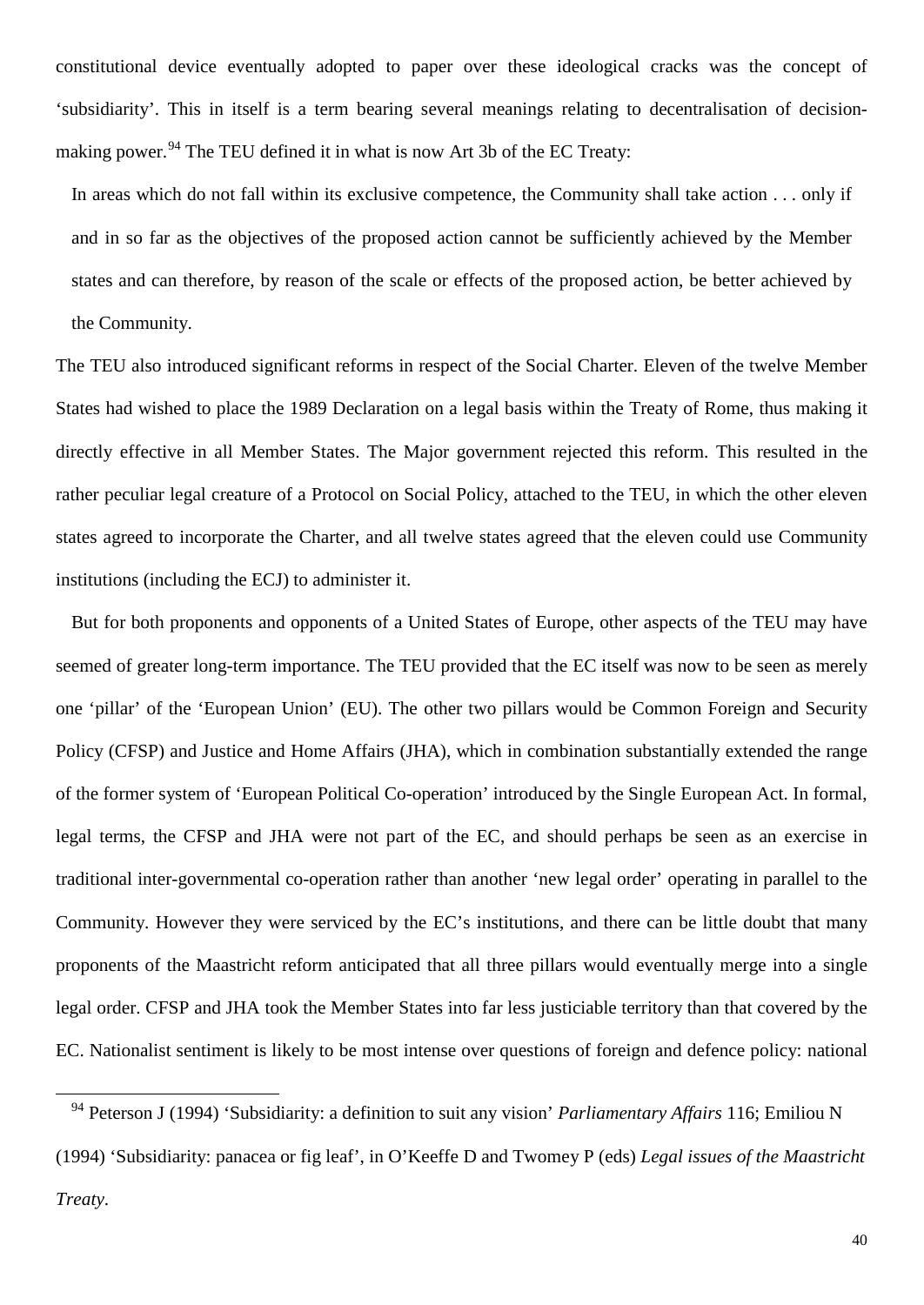governments would seem unlikely to wish to cede control over so emotive an issue as involvement in foreign wars, which may dilute EU responses to the point that they are utterly ineffective. Certainly the first test of the EU's ability to operate as an effective foreign policy player, the war in former Yugoslavia, suggested that the framers of the TEU had underestimated the difficulties that would attend joint initiatives in this area.

The inference that Maastricht may have gone too far too fast may also be drawn from consideration of the fate of the plans to achieve monetary union within the EC. The ERM collapsed late in 1993, before the TEU came into effect. The Member States could not maintain exchange rate stability in the face of massive speculation on the international money markets against the weaker currencies. Consequently several countries, including Britain, left the system. The Community's failure to resist these forces undermined its credibility in the eyes of supporters of further integration, and was construed as a sign of more pervasive weakness by its opponents. It is therefore unsurprising that the ratification and incorporation of the Treaty proved so tortuous in several Member States.

#### **The ratification and incorporation of the Maastricht Treaty**

Under the terms of Art 236 of the Treaty of Rome, those parts of the TEU which amended the EC Treaty could not come into force until it had been ratified by all the Member States in accordance with their own constitutional procedures. The people of Denmark had initially rejected the terms of the Treaty in a referendum. Some rapid renegotiation between the Member States ensued, whereupon the TEU was approved by a tiny majority in a second Danish referendum. Public opinion was also sharply divided in France, in which the requisite referendum produced a very small majority in favour of the Treaty. In Germany, the political argument was clearly won by pro-Maastricht forces, although the German government subsequently faced an (unsuccessful) legal challenge which argued that the TEU was inconsistent with provisions of the Basic Law.<sup>[95](#page-40-0)</sup> Ratification' of the TEU presented considerable political difficulties in the UK. The non-EC pillars of the Treaty were unproblematic; since there was no need to incorporate their provisions into domestic law, the government could satisfy its international law obligations simply by ratifying the measures through an exercise of the prerogative. In contrast, the TEU's reforms to

<span id="page-40-0"></span><sup>95</sup> *Brunner v European Union Treaty* [1994] 1 CMLR 57.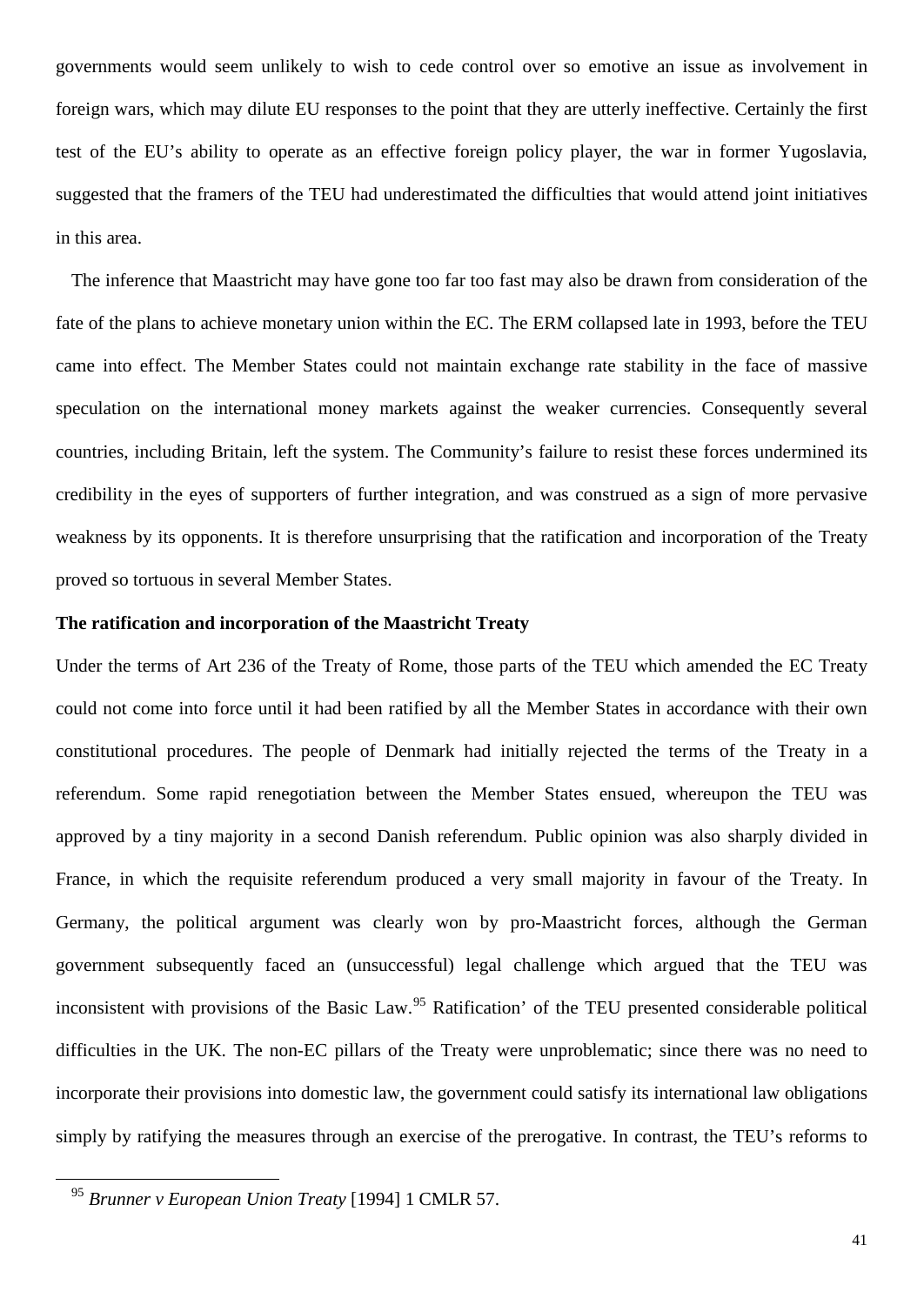the EC would have to be incorporated. Since the TEU increased the powers of the European Parliament, the government was bound by the European Parliamentary Elections Act 1978 s 6 to gain parliamentary approval of the TEU before ratifying it. Given the then small size of the government's Commons majority, <sup>[96](#page-41-0)</sup> and the presence of a dozen anti-EC backbenchers within Conservative ranks, it was not clear that approval would be forthcoming. After a series of complex political manoeuvrings in the Commons,<sup>[97](#page-41-1)</sup> the government was defeated by eight votes on a motion concerning the Social Policy Protocol. The Prime Minister thereupon announced that the government's motion on the Protocol would be the subject of a vote of confidence the next day, and implied that a defeat would lead to a dissolution. For rebel Conservative MPs, the prospect of a general election in which they might lose their seats was sufficiently daunting to bring them back into (the party) line. The government's majority in the confidence vote was forty.

But the controversy had not run its course. In a manner reminiscent of Mr Blackburn's feeble attempt to prevent the UK's accession to the Community in 1971, right-wing Euro-sceptics launched a legal action after their cause had been defeated in the Commons.<sup>[98](#page-41-2)</sup> The action was fronted by Lord Rees-Mogg, a crossbench peer and former editor of *The Times*, and financed by Sir James Goldsmith, an expatriate financier. Such arguments as Rees-Mogg could muster against ratification and incorporation were peremptorily dismissed by the High Court. The litigation was a trivial event compared to the extraordinary convolutions that had gripped the Commons and divided the Conservative Party in previous months; convolutions that continued in the following months.

At the 1992 Edinburgh Summit, the Member States had agreed to a modest increase in the Community budget from 1995 onwards. When the Major government introduced legislation in November 1994 to incorporate that obligation into domestic law, it encountered a substantial rebellion from backbench Conservative MPs. For a government whose majority was then only fourteen, the prospect of a Commons

<span id="page-41-0"></span><u>.</u>

<sup>&</sup>lt;sup>96</sup> The Conservative majority at the 1992 election was twenty-one.

 $97$  These are described in the first edition of this book at pp 554–557.

<span id="page-41-2"></span><span id="page-41-1"></span><sup>98</sup> *R v Secretary of State for Foreign and Commonwealth Affairs, ex p Rees-Mogg* [1994] QB 552, [1994] 1 All ER 457. See Rawlings R (1994a) 'Legal politics: the United Kingdom and ratification of the Treaty of European Union (part two)' *Public Law* 367.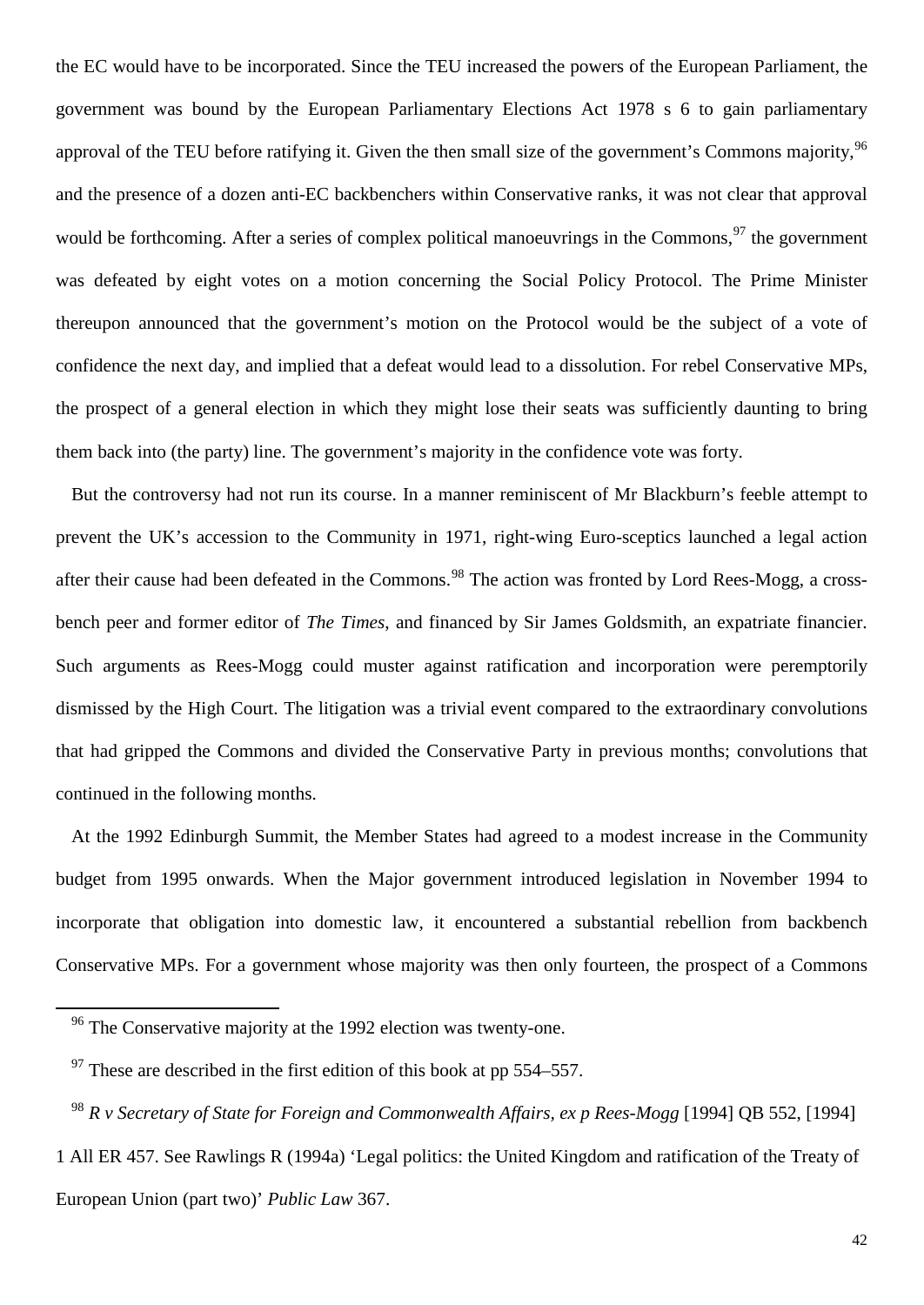defeat was very real. The Prime Minister then announced that the second reading vote would be a matter of confidence, evidently on the basis that a government which could not honour its international obligations could not continue in office. Should the government be defeated, the entire Cabinet would resign and the Prime Minister would ask the Queen to grant a dissolution.<sup>[99](#page-42-0)</sup> Rebel Conservatives promptly accused the Prime Minister of constitutional sharp practice in elevating a minor financial matter to the status of a confidence issue, and some discussion ensued as to whether the Queen would be conventionally obliged to grant a dissolution in such circumstances. Such speculation ultimately proved of only academic interest. The threat of a general election at a time when the Labour Party enjoyed a substantial lead in the opinion polls was again sufficient to bring most potential rebels back into the government camp. Nevertheless (in a manner reminiscent of Roy Jenkins' elevation of his perception of national interest over party interest in the 1972 accession votes), eight Conservative MPs abstained at second reading. They were subsequently stripped of the party whip, and rumours abounded that their local constituency associations were being pressurised by Conservative Central Office to withdraw their support from the errant MPs at the next general election.

#### **The Treaty of Amsterdam**

<span id="page-42-0"></span>-

The Labour Party's victory at the 1997 general election took much political heat out of the constitutional controversies attending the United Kingdom's membership of the Community. The Labour Cabinet was firmly pro-European in outlook, and while a few backbench Labour MPs fell into the Euro-sceptic camp, they were an insignificant grouping within the parliamentary. The Conservative Party under its new leader William Hague continued its stridently Euro-sceptic tone, but given the size of the government's Commons majority Conservative Euro-scepticism had also become wholly insignificant.

The Blair government immediately demonstrated its pro-EC credentials by incorporating the Social Charter into UK law. It stood back however from participating in the launch of the single European currency in 1999. The government's official position on this issue was that it supported the single currency in principle, but would not join it until economic conditions were appropriate. The government also promised

<sup>&</sup>lt;sup>99</sup> Technically, of course, Mr Major would have to have asked for the dissolution before resigning.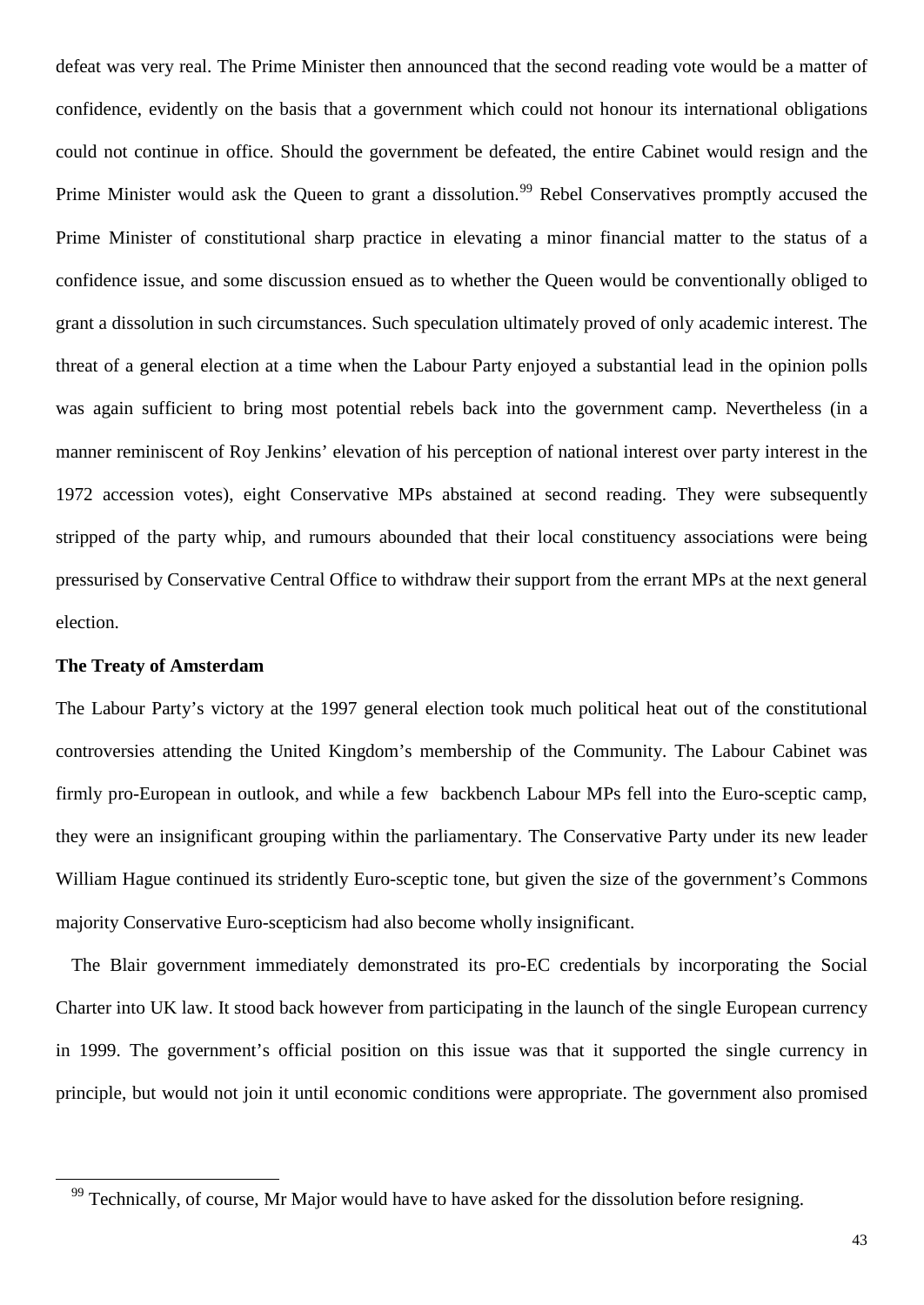that the United Kingdom would not join unless the electorate voted to do so in a referendum.<sup>[100](#page-43-0)</sup>

The new government also found itself plunged immediately into a new round of Treaty amendment negotiations. The proposals aired in the Amsterdam Treaty were relatively modest in effect.<sup>[101](#page-43-1)</sup> Its most significant innovation was to transfer much of the Justice and Home Affairs pillar of the EU into the EC, thereby bringing its terms within the jurisdiction of the ECJ. While the Amsterdam amendments did not incorporate the European Convention on Human Rights into the EC's legal order, the new Treaty did extend the EC's competence into a range of overtly 'political matters'. Under Art 13, the Community gained powers to address discrimination not just on the basis of nationality, but also gender, sexual orientation, disability, race and ethnicity, and religious belief. The Amsterdam Treaty also further refined the Community's institutional balance, enhancing the power of the Parliament by extending the range of legislative matters which had to be taken by the co-decision procedure. The ratification process proved less problematic than was the case with the Maastricht Treaty. It was only in Demark that there seemed any likelihood that the proposals would be rejected. In the event, they were approved by a comfortable majority in a referendum.

It might however be suggested that the proposal of any amendment proposals so soon after Maastricht damaged the EC's credibility. It becomes increasingly difficult to regard the EC treaties as containing 'constituent' principles if those principles are altered every few years. Such rapid change suggests that the treaties are more appropriately seen as part of the rather sordid world of party politics rather than as a crossnational and cross-party attempt to identify and adhere a series of fundamental political values.

#### **Conclusion**

-

The impression that the EU is now a political and legal order engaged in a process of constant constitutional amendment was reinforced when a further inter-governmental conference met at Nice in 2000. The proposals under consideration at Nice were in part issues left unresolved at Amsterdam. The primary questions to be addressed concerned the admission into the EU of as many as ten new Member States, many

<span id="page-43-0"></span> $100$  On shifts in Labour Party policy towards the EU in this era see Fella S (2006) 'New Labour, same old Britain? The Blair government and European treaty reform' *Parliamentary Affairs* 621.

<span id="page-43-1"></span><sup>101</sup> See Craig P (1998) 'The Treaty of Amsterdam: a brief guide' *Public Law* 351.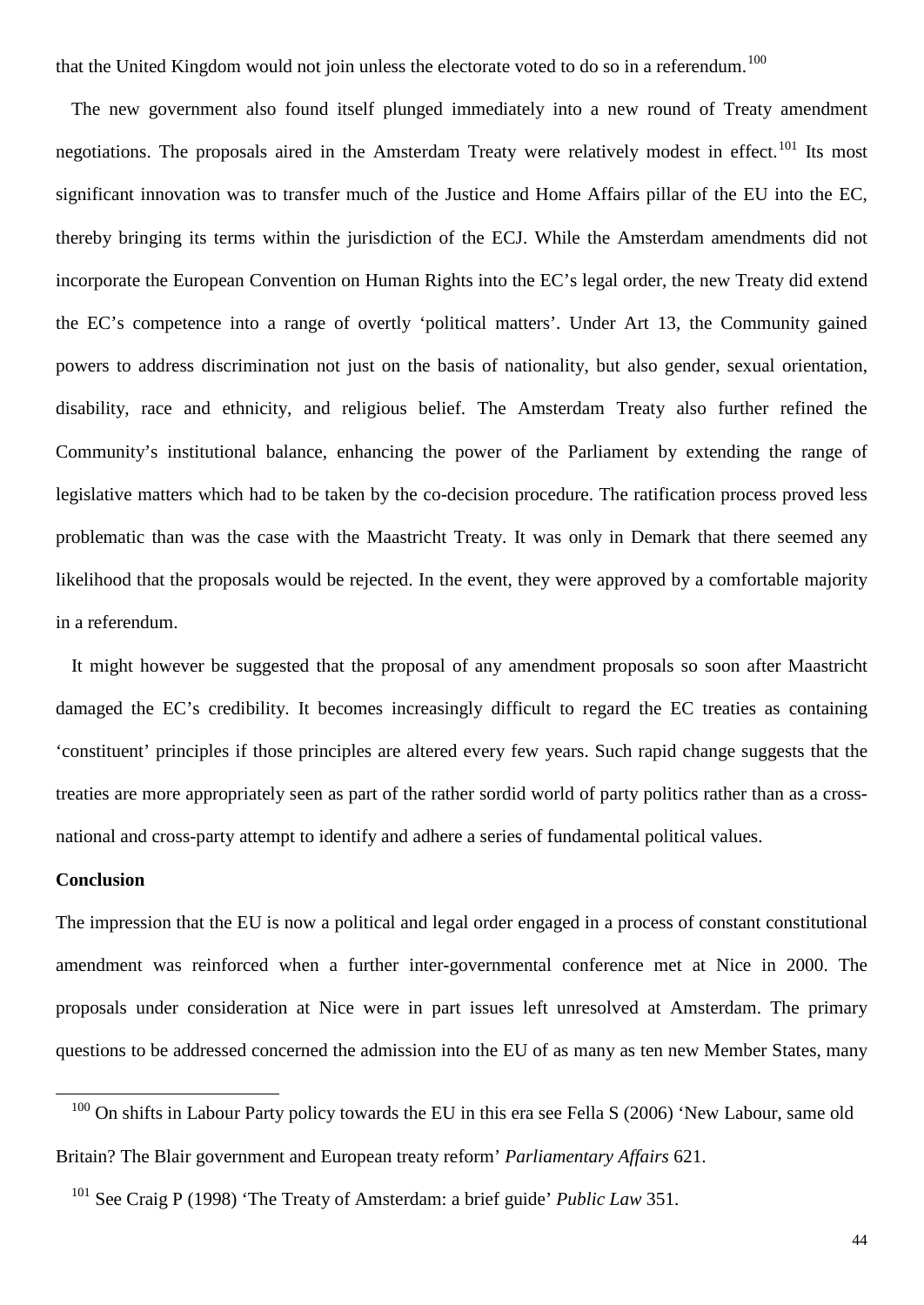of them countries from the former eastern bloc, and the alterations that such enlargement would demand for voting systems within the Council and structure of the Commission and the Court.<sup>[102](#page-44-0)</sup> A proposal was also made that the EU should add its own Charter of Rights to the Treaty framework. The United Kingdom was opposed to giving any such Charter justiciable status, and it was eventually agreed that the Charter would have the status of a 'Solemn Proclamation' appended to the new Treaty.<sup>[103](#page-44-1)</sup> The amendments were initially rejected by Ireland, and in a manner reminiscent of Denmark's eventual ratification of Maastricht, the proposals were eventually approved by Irish voters late in 2002.

The admission of ten new members, many of them poorly developed in economic terms and lacking any deeply-rooted democratic culture, presented the EU with substantial challenges. The difficulties of securing consensus among so many and so very different governments and peoples for any further major change to the treaties was graphically illustrated by the ignominious collapse of attempts to introduce a 'constitution' for the Community in 2004 and 2005. The proposed 'constitution' was the result of an inquiry headed by the former French President, Giscard D'Estaing. If adopted by the Community, the constitutional Treaty would have introduced substantial changes to the scope of Community competence, to its institutional structure, and to the status of Community law within the Member States. Its terms were decisively rejected in referendums in France and Denmark, and the proposals were withdrawn without being put forward for the approval of the majority of Member States.

The capacity of 'rejected' Treaty amendments to resurface and subsequently gain acceptance from the Member States was hardly a novel feature of the Community's development by this time. It was perhaps therefore unsurprising that proposals which in the view of many commentators<sup>[104](#page-44-2)</sup> bore a very close resemblance to those of the 'constitution' re-appeared in a draft Treaty which was approved by an

<span id="page-44-0"></span> $102$  A helpful guide is offered in Shaw J (2001) 'The Treaty of Nice: legal and constitutional implications' *European Public Law* 195.

-

<span id="page-44-1"></span><sup>103</sup> See Rogers I (2002) 'From the Human Rights Act to the Charter: not another human rights instrument to consider' *European Human Rights LR* 343.

<span id="page-44-2"></span><sup>104</sup> Most significantly M D'Estaing himself; see his letter to *Le Monde* of 26 October 2007 : 'Traité européen : "les outils sont exactement les mêmes, seul l'ordre a été changé dans la boîte à outils"'.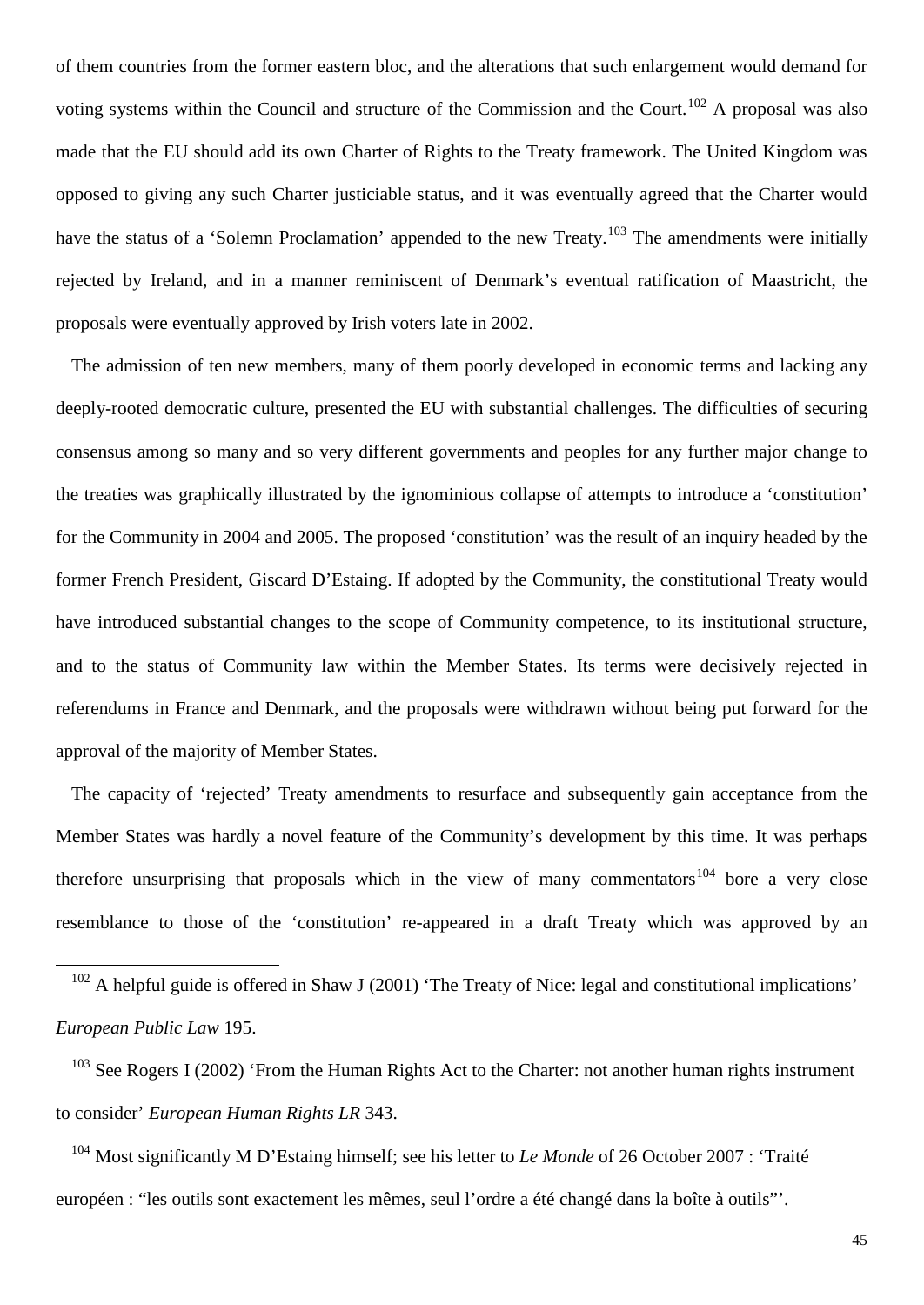intergovernmental conference held at Lisbon in 2007. The Blair and Brown governments subsequently insisted that the terms of the Lisbon Treaty were so different from—and so less significant than—those of the rejected constitution that they did not regard themselves as bound (in a moral sense) by the promise made in the Labour Party's 2005 election manifesto that a referendum would be held to establish if voters wished the United Kingdom to ratify the EU constitution. The government's position on this point likely owed more to an assumption that voters might not support the new Treaty than to a sincere belief that the Treaty's contents differed meaningfully from those that had been in the constitutional Treaty. The Lisbon Treaty was then rejected by Irish voters in 2008. With admirable persistence, the Irish government resubmitted the question to a further referendum in October 2009, this time securing a positive vote. The Treaty came into force shortly thereafter.

From a lawyer's perspective, a notable feature of the Lisbon Treaty was the provision made in Art 50 for a Member State to leave the EU, either through a negotiated process or unilaterally:

<Extract open>

#### Article 50

- 1. Any Member State may decide to withdraw from the Union in accordance with its own constitutional requirements.
- 2. A Member State which decides to withdraw shall notify the European Council of its intention. In the light of the guidelines provided by the European Council, the Union shall negotiate and conclude an agreement with that State, setting out the arrangements for its withdrawal, taking account of the framework for its future relationship with the Union. That agreement shall be negotiated in accordance with Article 218(3) of the Treaty on the Functioning of the European Union. It shall be concluded on behalf of the Union by the Council, acting by a qualified majority, after obtaining the consent of the European Parliament.
- 3. The Treaties shall cease to apply to the State in question from the date of entry into force of the withdrawal agreement or, failing that, two years after the notification referred to in paragraph 2, unless the European Council, in agreement with the Member State concerned, unanimously decides to extend this period.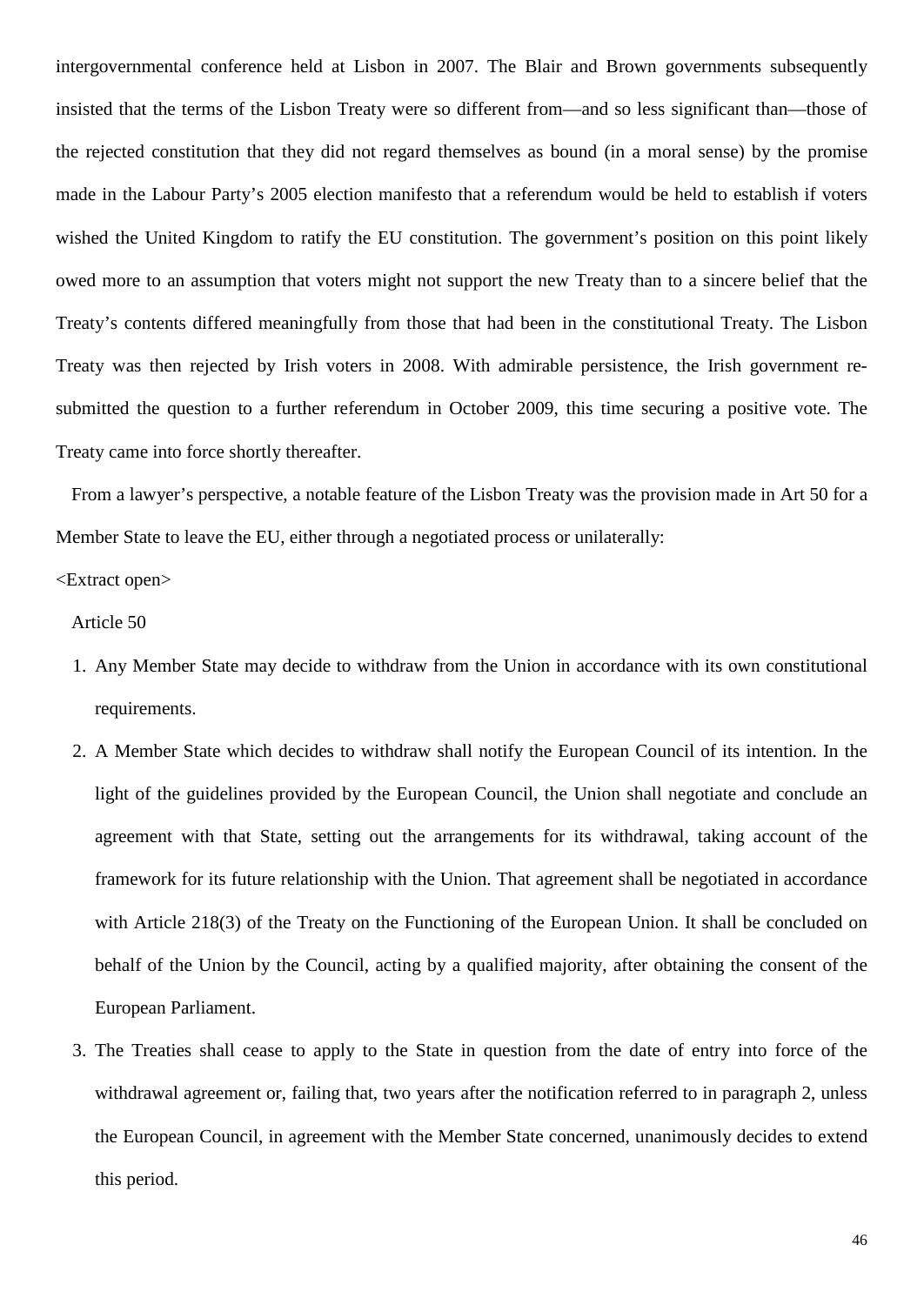## <Extract close>

-

Should Parliament pass legislation to withdraw the United Kingdom from the EU in terms which respect Art 50, there can be no doubt that the Act would be applied by domestic courts.<sup>[105](#page-46-0)</sup> The more intriguing question is how the courts would react to withdrawal legislation which was not consistent with Art 50.

For a British constitutional lawyer, however, the alterations made by the Lisbon Treaty to the powers and internal arrangements of the EU and the introduction of Art 50 are perhaps of lesser interest than the impact that accession has had on the UK's internal constitutional dynamics. It is undeniable that a substantial and continually increasing proportion of the laws applicable in the United Kingdom are found in the Treaties and secondary legislation. It is similarly clear that the gradual extension of the EU's competence beyond the nominally 'economic' sphere into a range of 'political' issues has lent the EU a far more 'federal' identity than it possessed forty years ago. In that respect, the effective 'sovereignty' of the UK as a nation has been curtailed. Article 50 of the Lisbon Treaty offers a clear route for that curtailment of 'sovereignty' to be reclaimed. But the innovative stream of jurisprudence flowing from *Macarthys* through *Garland* and *Pickstone* and *Litster* to *Factortame* and beyond has substantially restructured the *internal* balance of constitutional power between the legislature, the executive, and the courts.

In 2002, sitting in the High Court in *Thoburn v Sunderland City Council*, <sup>[106](#page-46-1)</sup> Sir John Laws reaffirmed the proposition that the doctrine of implied repeal was no longer applicable in respect of EC matters. Intriguingly, the judgment also suggested that the ECA 1972 possessed what Sir John Laws called 'constitutional' status, which lent it a different legal character (ie being immune to implied repeal) to

<span id="page-46-0"></span> $105$  I would assume that the 'constitutional requirements' referred to in Art 50(1) could not be satisfied by an exercise of the prerogative, but would require a repeal of the ECA 1972 and all subsequent legislation giving effect to EU provisions.

<span id="page-46-1"></span><sup>106</sup> [2003] QB 151, [2002] 1 CMLR 1461. *Thoburn* was one of the 'metric martyr' cases, in which shopkeepers and market traders found themselves being prosecuted for failure to comply with EC sourced rules requiring weights and measures of goods offered for sale to be exclusively in metric scales. See Boyron S (2002) 'In the name of European law: the metric martyrs case' *European LR* 771.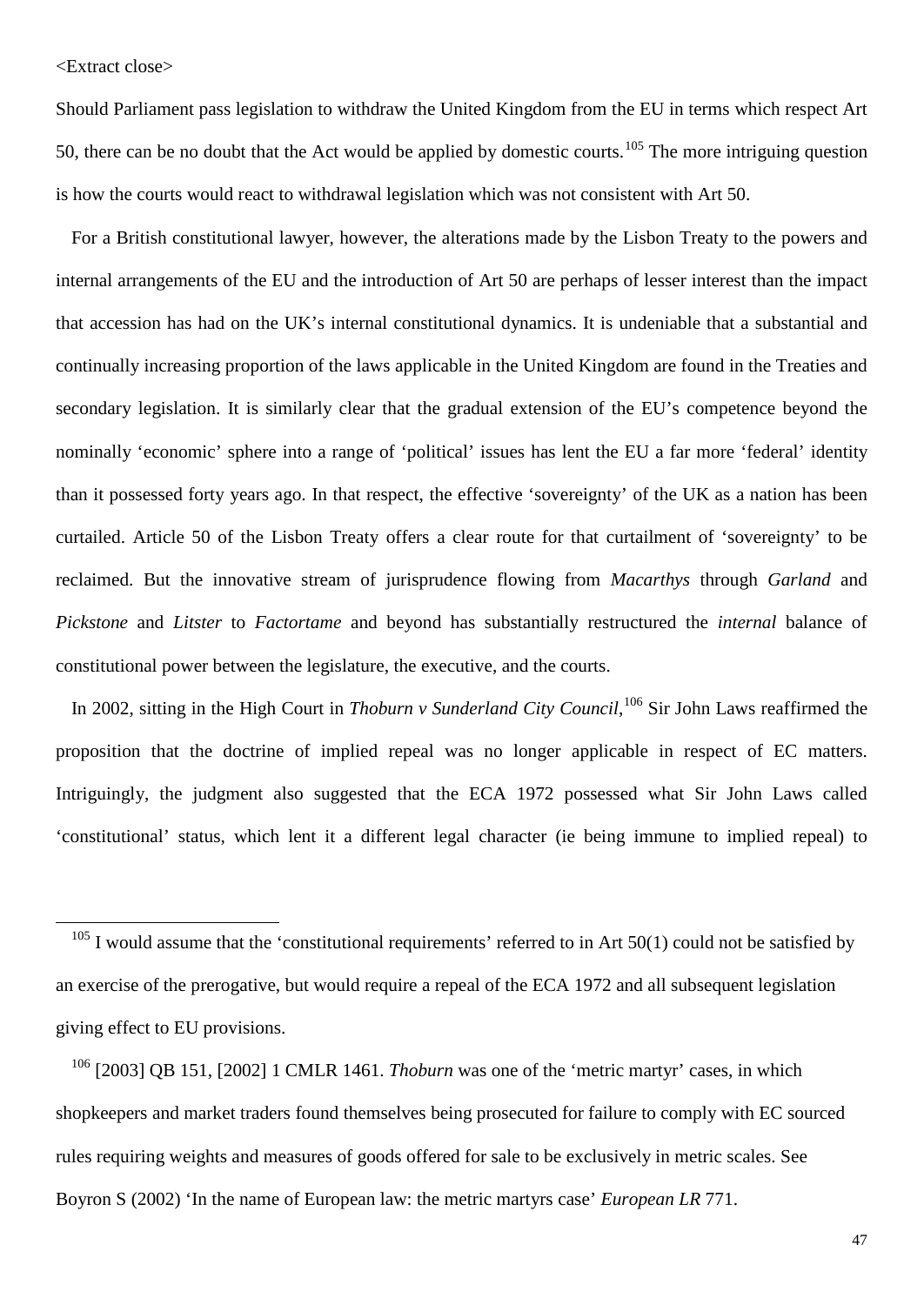'ordinary' Acts of Parliament.<sup>[107](#page-47-0)</sup> More interestingly, the case appears to be the first instance of counsel arguing (in accordance with the ECJ's jurisprudence) that EC law takes effect in the United Kingdom simply because of its autonomous status as EC law and not through the 'incorporating' device of the ECA 1972.<sup>[108](#page-47-1)</sup> The Court rejected that submission:

Whatever may be the position elsewhere, the law of England disallows any such assumption. Parliament cannot bind its successors by stipulating against repeal, wholly or partly, of the 1972 Act. It cannot stipulate as to the manner and form of any subsequent legislation. It cannot stipulate against implied repeal any more than it can stipulate against express repeal. Thus there is nothing in the 1972 Act which allows the Court of Justice, or any other institutions of the EU, to touch or qualify the conditions of Parliament's legislative supremacy in the United Kingdom. Not because the legislature chose not to allow it; because by our law it could not allow it. That being so, the legislative and judicial institutions of the EU cannot intrude upon those conditions. The British Parliament has not the authority to authorise any such thing. Being sovereign, it cannot abandon its sovereignty.<sup>[109](#page-47-2)</sup>

The Conservative/Liberal coalition was at pains to underline this reasoning in promoting a European Union Bill in 2010, which was enacted as the European Union Act 2011. The primary political purpose of the Act  $(in s 2)$  was to require that any further extension<sup>[110](#page-47-3)</sup> of the EU's political competence could not be approved by a British government unless the proposal had been supported by a majority of voters in a referendum.<sup>[111](#page-47-4)</sup>

<span id="page-47-0"></span><sup>&</sup>lt;sup>107</sup> Since the judgment purports to offer principles which are not confined solely to EC law matters—and thus has broad implications for the continued vitality of the doctrine of parliamentary sovereignty—it is revisited at a later stage of this book.

<span id="page-47-1"></span> $108$  [2003] QB 151 at 182–184. The counsel was Eleanor Sharpstone QC, who subsequently went on to be an Advocate-General at the ECJ.

<span id="page-47-2"></span><sup>109</sup> Ibid, at 184–185.

 $110$  With some identified exceptions.

<span id="page-47-4"></span><span id="page-47-3"></span><sup>111</sup> See the speech of the then Foreign Secretary, William Hague, at the Bill's second reading; *HCD* 7 December 2010 at c191: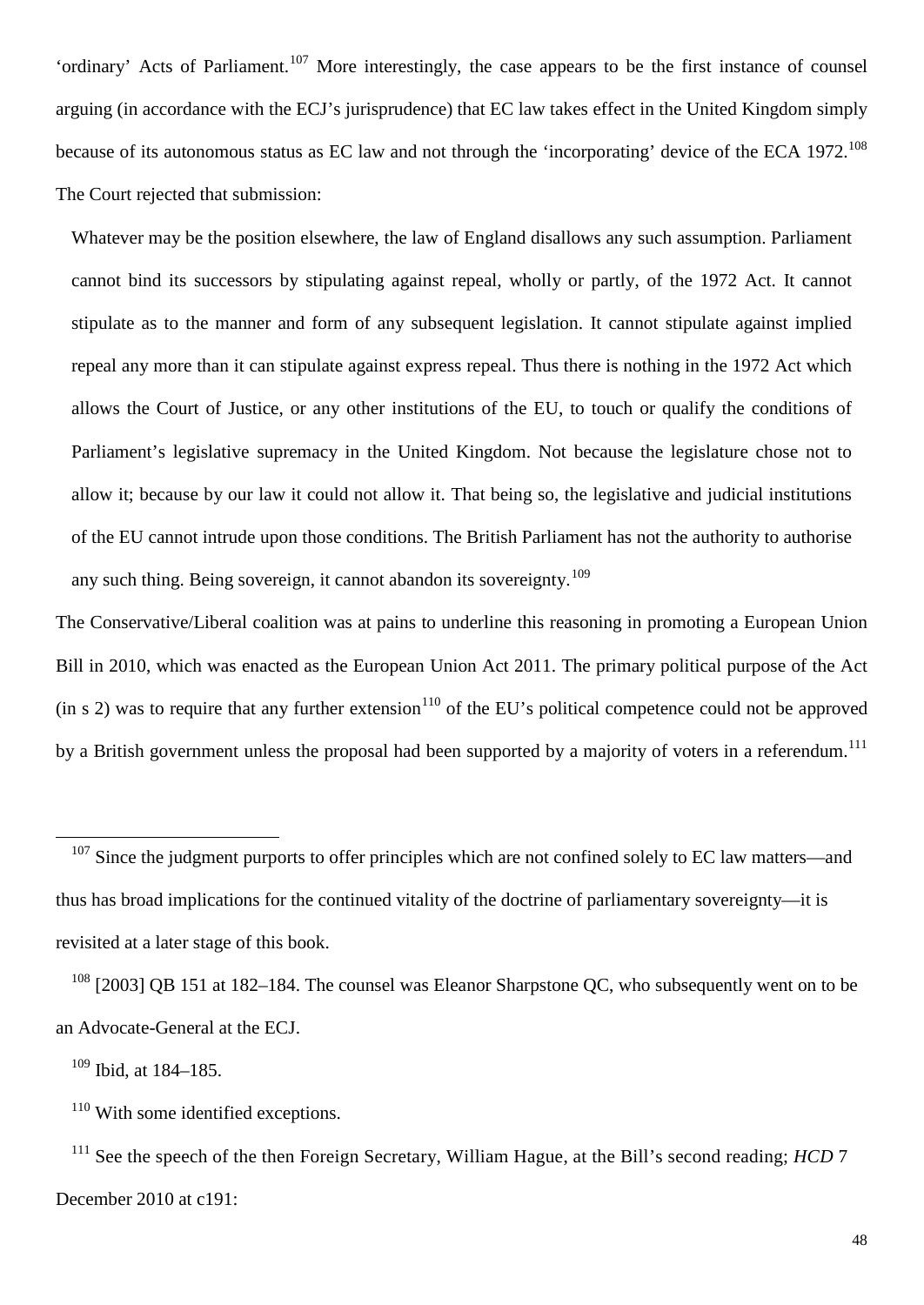The autonomous effect of EU law point was addressed in s 18:

-

#### 18 **Status of EU law dependent on continuing statutory basis**

Directly applicable or directly effective EU law (that is, the rights, powers, liabilities, obligations, restrictions, remedies and procedures referred to in section 2(1) of the European Communities Act 1972) falls to be recognised and available in law in the United Kingdom only by virtue of that Act or where it is required to be recognised and available in law by virtue of any other Act.

Section 18 might be thought wholly pointless from a legal (whether domestic or EU in nature) perspective. The provision will have no effect on the ECJ's view of the status of EU law. And in domestic terms, given that orthodox theories as to the sovereignty of Parliament rest on its status as an 'ultimate political fact', Parliament's reiteration of the principle in a statutory text is meaningless. Section 18 is perhaps best seen as, in part, an attempt by the coalition government to pander to the Euro-sceptic fringe of the Conservative Party, and, in part, a warning shot fired by politicians across the bows of judges who the politicians fear may be prone to succumb to the temptations of aligning their constitutional loyalties to the EU rather than Parliament.<sup>[112](#page-48-0)</sup>

From the viewpoint of the political scientist rather than the lawyer, the UK's membership of the EU has been notable for offering us a political issue which transcends the usual rigidities of ideological loyalty within the Conservative and Labour Parties. Perhaps more significantly however, the EU has lent an increasing degree of normalcy within our constitutional morality to the presumption that governmental power—be it legislative, executive, or judicial in nature—can and indeed ought to be divisible on a geographical basis. While mainstream political parties may disagree as to how much governmental

Indeed, the crowning argument for the Bill was the behaviour of the last Government, who opposed a referendum on the EU constitution, then promised one, then refused to hold one on its substantially similar reincarnation as the Lisbon Treaty. The Bill will prevent Governments from being so deceptive and doubledealing when it comes to giving voters a say.

<span id="page-48-0"></span> $112$  There is little sign of that happening. The sentiments expressed in s 18 were affirmed by the Supreme Court in *R (on the application of HS2 Action Alliance Limited) v Secretary of State for Transport and another* [2014] UKSC 3 at para 79.